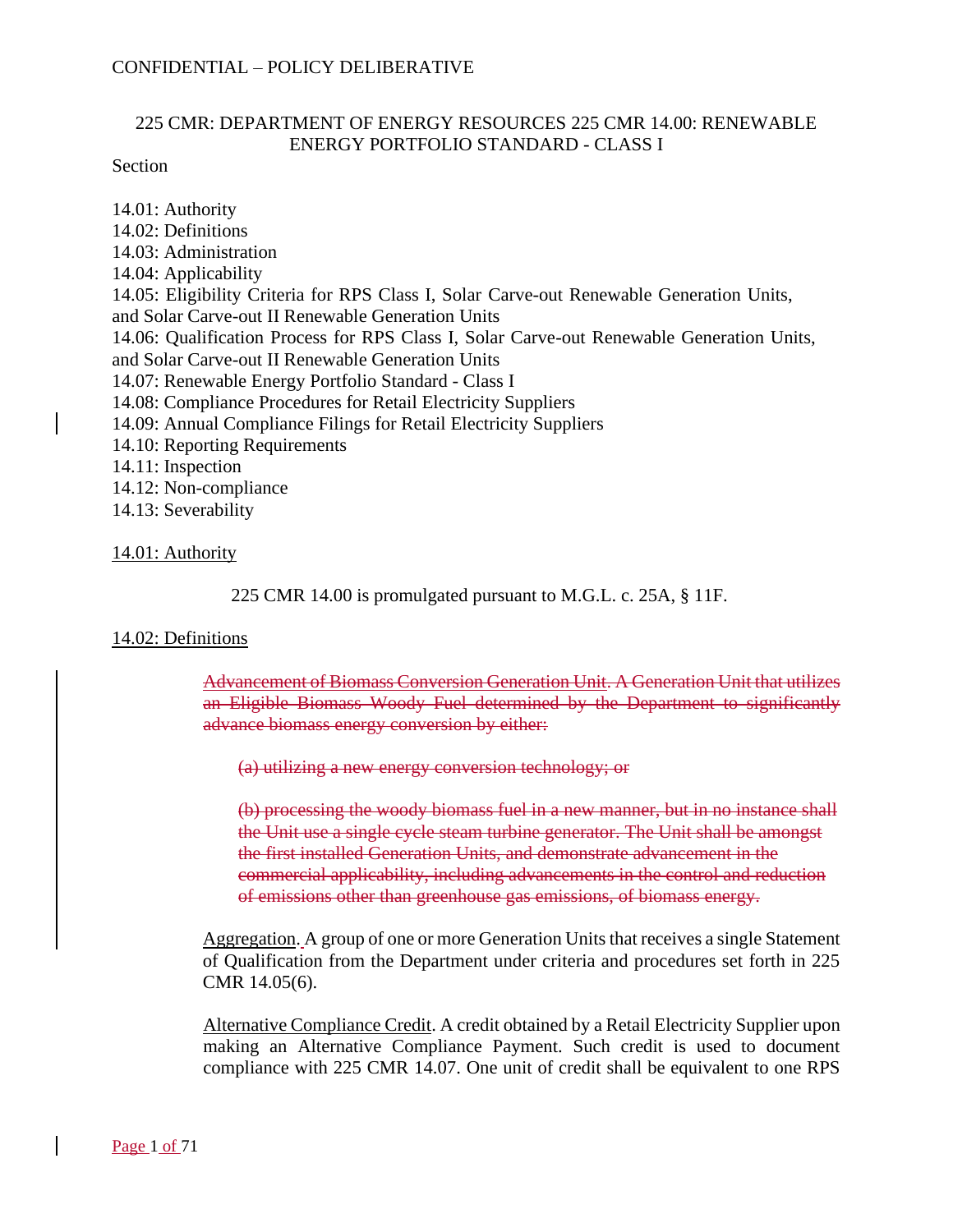Class I Renewable Generation Attribute, Solar Carve-out Renewable Generation Attribute, or Solar Carve-out II Renewable Generation Attribute.

Alternative Compliance Payment (ACP). A payment of a certain dollar amount per MWh, resulting in the issuance of Alternative Compliance Credits, which a Retail Electricity Supplier may submit to the Department in lieu of providing RPS Class I Renewable Generation Attributes, Solar Carve-out Renewable Generation Attributes, or Solar Carve-out II Renewable Generation Attributes required under 225 CMR 14.07.

Assurance of Qualification. A communication issued by the Department to Solar Carve-out II Renewable Generation Units that provides Solar Carve-out II Renewable Generation Units with an assurance of qualification prior to being granted the approval to interconnect by their local distribution companyDistribution Company, and sets deadlines for receiving the approval to interconnect to the grid in order to maintain this Assurance of Qualification.

Authorized Agent. A person or entity that serves under an agreement entered into by each of the Owners or Operators of Generation Units within an Aggregation for all dealings with the Department and with the NEPOOL GIS.

Biomass Fuel Certificate. A certificate issued in accordance with rules established by the Department in the *Biomass Eligibility and Certificate Guideline on Eligible Biomass Fuel for Renewable Generation Units* that:

(a) represents one ton, equal to 2000 pounds, of quantifies the supply of Eligible Biomass Woody Fuel; or Manufactured Biomass Fuel;

(b) specifies the source of the woodEligible Biomass Woody Fuel or Manufactured Biomass Fuel; and

(c) specifies the woods eligibility of the Eligible Biomass Woody Fuel or Manufactured Biomass Fuel as Forest Derived Residues, Forest Derived Thinnings, Forest Salvage, or Non-forest Derived Residues<del>, or Dedicated Energy</del> Crops. For Forest Derived Residues and Forest Derived Thinnings, the Certificate shall reference the relevant Eligible Forest Biomass Tonnage Report, and include any additional information deemed necessary by the Department. .

Biomass Input Heat Content. The thermal energy content, measured in MWh, of biomass fuel as it is input into a Generation Unit over a period of time. For the purpose of wood chips, the value will be determined using a methodology to be provided by the Department in the *Overall Efficiency and Greenhouse Gas Analysis* Guideline. The methodology will include a weighted average of all the metered weight of utilized biomass fuel types (as differentiated by typical moisture content), and an assigned heat content from referenced literature to each biomass type. For processed biomass fuels, the thermal energy content shall be documented to the satisfaction of the Department by an independent testing laboratory.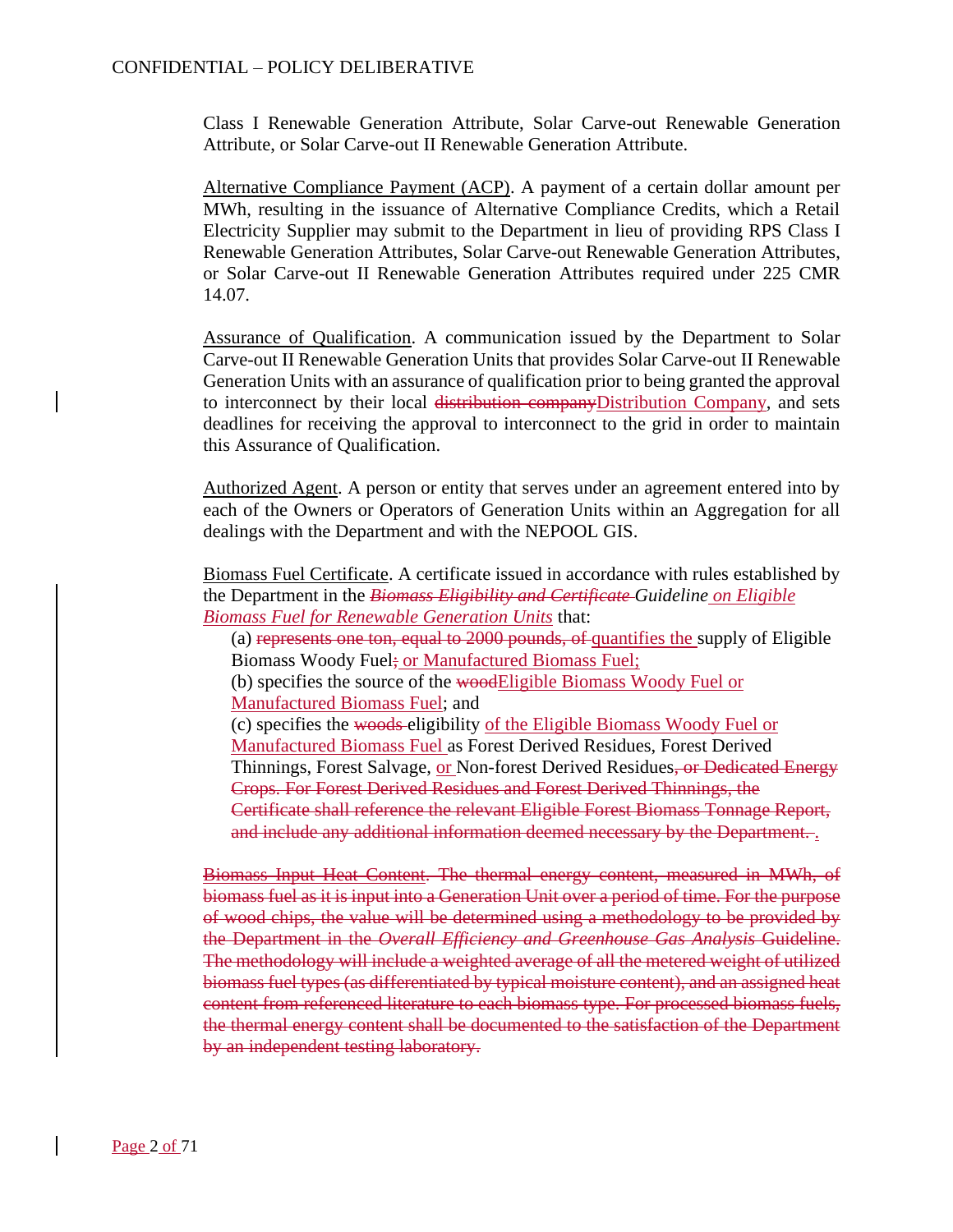Blended Fuel. A liquid or gaseous fuel that is blended from both Eligible RPS Class I Renewable Fuel(s) and ineligible fuel(s), a portion of whose electrical energy output may qualify as RPS Class I Renewable Generation under criteria set forth in 225 CMR 14.05(3).

Brownfield. A disposal site that has received a release tracking number from MassDEP pursuant to 310 CMR 40.0000: *Massachusetts Contingency Plan*, the redevelopment or reuse of which is hindered by the presence of oil or hazardous materials, as determined by the Department, in consultation with MassDEP. For the purposes of this definition, the terms "disposal site," "release tracking number," "oil," and "hazardous materials" shall have the meanings giving to such terms in 310 CMR 40.0006: *Terminology, Definitions and Acronyms*. No disposal site that otherwise meets the requirements of 225 CMR 14.02: Brownfield shall be excluded from consideration as a Brownfield because its cleanup is also regulated by the Comprehensive Environmental Response, Compensation and Liability Act, 42 U.S.C. §§ 9601-9675, the Resource Conservation and Recovery Act, 42 U.S.C. §§ 6921 - 6939g, or any other federal program.

Building Mounted Solar Generation Unit. A solar photovoltaic Generation Unit with at least 75% of the nameplate capacity of the solar modules used for generating power installed on a building.

Business Day. A business day shall mean Monday through Friday, exclusive of state and federal legal holidays.

Certificates Obligation. A term defined in the NEPOOL GIS Operating Rules at Rule 4.1(b).

Co-mingled Biomass Woody Fuel. Any woody biomass fuel, that is clean and devoid of non-woody biomass, paints, stains or other contaminants, and fossil fuel derived materials, and which is physically co-mingled or mixed with Eligible Biomass Woody Fuel.

Clean Wood. Means Clean Wood as defined in 310 CMR 19.006: Definitions.

Commercial Operation Date. The date that a Generation Unit first produces electrical energy for sale within the ISO-NE Control Area or within an adjacent Control Area. In the case of a Generation Unit that has been moved from a location within the ISO-NE Control Area or within an adjacent Control Area to another location in one of those Control Areas, the date that such Generation Unit first produced electrical energy for sale at its earliest location in those Control Areas. In the case of a Generation Unit that is connected to the End-use Customer's side of the electric meter, the date on which the local distribution companyDistribution Company grants approval for the Generation Unit to interconnect with the grid. In the case of a Generation Unit that produces Off-grid Generation, the date that such Generation Unit first produces electrical energy. In the case of a Generation Unit that meets the eligibility requirements of 225 CMR 14.05 and co-fires an Eligible RPS Class I Renewable Fuel,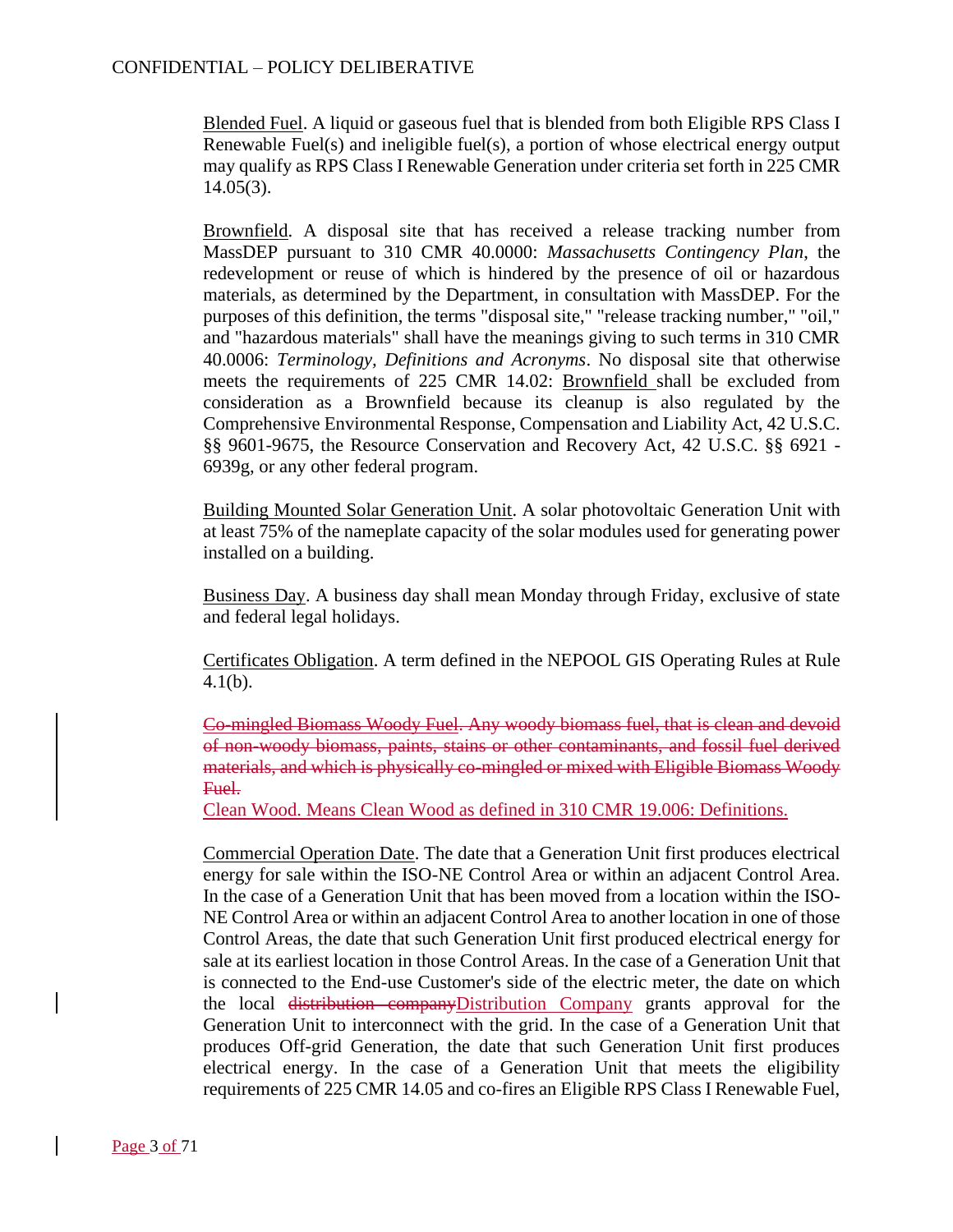the date when the Generation Unit first co-fires such Eligible RPS Class I Renewable Fuel.

Community Shared Solar Generation Unit. A solar photovoltaic Generation Unit that provides net metering credits to three or more utility accounts, whose participants have an interest in the production of the Generation Unit or the entity that owns the Generation Unit, in the form of formal ownership, a lease agreement, or a net metering contract. No more than two participants may receive net metering credits in excess of those produced annually by 25 kW of nameplate DC capacity, and the combined share of said participants' capacity shall not exceed 50% of the total capacity of the Generation Unit.

Compliance Filing. A document filed annually by a Retail Electricity Supplier with the Department documenting compliance with 225 CMR 14.07, consistent with the format set forth in the Guidelines and submitted no later than the first day of July, or the first Business Day thereafter, of the subsequent Compliance Year.

Compliance Year  $(CY)$ . A calendar year beginning January 1<sup>st</sup> and ending December 31<sup>st</sup>, for which a Retail Electricity Supplier must demonstrate that it has met the requirements of 225 CMR 14.07 and 14.08.

Control Area. A geographic region in which a common generation control system is used to maintain scheduled interchange of electrical energy within and without the region.

Current Use Program. A state administered program that permits a property owner to have a parcel of land taxed at a rate based on the current use of the land including but not limited to open space, active forestry, or agriculture as opposed to the fair market or development value of the property.

DCR. The Massachusetts Department of Conservation and Recreation (DCR) established by M.G.L. c. 21 § 1.

Dedicated Energy Crops. Wood purposefully grown for the purpose of producing fuel, provided that such wood was not grown on land that sequestered significant amounts of carbon, such as a forest, and provided that such land does not have the economic potential to support production of any other agricultural crop grown for human consumption as food.Distribution Company. A distribution company as defined in M.G.L. c. 164 § 1.

Department. The Massachusetts Department of Energy Resources (DOER), established by M.G.L. c. 25A.

Eligible BiomassBiogas Fuel. A gaseous fuel that is produced by the contemporaneous bacterial decomposition or thermal gasification of Eligible Biomass Fuel. Eligible Biogas Fuel does not include natural gas, but does include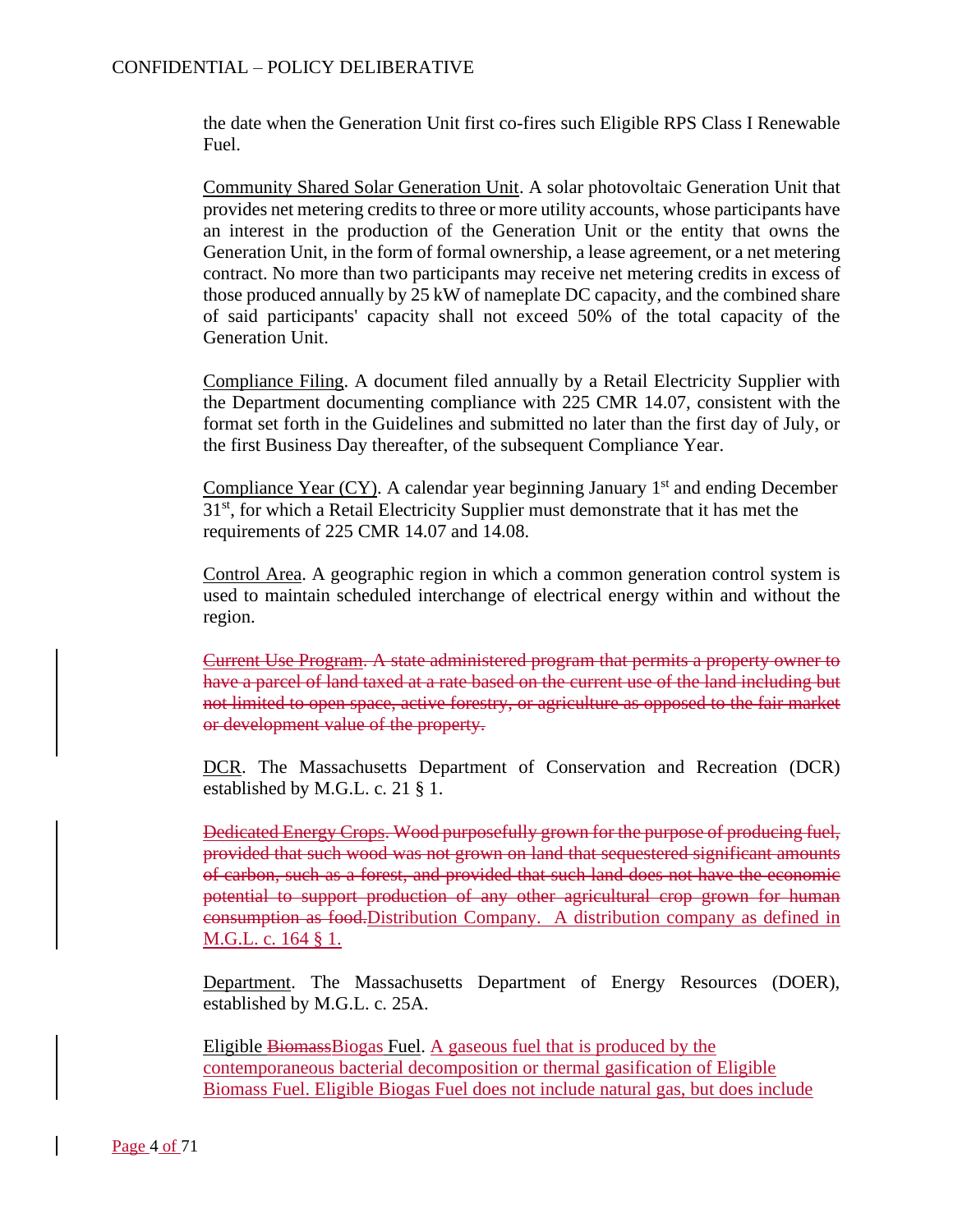renewable natural gas, which is Eligible Biogas Fuel upgraded to a quality similar to natural gas.

Eligible Biomass Fuel. Fuel sources consisting of the following:

(a) Eligible Biomass Woody Fuel, Co-mingled Biomass Woody Fuel, ;

(b) Manufactured Biomass Fuel;

(c) Eligible Biogas Fuel;

(d) by-products or waste from animals or agricultural crops;

(e) food or vegetative material;

(f) algae;

 $(g)$  organic refuse derived fuel; anaerobic digester gas and other biogases that are derived from such resources; and neat

 $(a)(h)$  Eligible Liquid Biofuel that is derived from such fuel sources; but shall not include Construction and Demolition Waste as defined in 310 CMR 19.006: *Definitions*.

Eligible Biomass Woody Fuel. Woody fuels that are derived from the following sources, consistent with the requirements of 225 CMR 14.05(8):

(a) Forest Derived Residues.

1. Tops, crooks and other portions of trees produced as a byproduct, and trees collaterally damaged, during the normal course of harvesting material, such as timber, pulpwood or cordwood- in the implementation of a silvicultural prescription as administered by a licensed or certified forester as prescribed in the Department's *Guideline on Eligible Biomass Fuel for Renewable Generation Units*.

2. Trees and portions of trees harvested for the purposed of the restoration and management of habitat for rare & endangered species as listed by the Massachusetts Division of Fisheries and Wildlife. Qualifying harvest areas must be approved by the Massachusetts Division of Fisheries and Wildlife Natural Heritage Program.

3. Other woody vegetation that interferes with regeneration or the natural growth of the forest, limited to locally invasive native species and non-native invasive woody vegetation.

(b) Forest Derived Thinnings

1. Unacceptable growing stock which is defined as trees considered structurally weak or have low vigor and do not have the potential to eventually yield  $\frac{a}{2a}$  eight foot sawlog or survive for at least the next ten years.

2. Trees removed during thinning operations, the purpose of which is to reduce stand density and enhance diameter growth and volume of the residual stand.

(c) Forest Salvage.

1. Damaged, dying or dead trees removed due to injurious agents, such as wind or ice storms or the spread of invasive epidemic forest pathogens, insects and diseases or other epidemic biological risks to the forest, but not removed due to competition. Such eligible trees may be removed without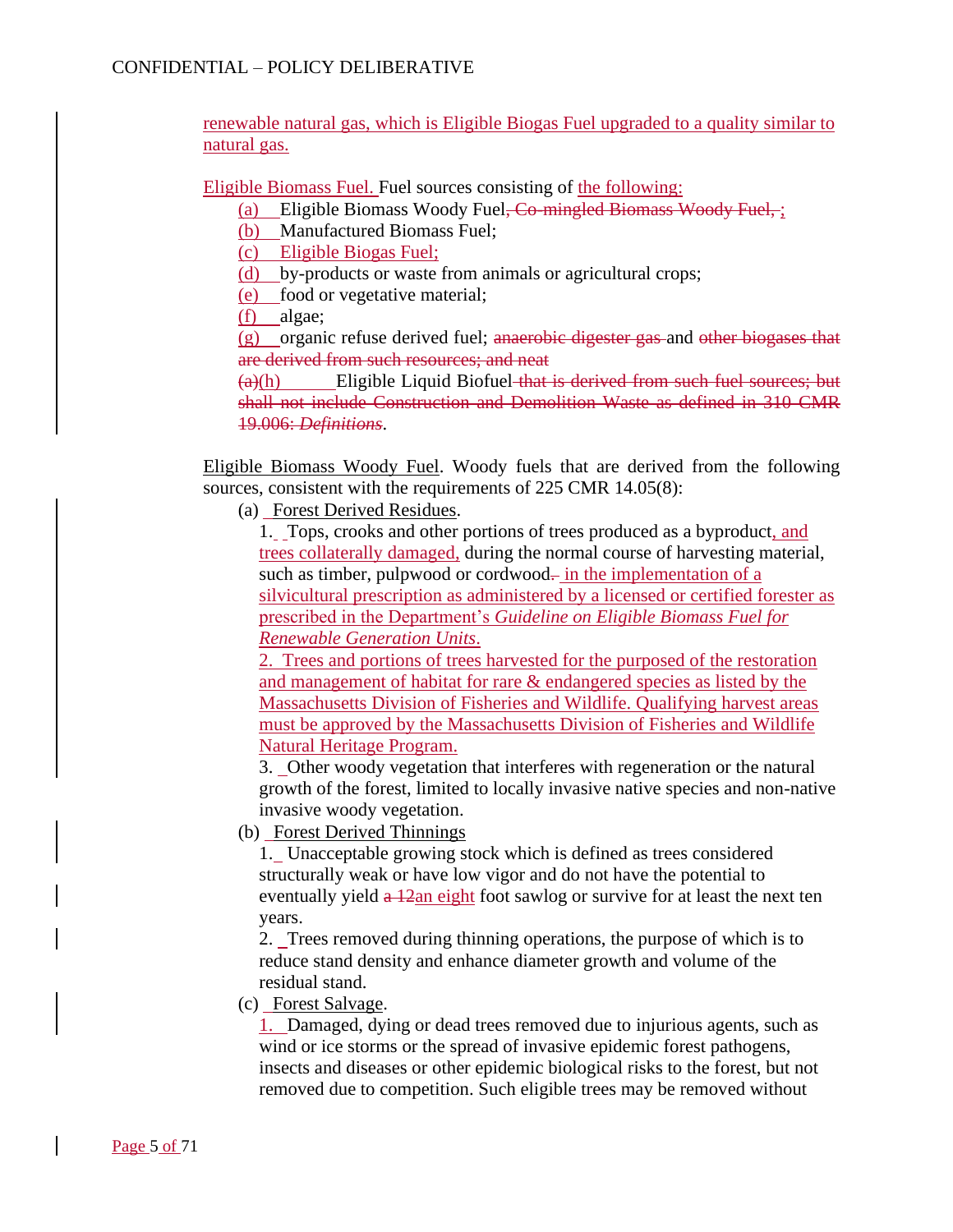limitation for biomass fuel, only if  $\alpha$  major the injurious agent is a threat to forest health or risk to private or public resources, and if the USDAUnited States Department of Agriculture Animal Health and Plant Health Inspection Service (APHIS), the USDA, the United States Department of Agriculture Forest Service, or appropriate federal or state governmental agency has issued a declaration, rule, or order declaring a major threat to forest health or risk to private or public resources. Forest Salvage also includes trees, or if they are harvested through a DCR approved cutting plan.

2. Trees removed to reduce fire hazard within Firefire-adapted Forest Ecosystemsforest ecosystems, as certified by a letter to the Department from the state agency responsible for forestry in consultation with the appropriate environmental state agencies.

(d) Non-forest Derived Residues.

1. Primary Forest Products Industry. Lumber mill residues or lumber processing residues consisting of the slabs, shavings, trimmings, sawdust, bark, end pieces of wood, and log cores that result from the various processing operations occurring in sawmills, pulp mills, and veneer and plywood plants. Forest products industry: Residues derived from wood products manufacturing consisting of Clean Wood.

2. Secondary Forest Products Industry. Wood waste produced as a byproduct of the production of finished wood products, including but not limited to clean residues from woodworking shops, furniture factories, and truss and pallet manufacturing.

3. Land Use Change - Non-agricultural. Trees cut or otherwise removed in the process of converting forest land to non-forest and non-agricultural uses provided that such development has already received all applicable state and local permits for the development.

4. Land Use Change - Agricultural. 2. Land use change – agricultural: Trees cut or otherwise removed in the process of converting forest land to agricultural usage, either for new or restored farm land.

5. Yard Waste. Leaves, grass clippings, prunings, and other natural organic matter discarded from yards and gardens.

6. Wood Waste. Non-treated pallets3. Wood waste: Post-consumer wood products from Clean Wood; pruned branches, stumps, and whole trees removed during the normal course of maintenance of public or private roads, highways, driveways, utility lines, rights of way, and parks.

Eligible Forest Biomass Tonnage Report. The report certified by a professional forester under the provisions of 225 CMR 14.05(8) that details the amounts of Forest Derived Thinnings and Forest Derived Residues that may be removed from a harvest site to be Eligible Biomass Woody Fuel. In the case of a Forest Derived Residue, the Report further details whether such Forest Derived Residue is derived from harvest by-products or invasive species, as defined in the subcategories of Forest Derived Residue.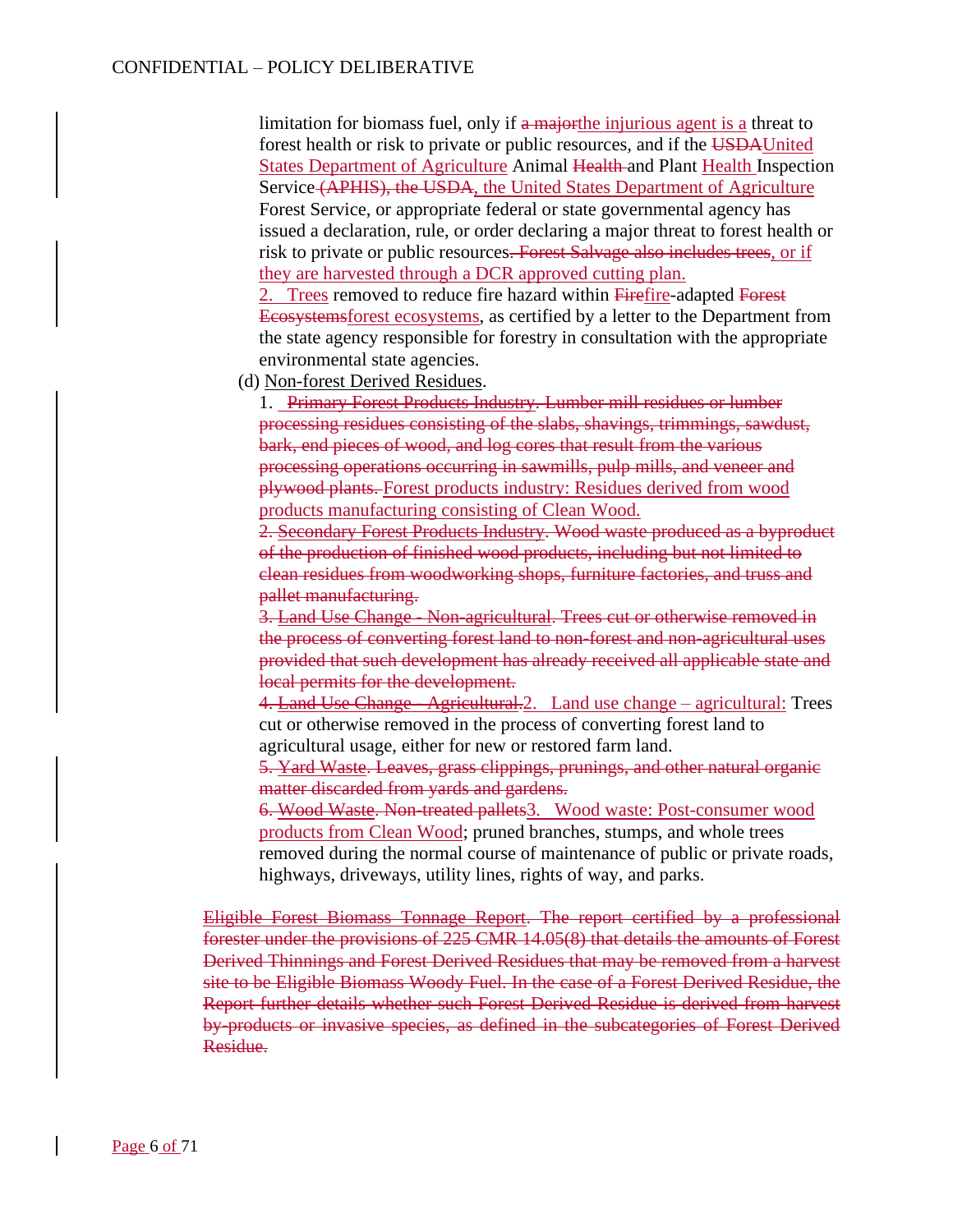4. Agricultural wood waste. Pruned branches, stumps, and whole trees resulting from maintenance activities directly related to the production of an agricultural product that is not Clean Wood.

Eligible Landfill. A landfill that has received an approval from MassDEP for the use of a solar photovoltaic Generation Unit at the landfill as a post-closure use pursuant to 310 CMR 19.143: *Post-closure Use of Landfills*.

Eligible Liquid Biofuel. A liquid fuel that is derived from Eligible Biomass Fuel, but is not Eligible Biomass Woody Fuel or Co-mingled Biomass Woody Fuel, and that yields at least a 50% reduction in Lifecycle Greenhouse Gas Emissions relative to average lifecycle greenhouse gas emissions for petroleum distillate fuel sold in 2005, as determined by the Department in consultation with the MassDEP and the Executive Office; or that is derived from waste feedstocks consisting of previously used or discarded solid, liquid or contained gaseous material resulting from industrial, commercial or household food service activities that would otherwise be stored, treated, transferred or disposed. Waste organic waste feedstock and meets the standards for advanced biofuels under the Environmental Protection Agency's Renewable Fuel Standard (RFS2) program. Organic waste feedstocks shall include, but not be limited to, waste vegetable oils, waste animal fats, substances derived from wastewater and the treatment of wastewater, or grease trap waste. Waste feedstockEligible Liquid Biofuel shall not include petroleum-based waste or waste that otherwise meets the definition of hazardous wasteHazardous Waste as defined in 310 CMR 40.0006: *Terminology, Definitions, and Acronyms*, unless otherwise determined by the Department in consultation with MassDEP.

Eligible RPS Class I Renewable Fuel. An Eligible Biomass Fuel, landfill methane gas, hydrogen derived from such fuels or hydrogen derived from water using the electrical output of a Renewable Generation Unit, but not hydrogen derived using RPS Class I Renewable Generation if the RPS Class I Renewable Generation Attributes of such Generation are sold, retired, claimed, used or represented as part of electrical energy output or sales, or used to satisfy regulatory obligations in any jurisdictions, and not hydrogen derived directly or indirectly from ineligible fuels.

Emergency Power Generation Unit. A solar photovoltaic Generation Unit installed for the purpose of providing 67% or more of its annual electric output to be used on-site as prescribed by 225 CMR 14.09(a) at critical infrastructure that can be utilized in the event of an emergency or power outage. For purposes of Emergency Power Generation Unit, critical infrastructure includes, but is not limited to, the following: hospitals, police and fire stations, airports, emergency management agencies, acute/post-acute medical facilities with life sustaining equipment, water and sewer treatment facilities, pump stations, evacuation centers, and emergency communications centers that serve a life safety function.

End-use Customer. - A person or entity in Massachusetts that purchases electrical energy at retail from a Retail Electricity Supplier, except that a Generation Unit taking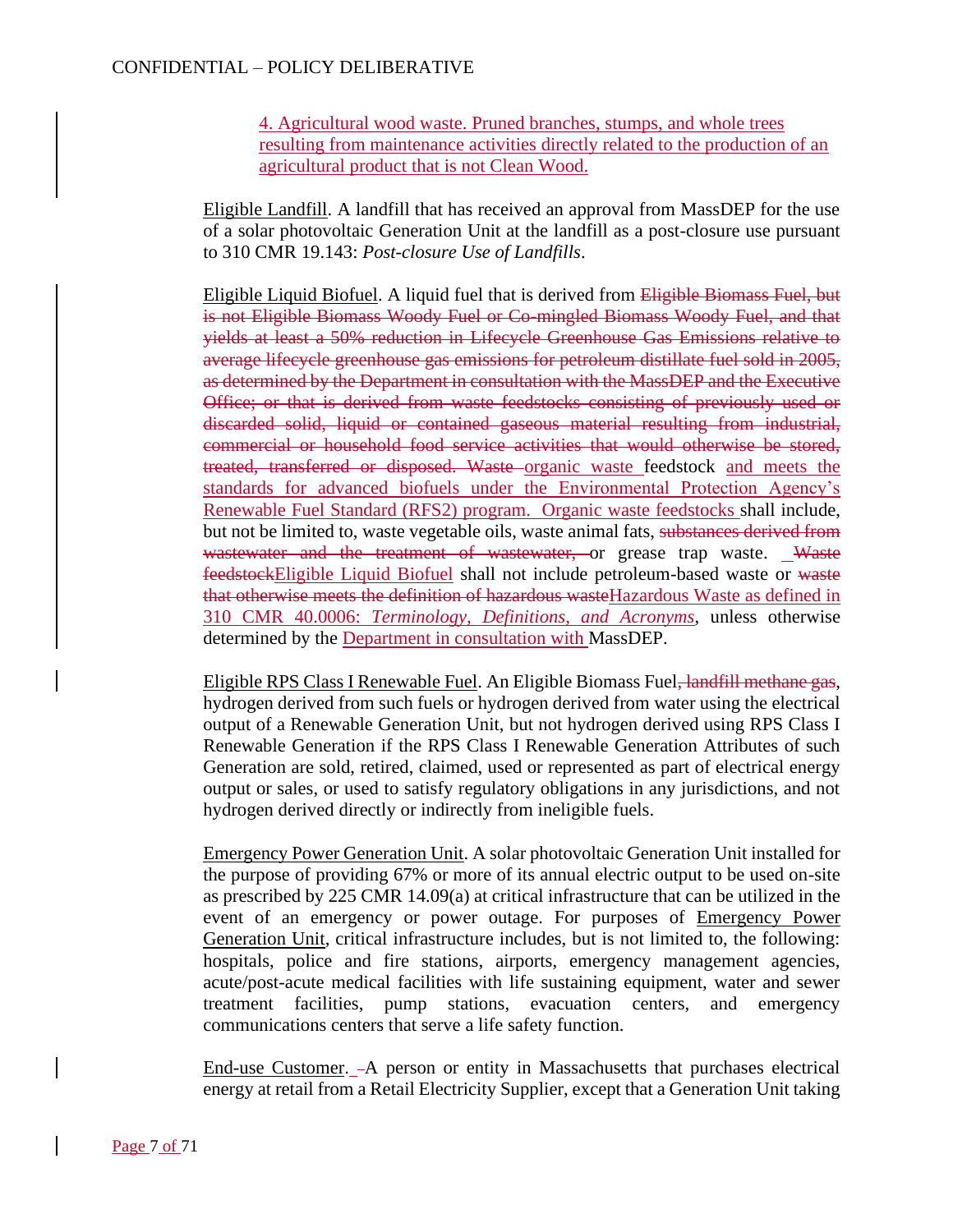station service at wholesale from ISO-NE or self-supplying from its owner's other generating stations, shall not be considered an End-use Customer.

Executive Office. The Executive Office of Energy and Environmental Affairs established by M.G.L. c. 6A, § 2.

Fire-adapted Forest Ecosystem. Natural forest communities characterized by vegetation including, but not limited to, pitch pine and/or scrub oak occurring on droughty soils, and that:

(a) have evolved with fire as a natural process;

(b) support and renew associated wildlife species and habitats; and

(c) are identified on the most recently updated U.S. Department of Interior,

Geological Survey national LANDFIRE map.

Generation Attribute. A non-price characteristic of the electrical energy output of a Generation Unit including, but not limited to, the Generation Unit's fuel type, emissions, vintage and RPS eligibility.

Generation Unit. A facility that converts a fuel or an energy resource into electrical energy.

Geothermal Energy. Heat energy stored in the Earth's crust that can be accessed for electric power generation.

GIS Certificate. An electronic record produced by the NEPOOL GIS that identifies Generation Attributes of each MWh accounted for in the NEPOOL GIS.

Guideline. A set of clarifications, interpretations, and procedures, including forms, developed by the Department to assist in compliance with the requirements of 225 CMR 14.00. The Department may issue new or revised Guidelines from time to time. Each Guideline shall be effective on its date of issuance or on such date as is specified therein, except as otherwise provided in 225 CMR 14.00.

Historical Generation Rate. The average annual electrical production from a Vintage Generation Unit that meets the requirements of 225 CMR  $14.05(1)(a)$ , stated in MWhs, for the three calendar years 1995 through 1997, or for the first 36 months after the Commercial Operation Date if that date is after January 1, 1995.

Hydroelectric Energy. Electrical energy from a Generation Unit that uses flowing freshwater as the primary energy resource, with or without a dam structure or other means of regulating water flow, and that is not located at a facility that uses mechanical or electrical energy to pump water into a storage facility (*i.e*., a so-called "pumpedstorage facility").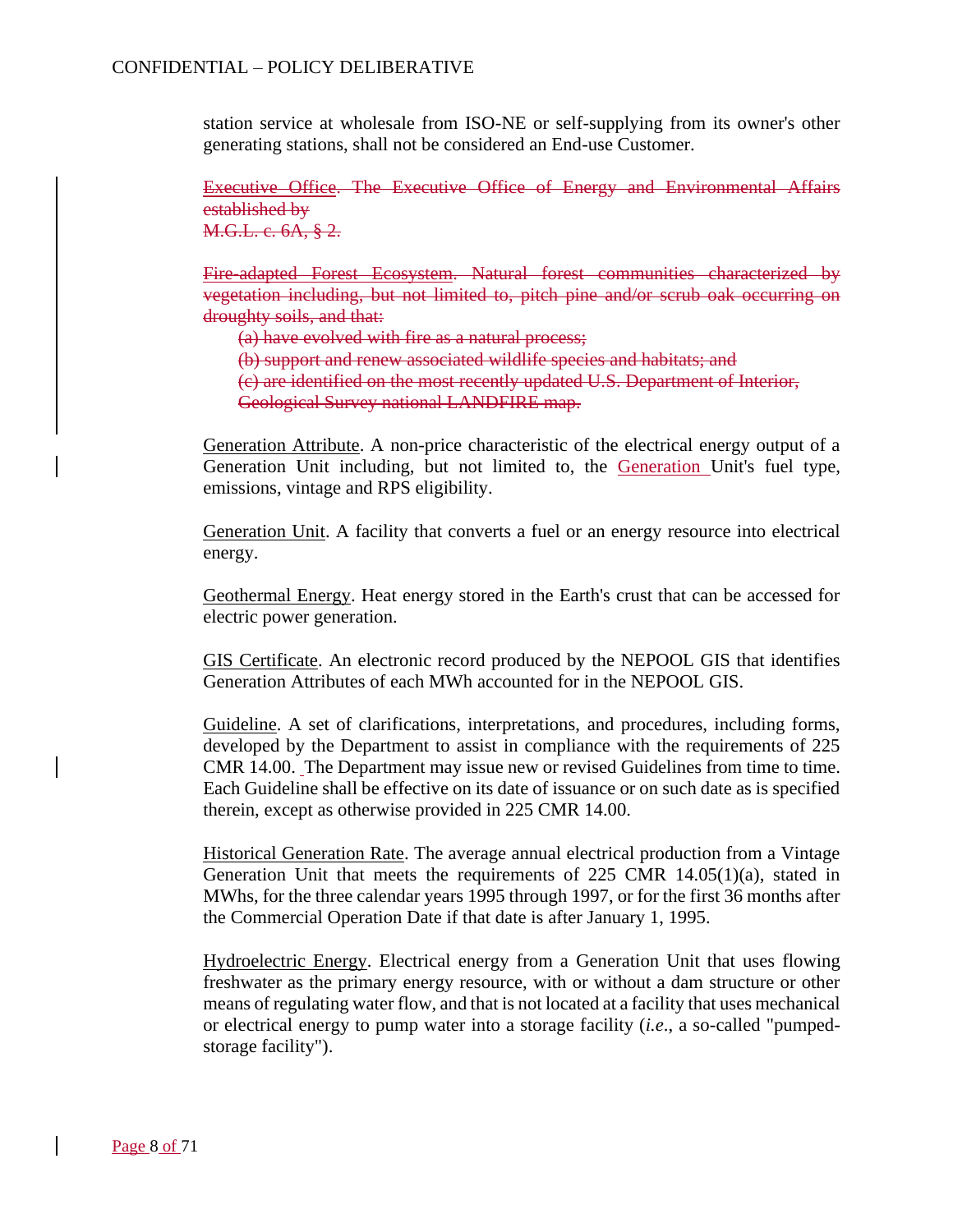Impacted Watershed. All water bodies or areas of land hydrologically connected to a hydroelectric facility, whether located upstream or downstream, which may experience any alteration of their physical, biological, or ecological characteristics as a result of the operation or increased capacity expansion of a hydroelectric Generation Unit.

Intermittent Generation Unit. A Generation Unit that utilizes solar photovoltaic energy, solar thermal electric energy, wind energy, run-of-river Hydroelectric Energy, or other resources regarding which the timing or magnitude is not predictable or controllable, as determined by the Department.

ISO-NE. ISO New England Inc., the independent system operator for New England, the regional transmission organization for most of New England, which is authorized by the Federal Energy Regulatory Commission (FERC) to exercise for the New England Control Area the functions required pursuant to the FERC's Order No. 2000, the FERC's corresponding regulations.

ISO-NE Settlement Market System. The ISO-NE's electronic database system into which all real-time load and generation data are entered and from which such data are provided to the NEPOOL GIS.

Lifecycle Greenhouse Gas Emissions. The aggregate quantity of greenhouse gas emissions, including direct emissions and significant indirect emissions such as significant emissions from land use changes, and temporal changes in forest carbon sequestration and emissions resulting from biomass harvests, regrowth, and avoided decomposition as determined by the Department in consultation with the MassDEP and the Executive Office, related to the full fuel lifecycle, including all stages of fuel and feedstock production and distribution, from feedstock generation or extraction through the distribution and delivery of the finished fuel to the ultimate consumer, where the mass values for all greenhouse gases are adjusted to account for their relative global warming potential.

Low Impact Hydropower Institute (LIHI). A non-profit  $501(c)(3)$  organization whose stated purpose is to reduce the impacts of hydropower generation through the certification of hydropower projects that have avoided or reduced their environmental impacts pursuant to the Low Impact Hydropower Institute's criteria.

Manufactured Biomass Fuel. A biomass fuel that is prepared, other than by means of fuel drying, through a fuel processing facility that is separate from a Generation Unit and that utilizes Eligible Biomass Woody Fuel for production. Examples include, but are not limited to, the mechanical production of wood pellets or bio-dust, and the refinement of bio-oil through pyrolysis.

Marine or Hydrokinetic Energy. Electrical energy derived from waves, tides and currents in oceans, estuaries and tidal areas; free-flowing water in rivers, lakes, streams, and human-made channels, provided that such water is not diverted,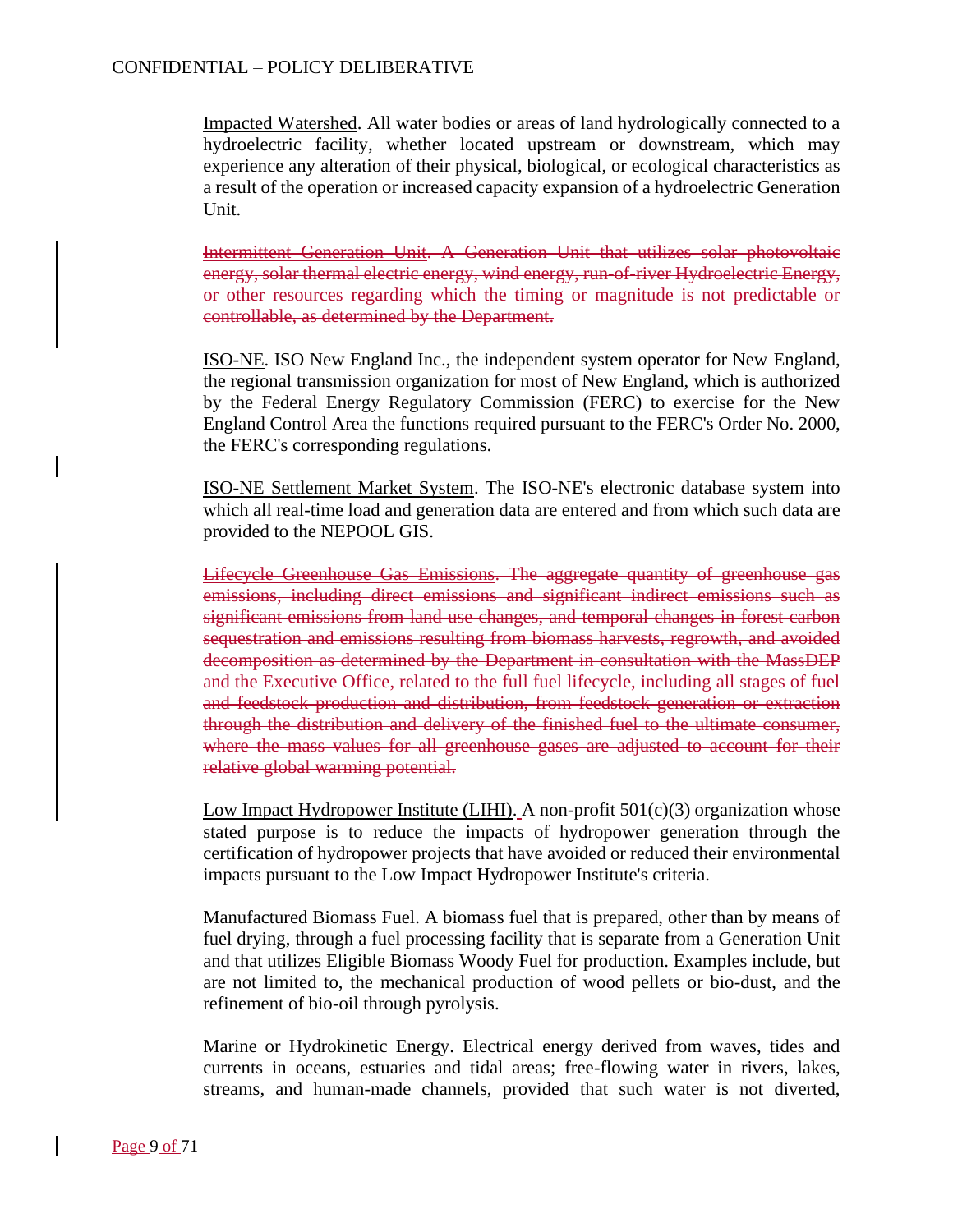impounded, or dammed; or differentials in ocean temperature, called ocean thermal energy conversion.

Massachusetts Clean Energy Technology Center (MassCEC). The center established in M.G.L. c. 23J, § 2.

Massachusetts Renewable Energy Trust. The Trust under M.G.L. c. 23J, § 9, which administers renewable energy programs for the Commonwealth.

MassDEP. The Massachusetts Department of Environmental Protection established by M.G.L. c. 21A, § 7.

Megawatt (MW). A unit of power equal to one million watts.

Megawatt-hour (MWh). A unit of electrical energy or work equivalent to one million watts of power operating for one hour., or, for the purpose of thermal energy, a unit of energy equal to 3,412,000 British Thermal Units (Btu).

Merchantable Bio-products. Products that are refined from a biomass fuel by a biorefinery project in which the Generation Unit is integral. Products include but are not limited to merchantable chemicals such as additives, lubricants, or specialty chemicals, and other products which can be permanently sequestered for carbon reductions.

NEPOOL GIS. The NEPOOL Generation Information System, which includes a generation information database and certificate system, operated by the New England Power Pool (NEPOOL), its designee or successor entity, that accounts for Generation Attributes of electrical energy consumed and generated within, imported into, or exported from the ISO-NE Control Area.

NERC Tag. A document that identifies an electrical energy interchange transaction and its associated participants, assigned in accordance with rules set forth by the North American Electric Reliability Corporation, a non-profit corporation granted by the Federal Energy Regulatory Commission (FERC) the legal authority to enforce mandatory reliability standards for the U.S. bulk power system, subject to FERC oversight.

Off-grid Generation. The electrical energy produced by a Generation Unit that is not connected to a utility transmission or distribution system.

Operator. Any person or entity that has charge or control of a Generation Unit subject to 225 CMR 14.00, including without limitation a duly authorized agent or lessee of the Owner, or a duly authorized independent contractor.

Opt-In Term. The number of calendar quarters that a Solar Carve-out Renewable Generation Unit may generate Solar Carve-out Renewable Generation Attributes that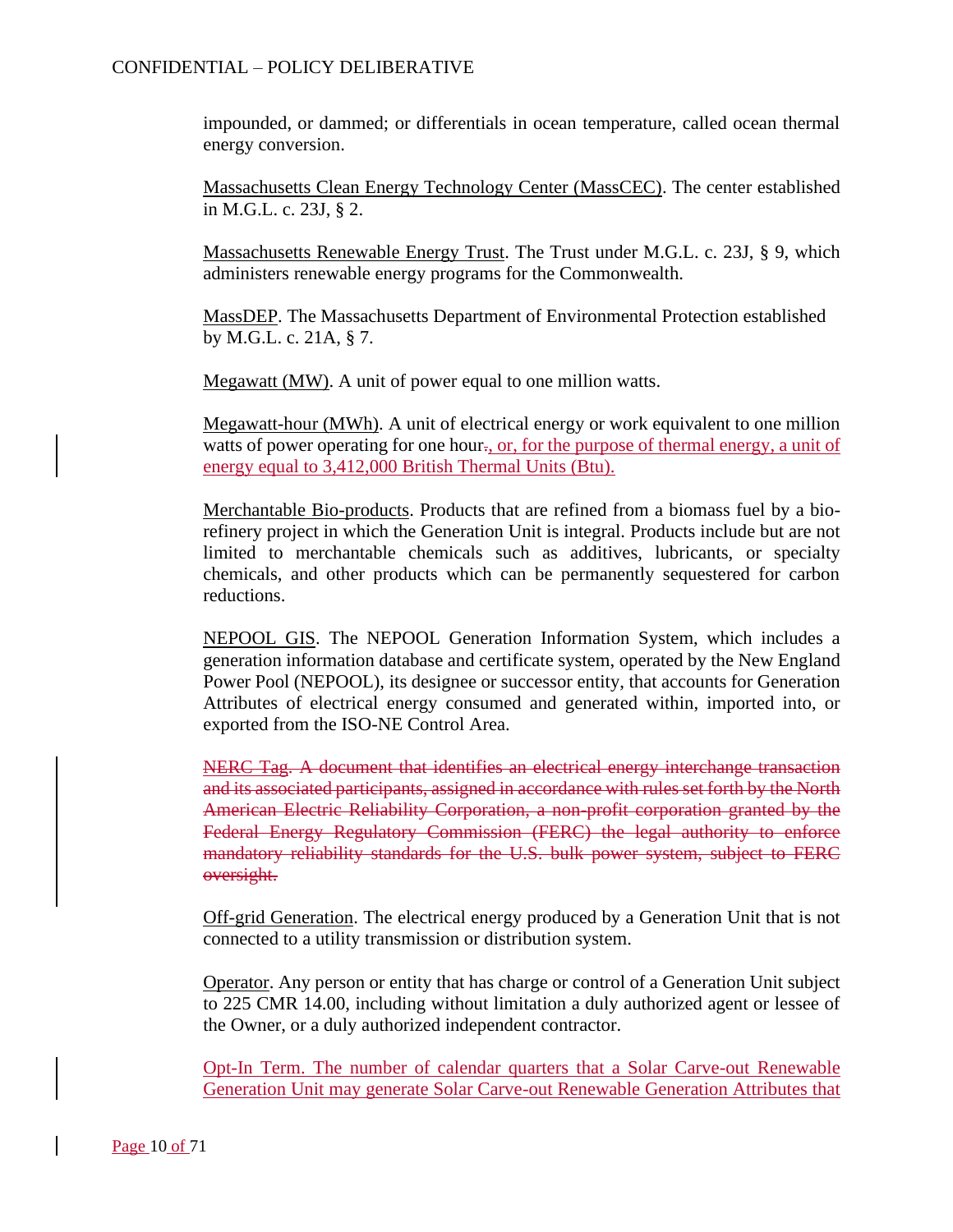are eligible to be deposited into the Solar Credit Clearinghouse Auction Account, as described in 225 CMR  $14.05(4)(c)$  through (j).

Owner. Any person or entity that, alone or in conjunction with others, has legal ownership, a leasehold interest, or effective control over the real property or property interest upon which a Generation Unit is located, or the airspace above said real property, including without limitation a duly authorized agent of the Owner. For the purposes of 225 CMR 14.02, Owner does not mean a person or entity holding legal title or security interest solely for the purpose of providing financing.

Percent Under-compliance. The difference, if positive, between 50% and the reported lifecycle greenhouse gas emissions over 20 years as reported in a Biomass Unit Annual Compliance Report by an RPS Class I Renewable Generation Unit that utilizes Eligible Biomass Woody Fuel, as provided in 225 CMR 14.05(8)(d).

Power Conversion Technology. The design, process, and equipment by which an energy resource is converted into useful energy, as specified in Guidelines.

Relevant Hydroelectric Agency. A federal, state or provincial agency with oversight over fish and wildlife, water quality, river flows, fish passage and protection, mitigation and enhancement opportunities, related to a hydroelectric facility located in the Impacted Watershed or that impacts downstream or upstream passage of fish and wildlife.

Renewable Generation. The electrical energy output of a Renewable Generation Unit.

Renewable Generation Attribute. The Generation Attribute of the electrical energy output of a specific Generation Unit that derives from the Generation Unit's production of Renewable Generation.

Renewable Generation Unit. A Generation Unit that uses an Eligible RPS Class I Renewable Fuel, Hydroelectric Energy, waste-to-energy that is a component of conventional municipal solid waste plant technology in commercial use, or any of the fuels, energy resources or technologies set forth in 225 CMR 14.05(1)(a).

Retail Electricity Product. An electrical energy offering that is distinguished by its Generation Attributes and that is offered for sale by a Retail Electricity Supplier to End-use Customers.

Retail Electricity Supplier. A person or entity that sells electrical energy to End-use Customers in Massachusetts, including but not limited to electric utility distribution companiesDistribution Companies supplying basic service or any successor service to End-use Customers. A Municipal Lighting Plant shall be considered a Retail Electricity Supplier; however, it shall be exempt from the obligations of a Retail Electricity Supplier under 225 CMR 14.00 so long as and insofar as it is exempt from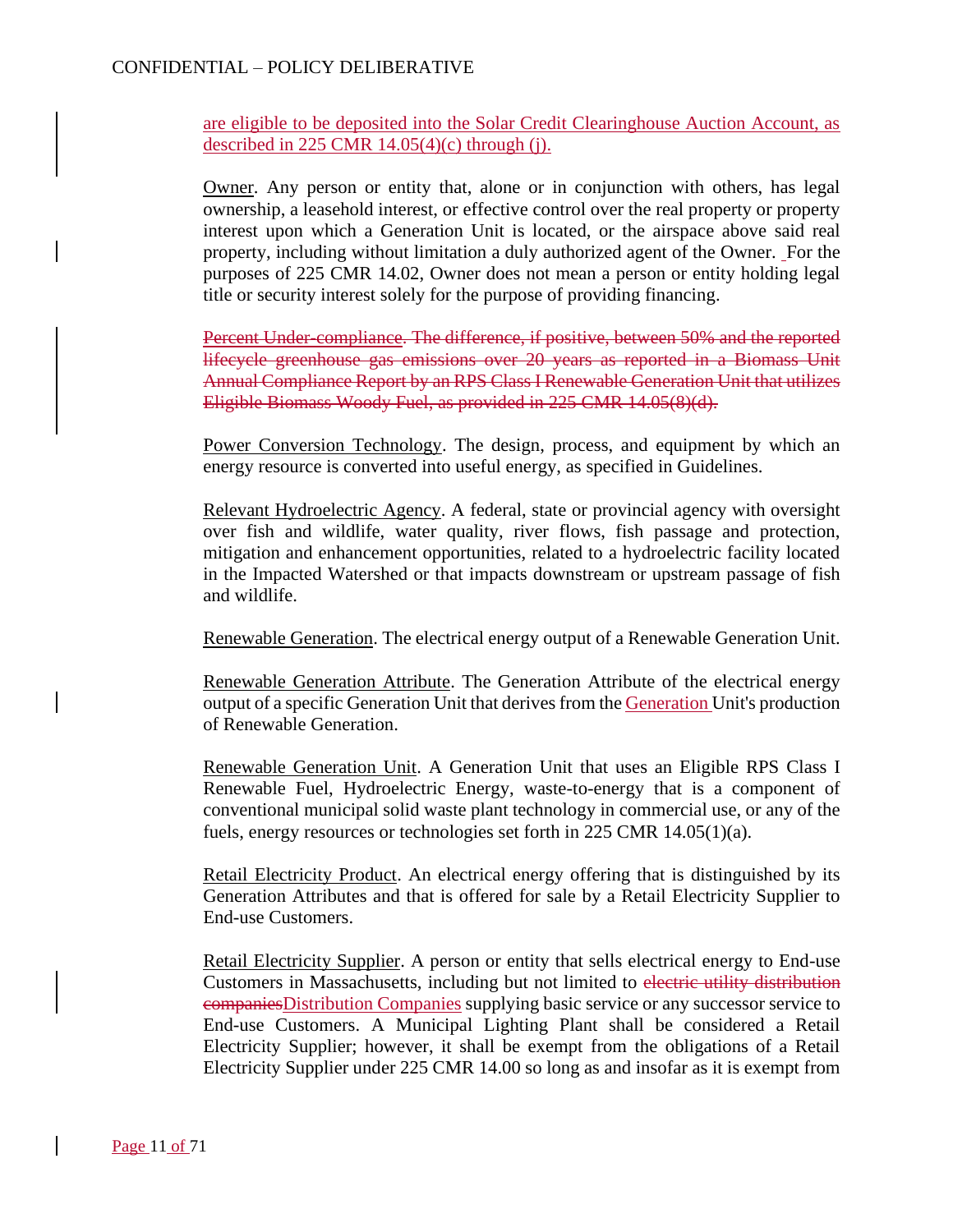the requirements to allow competitive choice of generation supply pursuant to M.G.L. c. 164, § 47A.

RPS Class I Renewable Generation. The electrical energy output excluding any electrical energy utilized for parasitic load of a RPS Class I Renewable Generation Unit, or that portion of the electrical energy output excluding any electrical energy utilized for parasitic load of an RPS Class I Renewable Generation Unit that qualifies under:

(a) the Special Provisions for Incremental Generating Capacity, pursuant to 225 CMR 14.05(2) issued on or after January 1, 2009;

(b) a Vintage Waiver, pursuant to 225 CMR 14.05(2) issued before January 1, 2009;

(c) a Co-firing and Blended Fuel Waiver, pursuant to 225 CMR 14.05(3);

(d) the Special Provisions for a Generation Unit Located in a Control Area Adjacent to the ISO-NE Control Area, pursuant to 225 CMR 14.05(5); or

(e) any other applicable provision of 225 CMR 14.00.

RPS Class I Renewable Generation Attribute. The Generation Attribute of the electrical energy output of a specific RPS Class I Renewable Generation Unit that derives from the Generation Unit's production of RPS Class I Renewable Generation.

RPS Class I Renewable Generation Unit. A Generation Unit or Aggregation that has received a Statement of Qualification from the Department, including a Generation Unit or Aggregation termed a New Renewable Generation Unit in a Statement of Qualification issued by the Department pursuant to 225 CMR 14.00 before January 1, 2009, but does not include Solar Carve-out Renewable Generation Units.

Solar Canopy. A solar photovoltaic Generation Unit with at least 75% of the nameplate capacity of the solar modules used for generating power installed on top of a parking surface or above a pedestrian walkway, so as to maintain the parking or pedestrian function of the surface.

Solar Carve-out Program Capacity Cap. The capacity, in MW, of Solar Carve-Out Renewable Generation Units qualified by the Department through June 30, 2014, and as announced on its website by the Department no later than July 31, 2014.

Solar Carve-out II Program Capacity Cap. The aggregate eligible capacity, in MW, of Solar Carve-out II Renewable Generation Units qualified by the Department upon the establishment of a new incentive program, minus the Solar Carve-out Program Capacity Cap.

Solar Carve-out Renewable Generation. The electrical output of a Solar Carve-out Renewable Generation Unit that qualifies for the Solar Carve-out under 225 CMR 14.05(4), excluding any electrical energy utilized for parasitic load.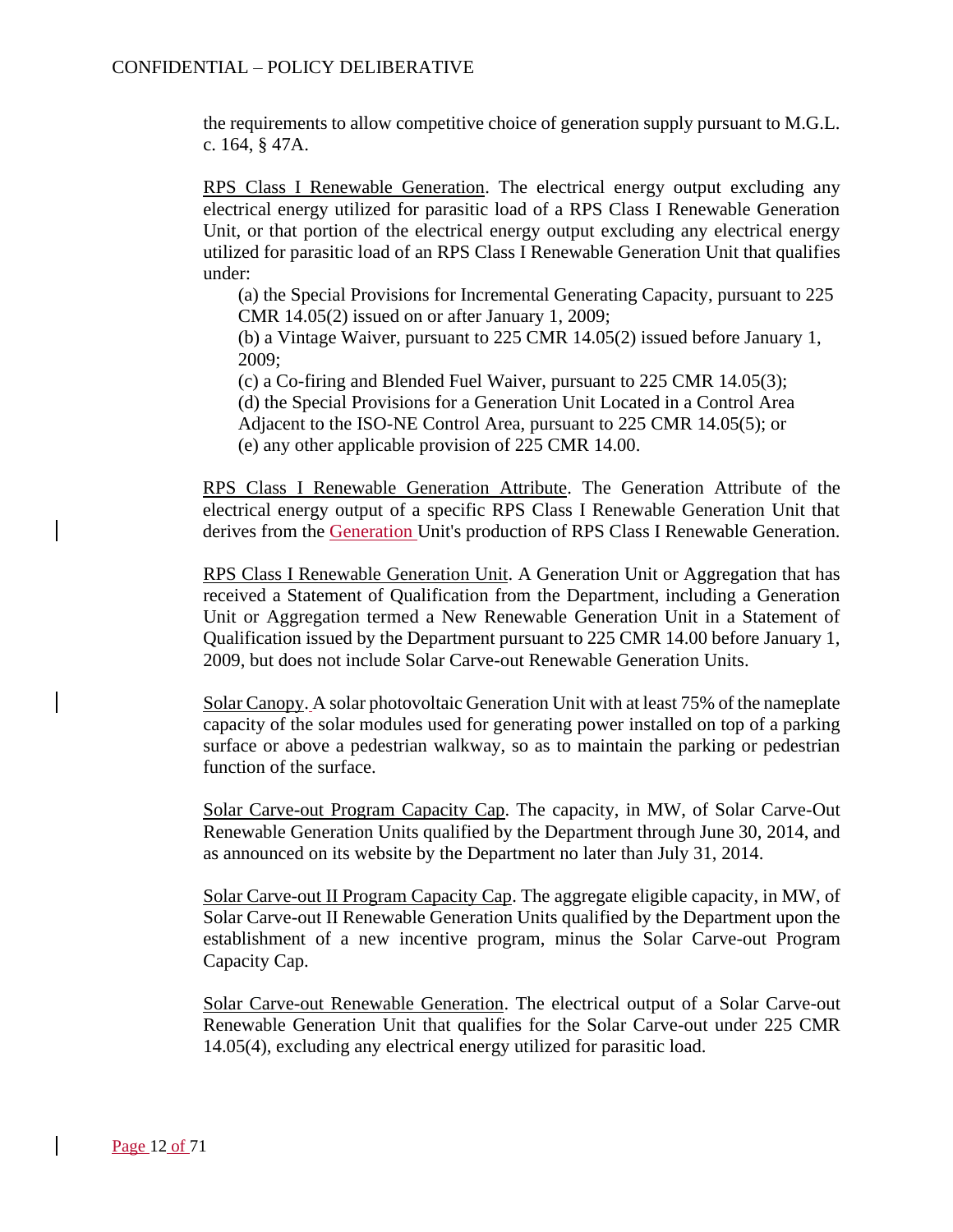Solar Carve-out II Renewable Generation. The electrical output of a Solar Carve-out II Renewable Generation Unit that qualifies for the Solar Carve-out II under 225 CMR 14.05(9), excluding any electrical energy utilized for parasitic load.

Solar Carve-out Renewable Generation Attribute. The Generation Attribute of the electrical energy output of a specific Solar Carve-out Renewable Generation Unit that derives from the Generation Unit's production of Solar Carve-out Renewable Generation.

Solar Carve-out II Renewable Generation Attribute. The Generation Attribute of the electrical energy output of a specific Solar Carve-out II Renewable Generation Unit that derives from the Generation Unit's production of Solar Carve-out II Renewable Generation.

Solar Carve-out Renewable Generation Unit. A Generation Unit or Aggregation that has received a Statement of Qualification from the Department that specifies its qualification for participation in the Solar Carve-out under 225 CMR 14.05(4).

Solar Carve-out II Renewable Generation Unit. A Generation Unit or Aggregation that has received a Statement of Qualification from the Department that specifies its qualification for participation in the Solar Carve-out II under 225 CMR 14.05(9).

Solar Renewable Energy Certificate II (SREC II). A GIS Certificate that represents the RPS Class I Renewable Generation Attributes and Solar Carve-out II Renewable Generation Attributes of the Renewable Generation from a Solar Carve-out II Renewable Generation Unit.

Statement of Qualification. A written document from the Department that qualifies a Generation Unit or Aggregation as an RPS Class I Qualified Generation Unit, a Solar Carve-out Renewable Generation Unit, or a Solar Carve-out II Renewable Generation Unit, or that qualifies a portion of the annual electrical energy output of a Generation Unit or Aggregation as RPS Class I Renewable Generation— Solar Carve-out Renewable Generation, or Solar Carve-out II Renewable Generation.

Sustainable Forestry Management. Practicing a land stewardship ethic that integrates the reforestation, managing, growing, nurturing, and harvesting of trees for useful products with the conservation of soil, air and water quality, wildlife and fish habitat, and aesthetics and the stewardship and use of forests and forest lands in a way, and a rate, that maintains their biodiversity, productivity, regeneration capacity, vitality, and potential to fulfill, now and in the future, relevant ecological, economic, and social functions at local, national, and global levels, and that does not cause damage to other ecosystems. Criteria for sustainable forestry include:

(a) conservation of biological diversity;

(b) maintenance of productive capacity of forest ecosystems;

(c) maintenance of forest ecosystem health and vitality;

(d) conservation and maintenance of soil and water resources;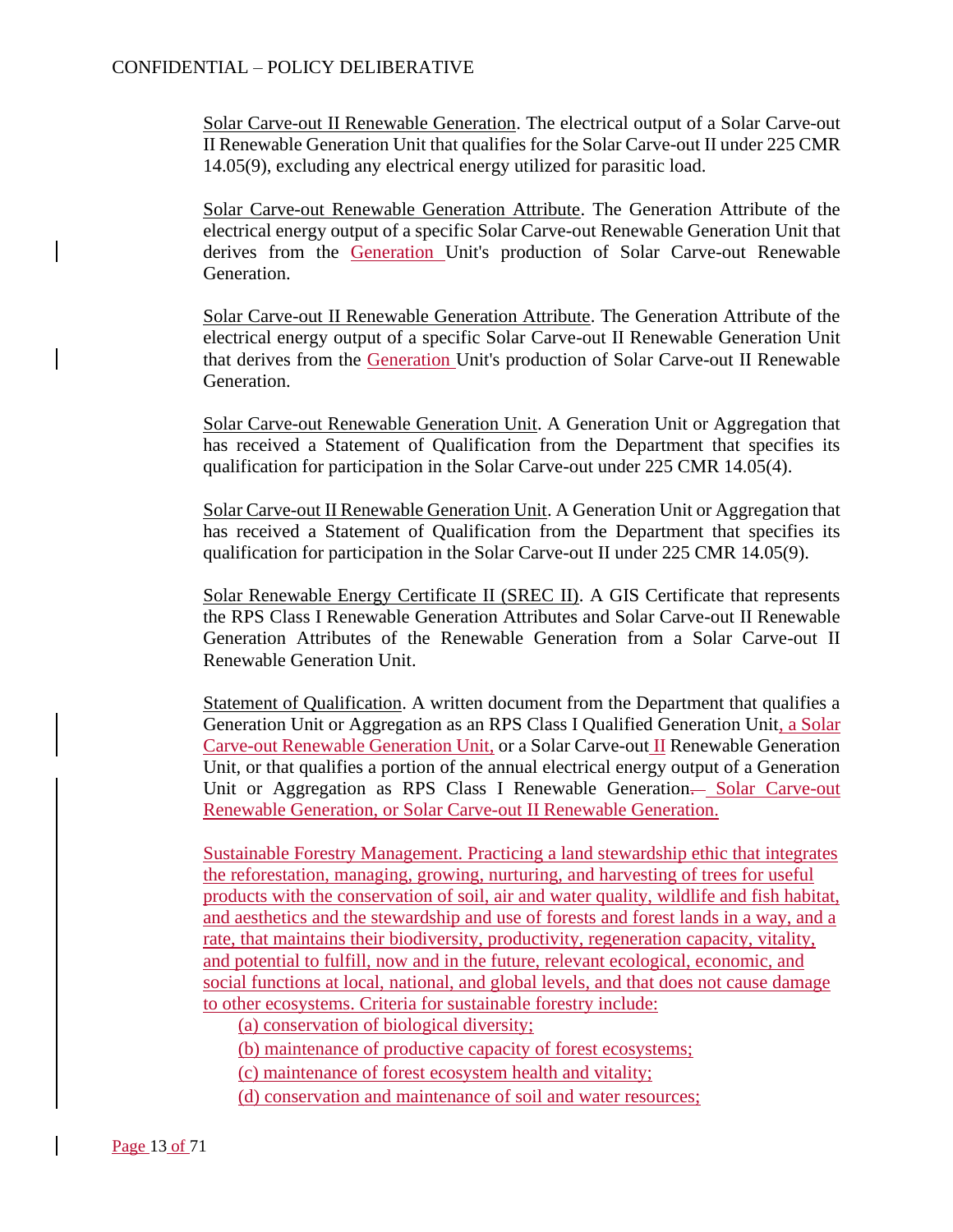(e) maintenance of forest contributions to global carbon cycles; (f) maintenance and enhancement of long-term multiple socioeconomic benefits to meet the needs of societies; and (g) a legal, institutional, and economic framework for forest conservation and sustainable management.

Useful Thermal Energy. Energy:  $(a)$  in the form of direct heat, steam, hot water, or other thermal form that is used in production and beneficial measures for heating, cooling, humidity control, process use, or other valid thermal end use energy requirements; and (b), for which fuel or electricity would otherwise be consumed. Thermal energy used for the purpose of dryingto produce a dried or refining refined biomass fuel shall not be considered Useful Thermal Energy if the biomass fuel produced is used to fuel the Generation Unit that dried or refined the biomass fuel.

Valid Air Permit. Within the United States, a current and effective authorization, license, certificate, or like approval to construct and/or operate a source of air pollution, issued or required by the regulatory agency designated in the applicable State Implementation Plan to issue permits under the Clean Air Act, 42 U.S.C. §§ 7401, *et seq*. In jurisdictions outside of the United States, it shall be a document demonstrating an equivalent authorization.

Vintage Generation. The electrical energy output of a Vintage Generation Unit during the period of the Generation Unit's Historical Generation Rate.

Vintage Generation Unit. A Generation Unit that meets the requirements of 225 CMR 14.05(1), that has a Commercial Operation Date of December 31, 1997, or earlier, and for which the Department issued a Statement of Qualification under the Vintage Waiver provision in 225 CMR 14.05(2) before January 1, 2009.

### 14.03: Administration

225 CMR 14.00 shall be administered by the Department.

### 14.04: Applicability

225 CMR 14.00 applies to Retail Electricity Suppliers and to the Owners or Operators of RPS Class I Renewable Generation Units, Solar Carve-out Renewable Generation Units, and Solar Carve-out II Renewable Generation Units.

### 14.05: Eligibility Criteria for RPS Class I, Solar Carve-out Renewable Generation Units, and Solar Carve-out II Renewable Generation Units

(1) Eligibility Criteria. A Generation Unit may qualify as an RPS Class I Renewable Generation Unit, a Solar Carve-out Renewable Generation Unit, or Solar Carve-out II Renewable Generation Unit subject to the limitations in 225 CMR 14.05.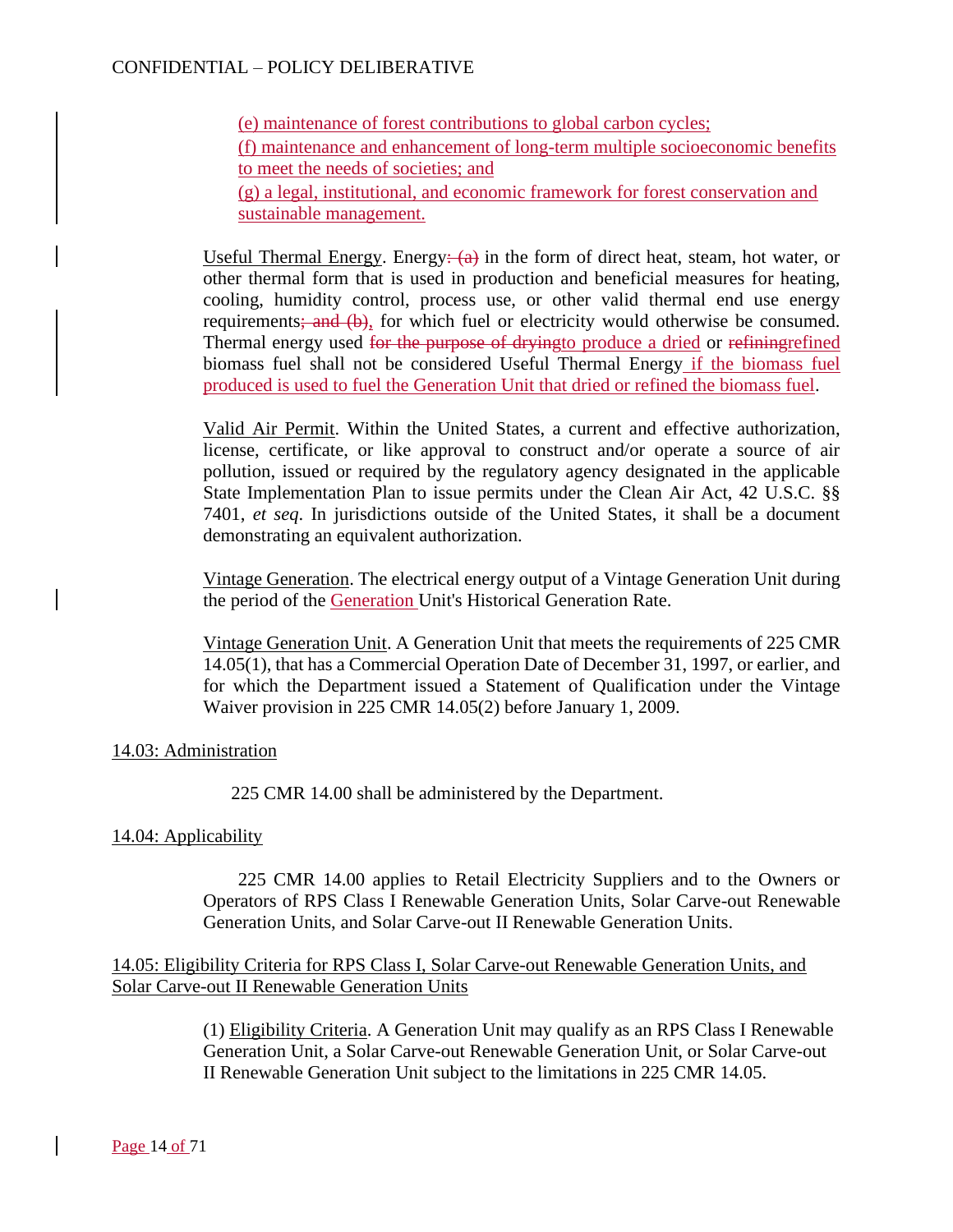(a) Fuels, Energy Resources and Technologies. The Generation Unit shall use one or more of the fuels, energy resources and/or technologies listed in 225 CMR 14.05(1)(a)1. through 9.

- 1. Solar photovoltaic or solar thermal electric energy.
- 2. Wind energy.
- 3. Ocean thermal, wave or tidal energy.
- 4. Fuel cells using an Eligible RPS Class I Renewable Fuel.

5. Landfill methane gas, provided that such gas is either conveyed directly to the Generation Unit without the use of facilities used as common carriers of natural gas, or transported to a Generation Unit within the ISO-NE Control Area or an adjacent Control Area via a common carrier of natural gas, in which instance the gas would be subject to the following provisions:

a. the gas is produced entirely within the ISO-NE Control Area or an adjacent Control Area;

b. documentation is provided, satisfactory to the Department, regarding the gas transportation and related contracts; and

c. demonstration is provided, satisfactory to the Department, that the gas can be physically delivered to the Generation Unit.

6. Hydroelectric. An Generation Unit that uses Hydroelectric Energy may qualify as an RPS Class I Generation Unit, subject to the limitations in 225 CMR 14.05(1)(a)6.

a. The Generation Unit has a nameplate capacity up to 30 megawatts, or increased capacity installed or efficiency improvements implemented after December 31, 1997, the aggregate of which increased capacity or efficiency improvements does not exceed 30 megawatts.

b. The Generation Unit does not involve any dam or water diversion structure constructed after December 31, 1997, or pumped storage of water.

c. The Generation Unit does not generate Marine or Hydrokinetic Energy.

d. The Generation Unit meets appropriate and site-specific standards that address adequate and healthy river flows, water quality standards, fish passage and protection measures and mitigation and enhancement opportunities in the impacted watershedImpacted Watershed, as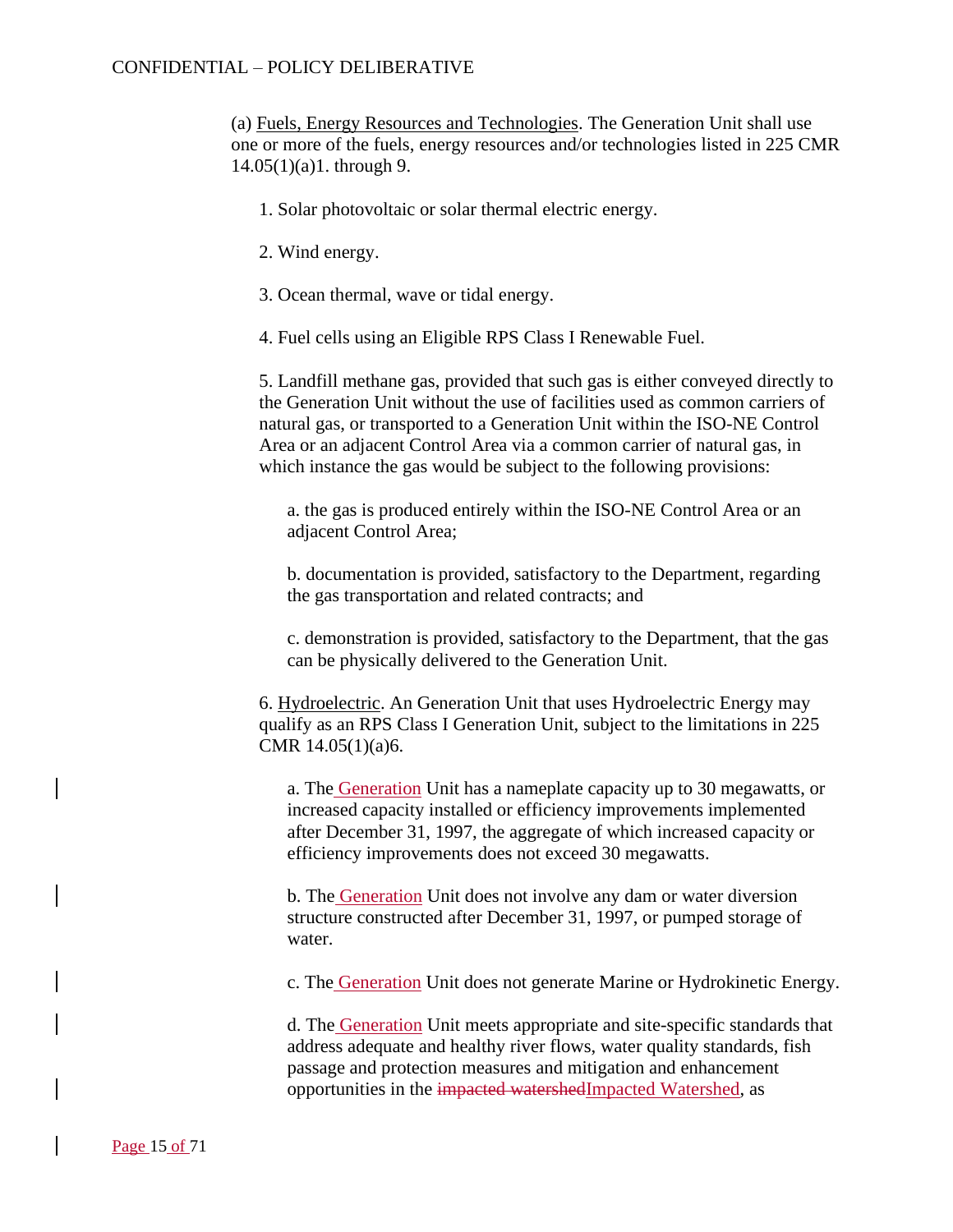determined by the Department in consultation with Relevant Hydroelectric Agencies. The Generation Unit shall demonstrate compliance with such standards by submitting the documentation required in either 225 CMR 14.05(1)(a)6.d.i or ii.

i. LIHI Certification of the Generation Unit; except that in either of the two circumstances provided in 225 CMR 14.05(1)(a)6.d.i, the Department may request further information from the applicant and the Relevant Hydroelectric Agencies as part of its review of the applicant's Statement of Qualification Application. The Department shall notify the applicant of any such input from a Relevant Hydroelectric Agency not later than 30 days after receiving such input and shall provide the applicant an opportunity to respond to the Department not later than 30 days after the applicant's receipt of such notice from the Department.

A.(i). If a Relevant Hydroelectric Agency identified an environmental concern and a proposed remedy to LIHI during the LIHI certification process, and such concern was not addressed in the LIHI certification to the satisfaction of the Agency, and the Agency consulted with the Owner or Operator of the Generation Unit; or

B<sub>r</sub>(ii). If, between issuance of the LIHI certification and the Department's determination of the Generation Unit's eligibility, a Relevant Hydroelectric Agency submits to the Department evidence of a significant environmental problem not previously known by such Agency, after consulting with the Owner or Operator of the Generation Unit.

ii. A denial of certification from LIHI specifying the reasons the certification was denied and the applicant's proposed rationale for why the project should nevertheless receive a Statement of Qualification. In this instance, the Department shall notify and seek input from the Relevant Hydroelectric Agencies, which shall have 30 days from the date of their receipt of such notification to provide feedback to the Department. The Owner or Operator of the Generation Unit shall be notified of any such input and shall have 30 days from receipt of such notice to respond to the satisfaction of the Department as to why its Application should be approved. The Department thereafter shall make finding of whether the Generation Unit meets appropriate environmental safeguards despite the lack of LIHI certification.

e. The Owner or Operator of the Generation Unit must serve notice to all Relevant Hydroelectric Agencies of its application for LIHI certification.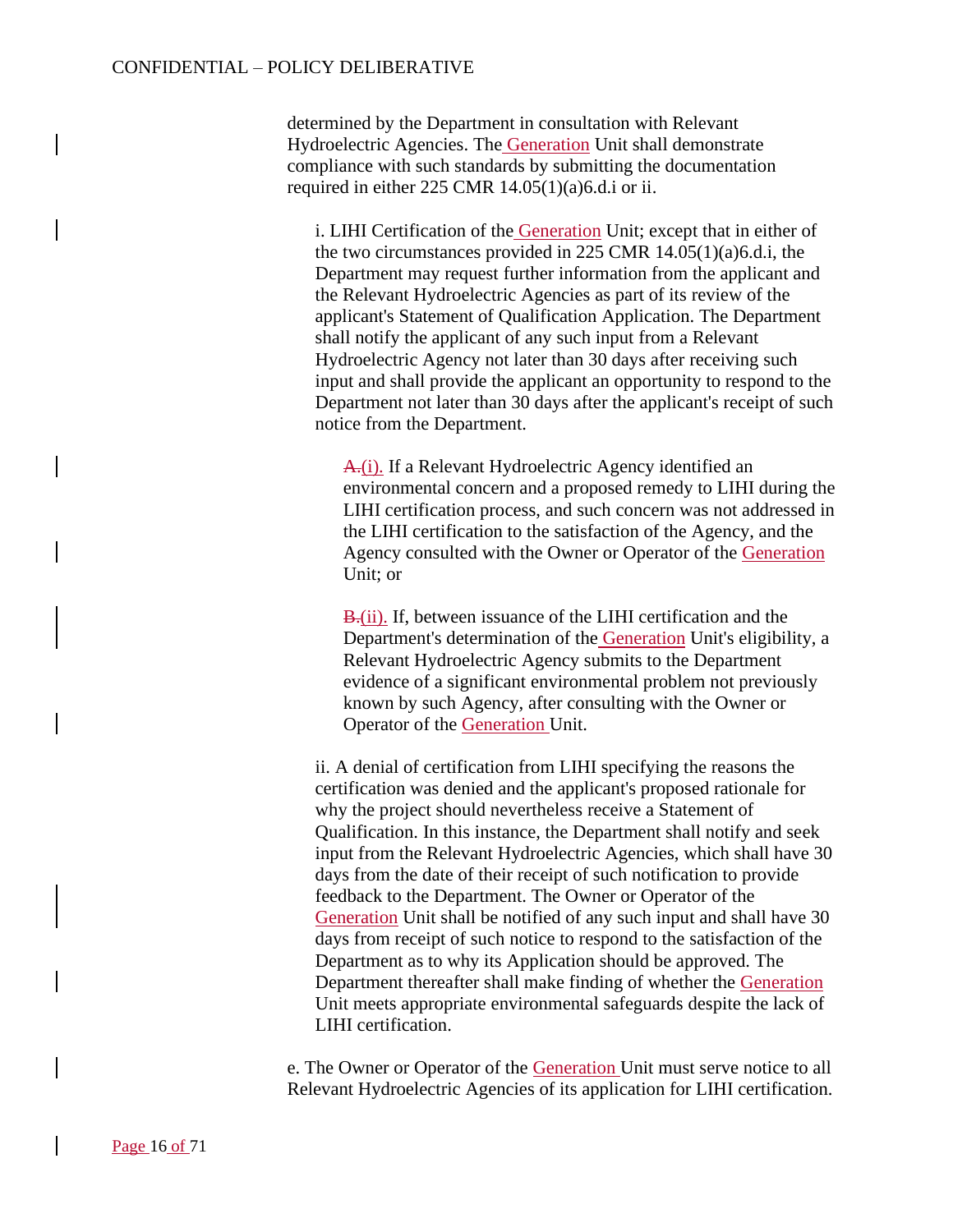The Owner or Operator of the Generation Unit also must serve notice to all Relevant Hydroelectric Agencies, and provide opportunity for comment within 30 days of such notice, with regard to its submission of a Statement of Qualification Application. Notice of such service must be provided to the Department.

f. If LIHI fails to act to certify or deny certification within 180 days from the date of submission of the Generation Unit's application to LIHI, the Owner or Operator shall file notice of such event with the Department. The Department shall review the federal, state or provincial permits for the Generation Unit and any submissions to LIHI by Relevant Hydroelectric Agencies, and shall make a final determination as to whether the Generation Unit meets environmental standards specified in 225 CMR 14.05(1)(a)6.d.

g. If LIHI is unable to review for certification a Generation Unit that is located in a Control Area adjacent to the ISO-NE Control Area and outside the United States of America, the Owner or Operator of such Generation Unit may petition the Department for certification using the LIHI standards by an independent third party acceptable to the Department.

7. Low-emission, Advanced Biomass Power Conversion Technologies Using an Eligible Biomass Fuel. A Generation Unit may qualify as an RPS Class I Renewable Generation Unit, provided it uses an Eligible Biomass Fuel, subject to the limitations in 225 CMR  $14.05(1)(a)7$ .

a. A Generation Unit utilizing an Eligible Biomass Fuel, that is required to obtain an air permit in its jurisdiction, must possess a Valid Air Permit.

b. The Department shall set forth in Guidelines low-emission eligibility criteria which will become effective on their date of issuance. Any emission eligibility criteria in subsequently revised regulations or Guidelines shall become effective 2412 months from their date of issuance.

b. A Generation Unit with a Commercial Operation Date after December 31, 1997,utilizing an Eligible Biomass Fuel that is required to obtain an air permit in its jurisdiction, must possessnot a solid fuel, such as Eligible Liquid Biofuel, or does not use a Valid Air Permit and must demonstrate tosteam boiler, shall follow the satisfaction of the Department that the low-emission rates of the Unit do not exceed limits set forth in the Guidelines that are applicableeligibility criteria process described in the Departments' *Guideline on Eligible Biomass Fuel for* the date on which the Department receives the Unit's Statement of Qualification Application.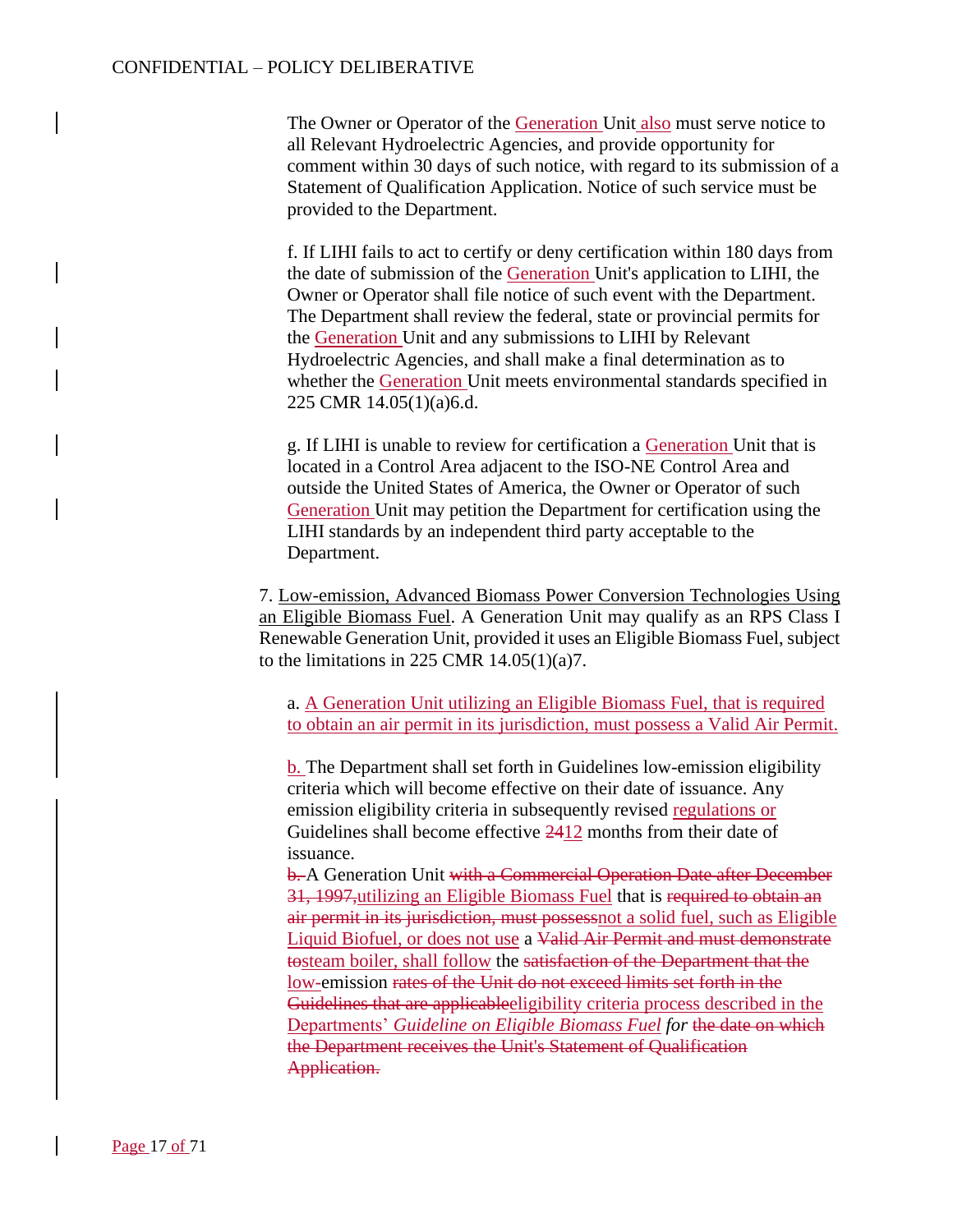c. A*Renewable Generation* Unit with a Vintage Waiver that is required to obtain an air permit in its jurisdiction must possess a Valid Air Permit and must demonstrate to the satisfaction of the Department that the emission rates of the Unit do not exceed limits set forth in the Guidelines that are applicable for the date on which the Department receives the Unit's Statement of Qualification Application. *Units*

d. A Generation Unit that is not required to obtain an air permit in its jurisdiction must demonstrate to the satisfaction of the Department that its emissions are consistent with criteria set forth in the Guidelines that are applicable for the date on which the Department receives the Unit's **Statement of Qualification Application.** 

e. In the case of a Generation Unit for whose size, type, or fuel the Department's Guidelines do not provide applicable emission limits, the Department will determine appropriate limits in consultation with the MassDEP.

fc. A Generation Unit, that uses utilizing an Eligible Biomass Woody Fuel<del>, Co-mingled Biomass Woody Fuel,</del> or a Manufactured Biomass Fuel<del>, must provide to the Department as part</del> that has 5% or more of their Statement of Qualification Application the following items.

i. Aits fuel supply plan indicating the anticipated fuel types, sourcessourced from Forest Derived Residues, Forest Derived Thinnings, and amounts.

Not later than January 1<sup>st</sup>, the Unit shall provide on an annual basis a report of the anticipated fuel supply for that Compliance Year.

ii. A design and operational plan that demonstrates that the Unit will Forest Salvage must achieve an Overall Efficiency, as calculated in 225 CMR  $14.05(8)(e)$ <sup>2</sup>. through 4., overall efficiency of at least 5060% on a quarterly basis, or 40%. A Generation Unit utilizing an Eligible Biomass Woody Fuel or Manufactured Biomass Fuel that has over 95% of its fuel sourced from Non-Forest Derived Residues on a quarterly basis for Advancement of Biomass Conversion Generation Units.

iii. An analysis of net Lifecycle shall have no applicable overall efficiency requirement. The procedure for calculating whether the Generation Unit meets the 60% overall efficiency requirement can be found in the Department's *Guideline on Overall Efficiency and Greenhouse Gas Analysis.*

d. Emissions, that demonstrates, to the satisfaction of the Department, that such emissions, over a 20 year life cycle, yield at least a 50% reduction of greenhouse gas emissions per unit of useful energy relative to the Lifecycle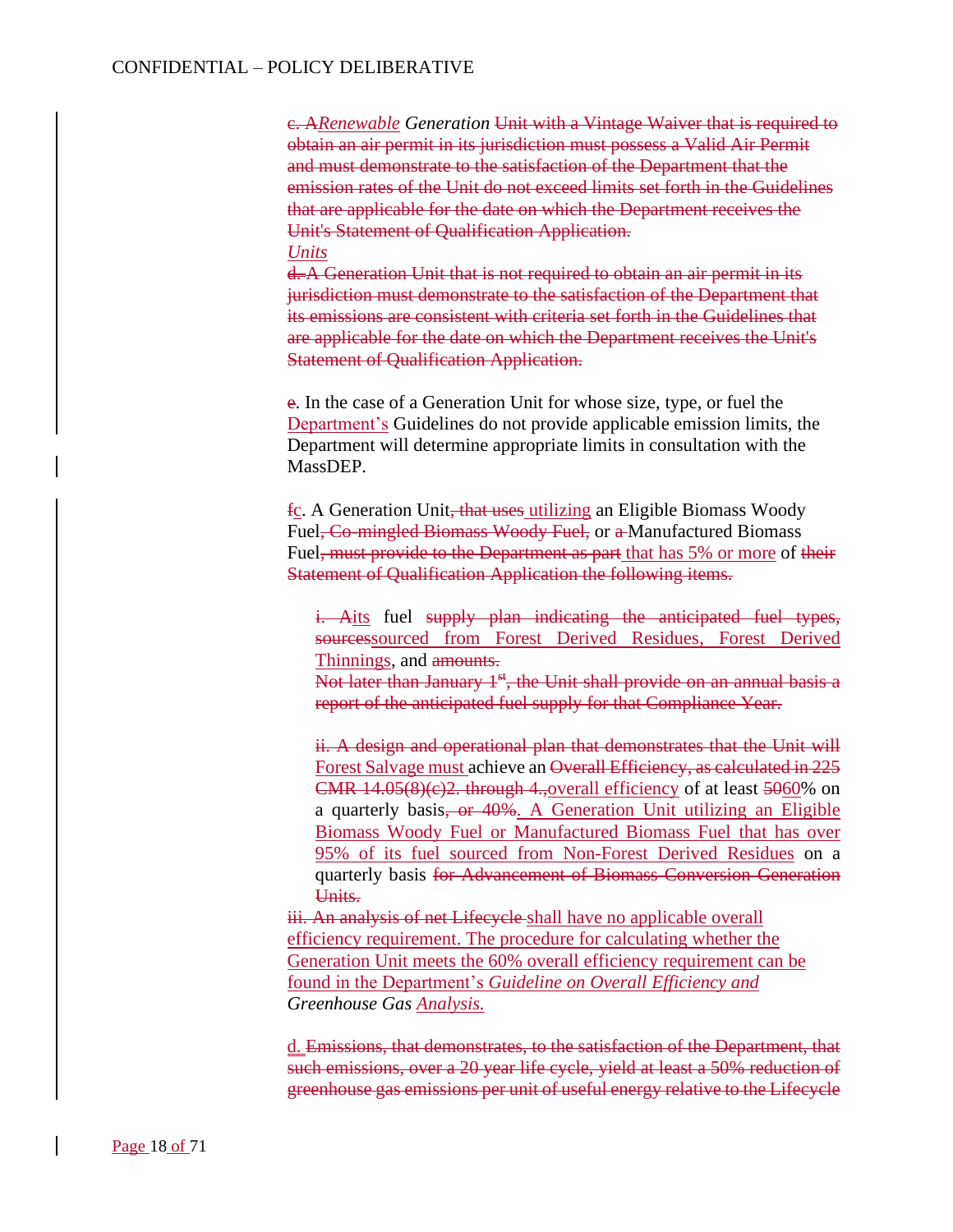Greenhouse Gas Emissions from the aggregate use ofA Generation Unit utilizing an Eligible Biogas Fuel, Eligible Biomass Woody Fuel, Eligible Liquid Biofuel or Manufactured Biomass Fuel shall reduce lifecycle greenhouse gas emissions, over a 20-year lifecycle, by at least 50% compared to the operation of a new combined cycle natural gas electric generating facility using the most efficient commercially available technology as of the date of the Statement of Qualification Application for the portion of electricity delivered by the Generation Unit and, if applicable, the operation of the fossil fuel fired thermal energy unit being displaced, or in the case of new Useful Thermal Energy, a gas-fired thermal energy unit using the most efficient commercially available technology as of the date of Statement of Qualification Application for the portion of the Useful Thermal Energy delivered by the Generation Unit. The Department shall provideprocedure for calculating whether a Generation Unit meets the 50% reduction can be found in the Department's *Guideline on Overall Efficiency and Greenhouse Gas Analysis Guideline* as part of the Statement of Qualification Application a standard analytical methodology to meet this requirement, including a full accounting of greenhouse gas emissions associated with any fuel processing...

gi. A Generation Unit that does not achieve a lifecycle greenhouse gas emissions reduction of at least 50% over a 20-year lifecycle in a particular calendar quarter of the Compliance Year, pursuant to 225 CMR 14.05(1)(a)7.d., shall not be eligible to report RPS Class I Renewable Generation Attributes to the NEPOOL GIS for that Calendar Quarter.

e. In the case of a Generation Unit that uses anaerobic digester gas or another biogas that is an Eligible BiomassBiogas Fuel, such gasthe Eligible Biogas Fuel may be either conveyed directly to the Generation Unit without the use of facilities used as common carriers of natural gas, or transported to a Generation Unit within the ISO-NE Control Area or an adjacent Control Area via a common carrier of natural gas, in which instance the gas would be subject to the following provisions:

i. the gas is produced entirely within the ISO-NE Control Area or an adjacent Control Area;

ii. documentation is provided, satisfactory to the Department, regarding the gas transportation and related contracts; and

iii. demonstration is provided, satisfactory to the Department, that the gas can be physically delivered to the Generation Unit.

8. Marine or hydrokinetic energy.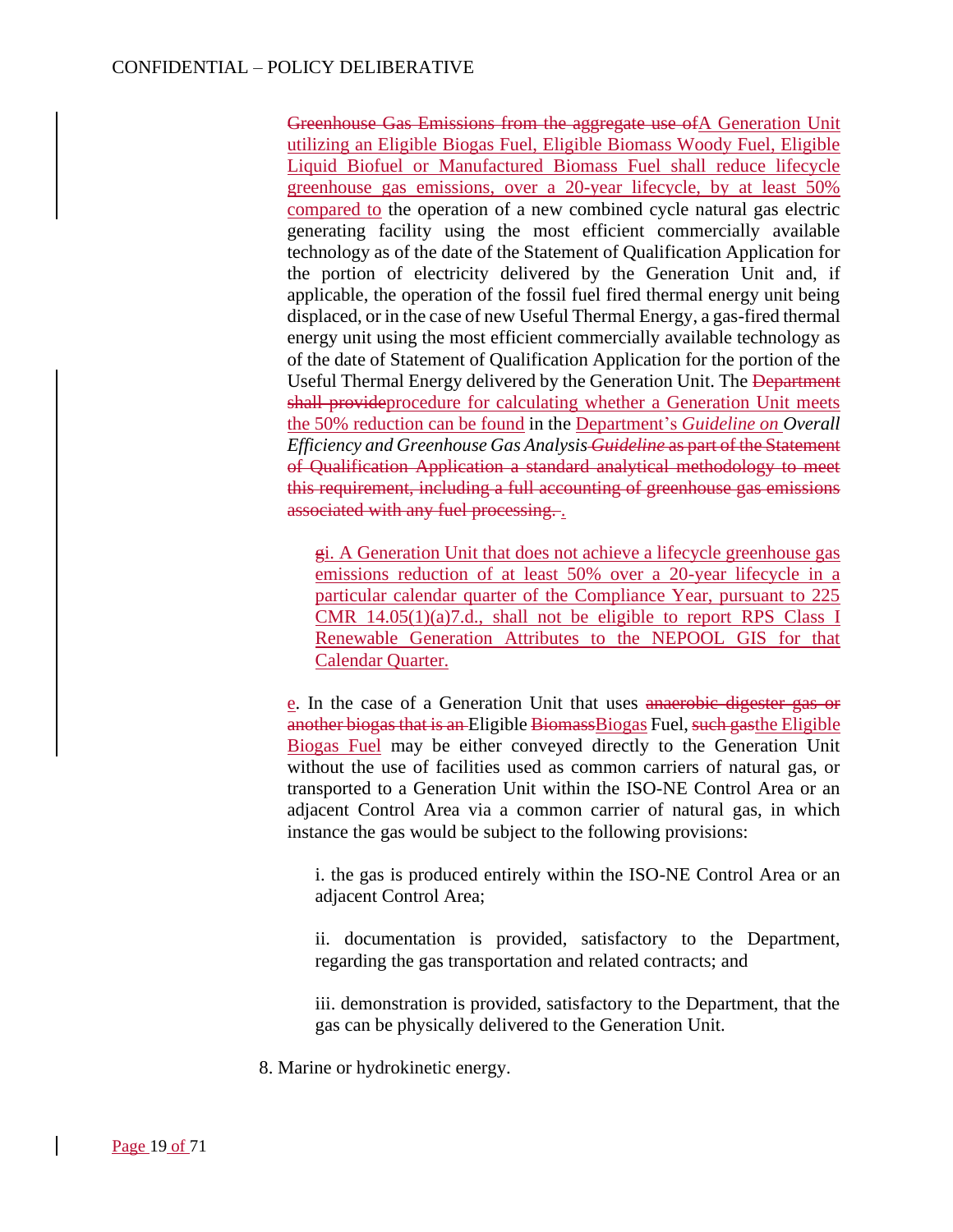9. Geothermal energy.

(b) Commercial Operation Date. The Commercial Operation Date shall be after December 31, 1997, unless the Generation Unit received a Statement of Qualification with a Vintage Waiver prior to January 1, 2009. In the case of a Solar Carve-out Renewable Generation Unit, the Commercial Operation Date shall be after December 31, 2007. In the case of a Solar Carve-out II Renewable Generation Unit, the Commercial Operation Date shall be after December 31, 2012.

(c) Metering. The electrical energy output from a Generation Unit shall be verified by the ISO-NE or by an independent verification system or person participating in the NEPOOL GIS accounting system as an independent Third Party Meter Reader, as defined in Rule 2.5(j) of the NEPOOL GIS Operating Rules, or any successor rule, and approved by the Department.

(d) Location. The Generation Unit location is subject to the limitations in 225 CMR 14.05(1)(d).

1. Off-grid Generation. If the Generation Unit produces Off-grid Generation, such Generation Unit must be located in Massachusetts.

2. Behind-the-meter Generation. If the Generation Unit is wired to the electrical system on the End-use Customer's side of a retail electric meter, such Generation Unit must be located within the ISO-NE Control Area.

(e) Capacity Obligation. The Generation Unit's generating capacity is subject to the obligations in CMR 14.05(1)(e).

1. The amount of the generation capacity of the Generation Unit whose electrical energy output is claimed as RPS Class I Renewable Generation shall not be committed to any Control Area other than the ISO-NE Control Area unless such Generation Unit has entered into a Capacity Obligation in another Control Area before the start of the first available compliance year for the ISO-NE Forward Capacity Market, in which case this subsection shall apply upon the expiration of that Capacity Obligation. However, if the Generation Unit executed a contract for the sale of RPS Class I Renewable Generation Attributes or RPS Class I Renewable Generation, or both, before January 1, 2009, for a term of at least two years, the contract price of which relied on the receipt of capacity payments from a Control Area adjacent to the ISO-NE Control Area, and the Generation Unit can demonstrate such reliance to the satisfaction of the Department, this requirement shall not take effect for that Generation Unit until the expiration of that contract.

2. The Generation Unit Owner or Operator of a Generation Unit that is not an Intermittent Generation Unit shall commit to the ISO-NE Control Area the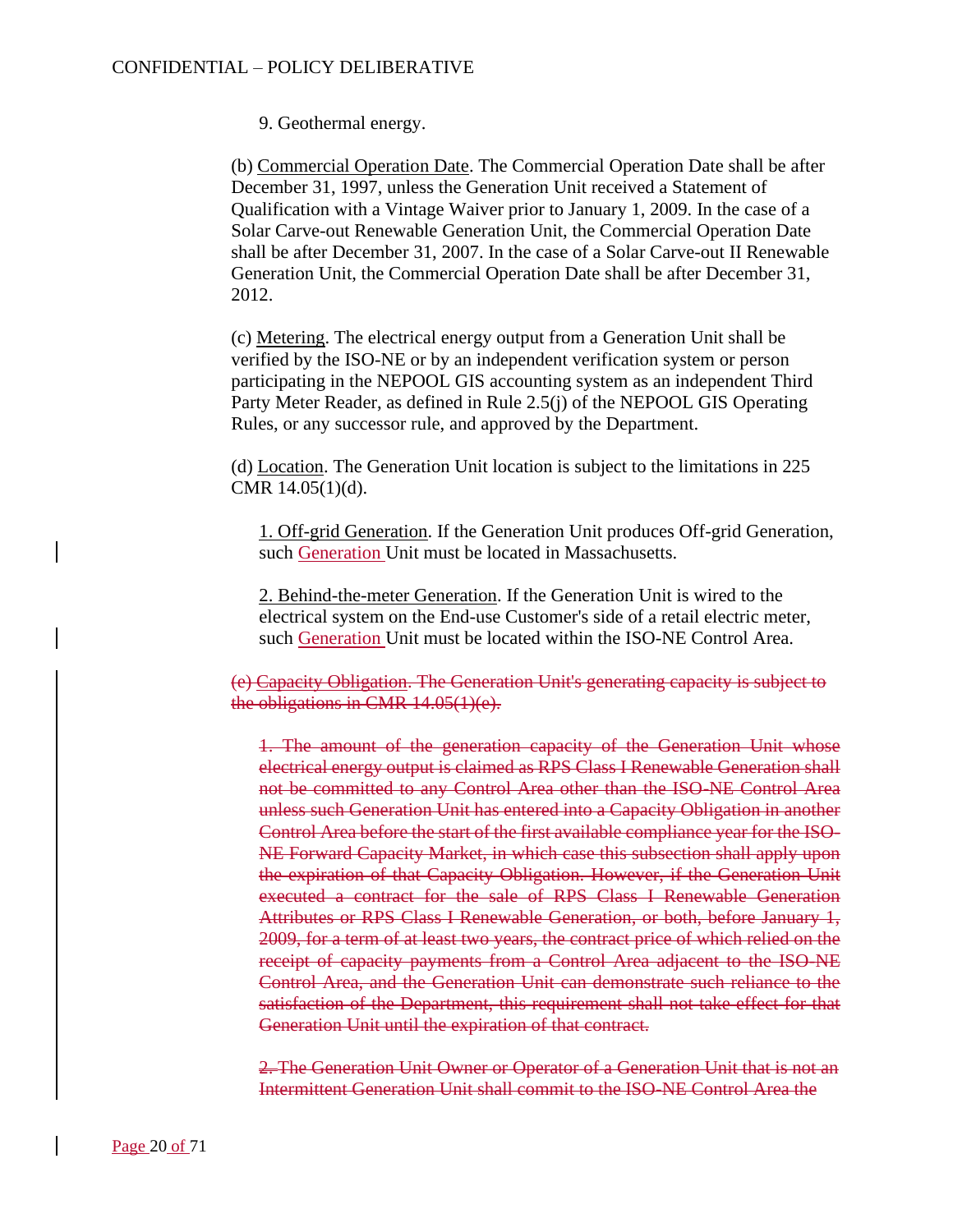amount of the capacity of that Unit claimed as RPS Class I Renewable Generation by submitting by the applicable deadline a show of intent for the ISO-NE Forward Capacity Auction that is the earliest available for the Unit after the Owner or Operator has submitted a Statement of Qualification Application unless the Owner or Operator can provide to the Department documentation of its prior commitment to the ISO-NE Control Area of such capacity. The Owner or Operator of any Unit that cannot demonstrate such prior commitment must also clear the Forward Capacity Auction for which it has qualified, even if it must participate as a price taker. The requirements of 225 CMR 14.05(1)(e)2. do not apply to Generation Units for which the Department has received an administratively complete Statement of Qualification Application prior to July 2, 2008.

3. An RPS Class I Renewable Generation Unit that was deemed unqualified by the ISO-NE for participation in the ISO-NE Forward Capacity Market for technical reasons may commit capacity to another Control Area and may receive GIS Certificates for the energy sold into the ISO-NE Control Area, subject to a determination by the Department.

4. An RPS Class I Renewable Generation Unit or a Solar Carve-out Renewable Generation Unit that has registered with the relevant distribution company as a net metering facility pursuant to 220 CMR 18.00: *Net Metering*, shall be exempt from the capacity obligation under 225 CMR 14.05(1)(e) while the facility is net metering.

(2) Special Provisions for Incremental Generation. An increase in electrical energy output of a Generation Unit with a Commercial Operation Date on or before December 31, 1997, may qualify as RPS Class I Renewable Generation, subject to the limitations in CMR 14.05(2).

(a) The Generation Unit must meet the eligibility requirements of 225 CMR 14.05 with the exception of 225 CMR 14.05(1)(b).

(b) The portion of the total electrical energy output of the Generation Unit that qualifies as RPS Class I Renewable Generation in a given calendar year shall be the portion attributable to incremental new generating capacity or efficiency improvements installed or implemented after December 31, 1997, using equipment that was not utilized in any Renewable Generation Unit within the ISO-NE Control Area or within Control Areas adjacent thereto on or before December 31, 1997.

(c) The portion of the electrical energy output of a Generation Unit that does not qualify as RPS Class I Renewable Generation under the provisions of 225 CMR 14.05(2)(c) or under a Statement of Qualification granted to a Vintage Generation Unit prior to January 1, 2009, may qualify as RPS Class II Renewable Generation if it applies for and meets the eligibility standards of the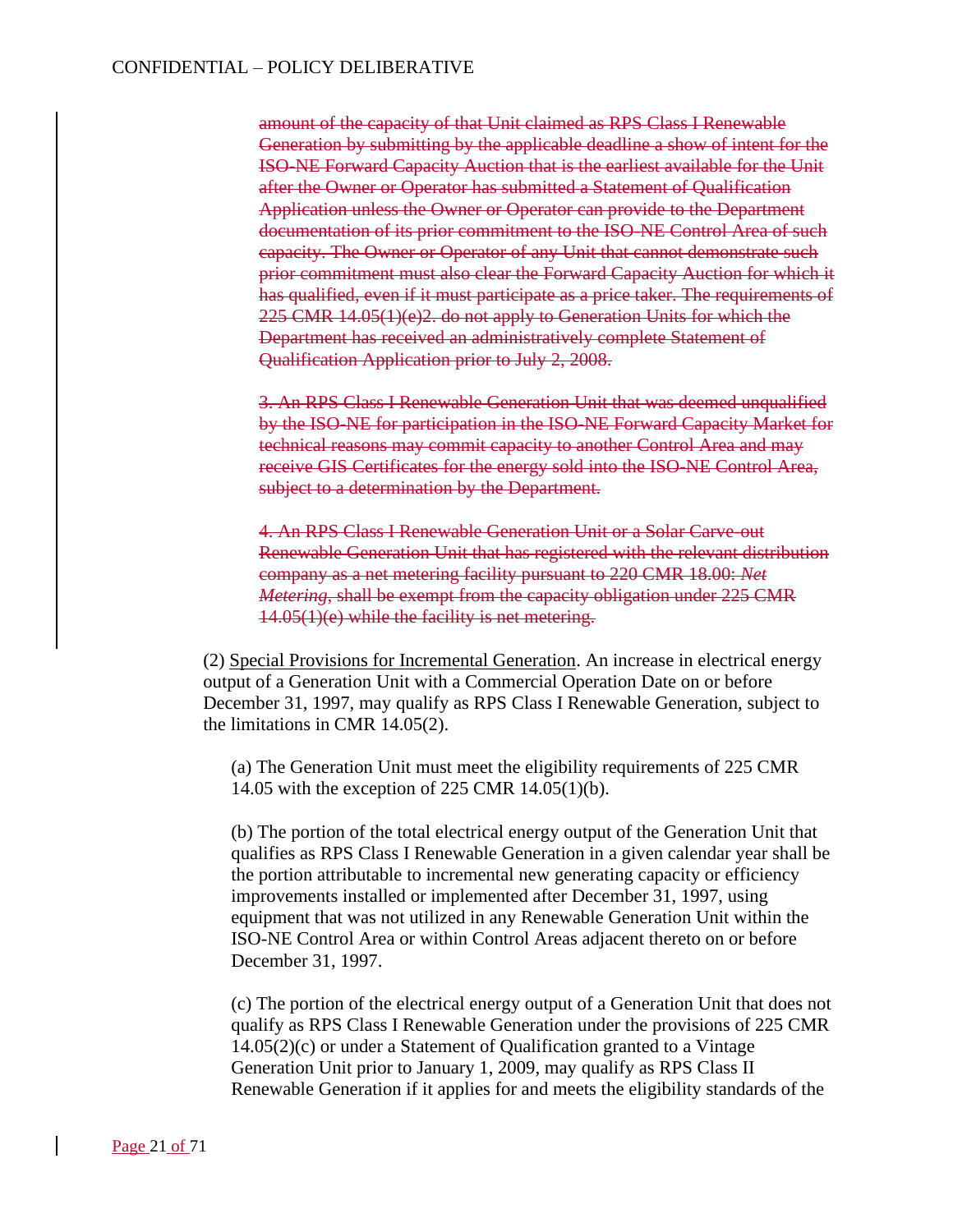RPS Class II Regulations set forth in 225 CMR 15.00: *Renewable Energy Portfolio Standard – Class II*.

(d) The portion of electrical energy output of a Generation Unit that replaces the output of an RPS Class I Renewable Generation Unit qualified under 225 CMR 14.05(1)(a)5. at the same location, or proximate thereto, and utilizes the fuel resource of that location, shall not be qualified as Incremental Generation, unless a Generation Unit meets the requirements of 225 CMR 14.05(7)(d).

(3) Co-firing and Blended Fuel Waiver. All or a portion of the electrical energy output of a Generation Unit that uses ineligible fuel in conjunction with an Eligible RPS Class I Renewable Fuel, whether by co-firing such fuels or by using a Blended Fuel, may qualify as RPS Class I Renewable Generation provided the Generation Unit meets the eligibility requirements of 225 CMR 14.05, subject to the limitations in 225 CMR 14.05(3).

(a) The portion of the total electrical energy output that qualifies as RPS Class I Renewable Generation in a given time period shall be equal to the ratio of the net heat content of the Eligible RPS Class I Renewable Fuel consumed to the net heat content of all fuel consumed in that time period.

(b) If using a Co-mingled Biomass Woody Fuel, such fuel shall be considered an ineligible fuel unless such fuel is accompanied by Biomass Fuel Certificates as provided in 225 CMR 14.05(8)(a)2.b.

 $\left( \frac{e(b)}{b} \right)$  If using a Blended Fuel of which the eligible portion is an Eligible Biomass Fuel or if co-firing an ineligible fuel with an Eligible Biomass Fuel, the entire Generation Unit must meet the requirements of an advanced biomass Power Conversion Technology as set forth in 225 CMR 14.05(1)(a)7.

(dc) If using an Eligible Biomass Fuel, the Generation Unit must demonstrate to the satisfaction of the Department that the emission rates for the entire Generation Unit are consistent with rates prescribed by the MassDEP for comparably fueled Generation Units in the Commonwealth. The Department may require the Generation Unit Owner or Operator to retain at its own expense a third-party consultant deemed satisfactory to the Department, to provide the Department and the MassDEP with assistance in this determination.

(ed) The Generation Unit must provide with its Statement of Qualification Application a fuel supply plan that specifies each and every fuel that it intends to use, in what relative proportions either in co-firing or in a Blended Fuel, and with what individual input heat values. Such plan shall include the procedures by which the Unit will document to the satisfaction of the Department its compliance with the plan.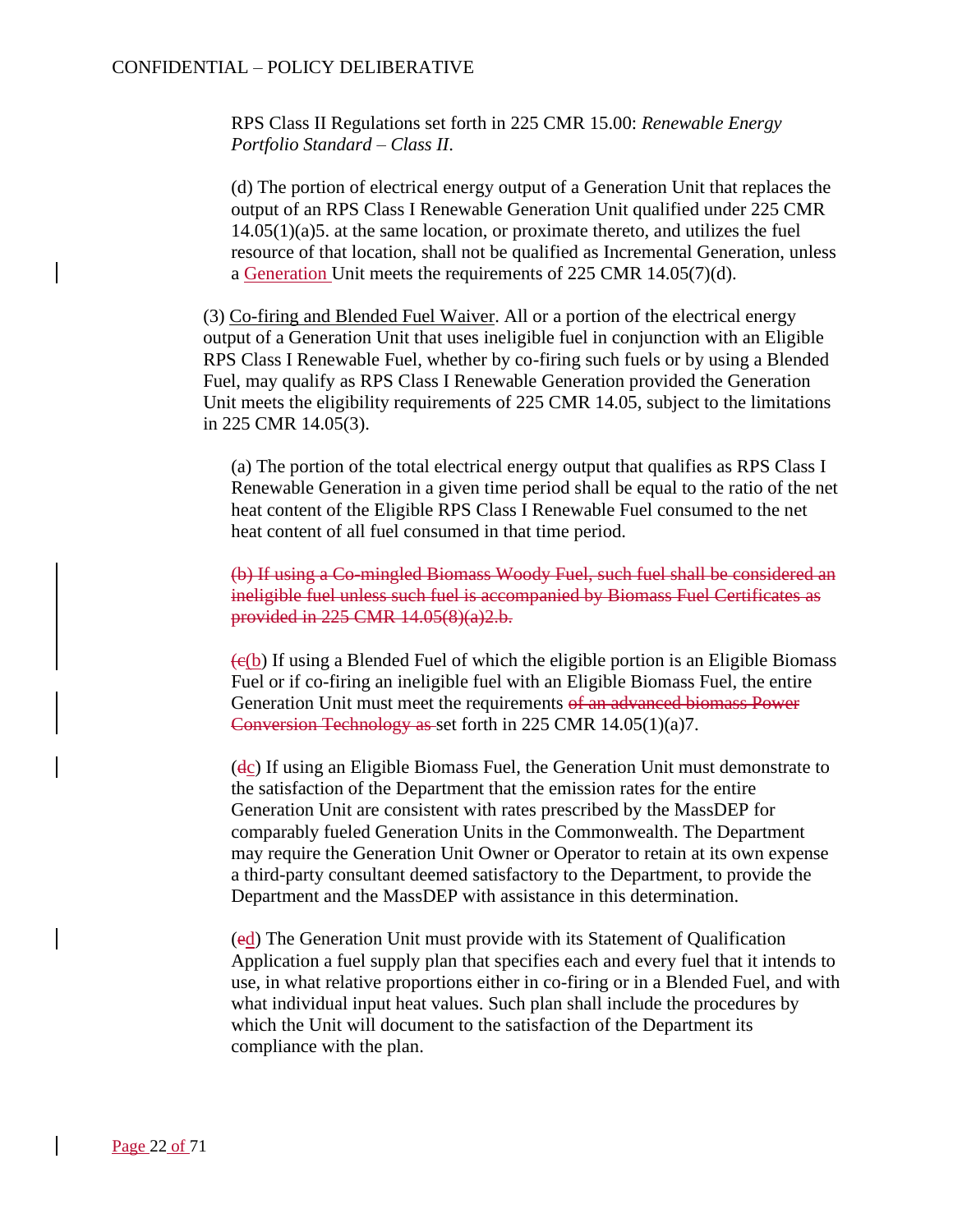(fe) The provisions of 225 CMR 14.05(3) shall not apply to the incidental use of ineligible fuels for the purpose of cold starting a Generation Unit that otherwise exclusively uses an Eligible RPS Class I Renewable Fuel.

(4) Special Provisions for a Solar Carve-out Generation Unit. All references to kW or MW in 225 CMR 14.05(4) shall be measured on a nameplate capacity basis in direct current (DC).

(a) The Solar Carve-out Renewable Generation Unit must use solar photovoltaic technology, be used on-site, located in the Commonwealth of Massachusetts, and be interconnected with the electric grid. On-site use includes any new or existing load located at the site of the Generation Unit including any parasitic load that may result from the installation of the Generation Unit, and that is wired to receive a portion of the electrical energy output from the Generation Unit before the balance of such output passes through the Generation Unit's metered interconnection onto the electric grid. The maximum capacity of a Generation Unit shall be 6 MW, as measured on a nameplate capacity basis in direct current and shall be determined based on the total capacity located on a single parcel of land. For any parcel of land for which a Solar Carve-out Generation Unit has submitted a Statement of Qualification Application, if its current boundaries are the result of a subdivision recorded after January 1, 2010, the Owner or Operator shall make a demonstration to the Department that the subdivision was not for the purpose of eligibility in the Solar Carve-out Program. If the Department is not satisfied by such showing, the 6 MW limit shall apply to the metes and bounds of the parcel as recorded prior to the subdivision. Any subsequent additional solar photovoltaic Generation Units that would result in excess of 6 MW of capacity installed on the same parcel of land and meeting all other requirements under 225 CMR 14.00 may qualify only for RPS Class I Renewable Generation Attributes.

(b) If the construction and installation of a Generation Unit was funded through a program administered prior to January 1, 2010, by the Massachusetts Renewable Energy Trust, or if the Generation Unit was funded substantially from American Recovery and Reinvestment Act, P.L. 111-5 (ARRA) for the installation of that Generation Unit, the Generation Unit shall not be eligible to participate in the Solar Carve-out. Substantial shall mean for this purpose more than 67% of total installed cost. Notwithstanding 225 CMR 14.05(4)(b), if the substantial funding that a Generation Unit receives is from a payment in *lieu* of tax credit under § 1603 of ARRA, the Generation Unit shall be eligible for Solar Carve-out Renewable Generation Attributes.

(c) Any entity that owns Solar Carve-out Renewable Generation Attributes is eligible to make deposits into the Solar Credit Clearinghouse Auction provided the Attributes deposited into the Auction were generated during the Opt-in Term specified in the Statement of Qualification of the Generation Unit. The Department or its agent shall maintain an account, known as Solar Credit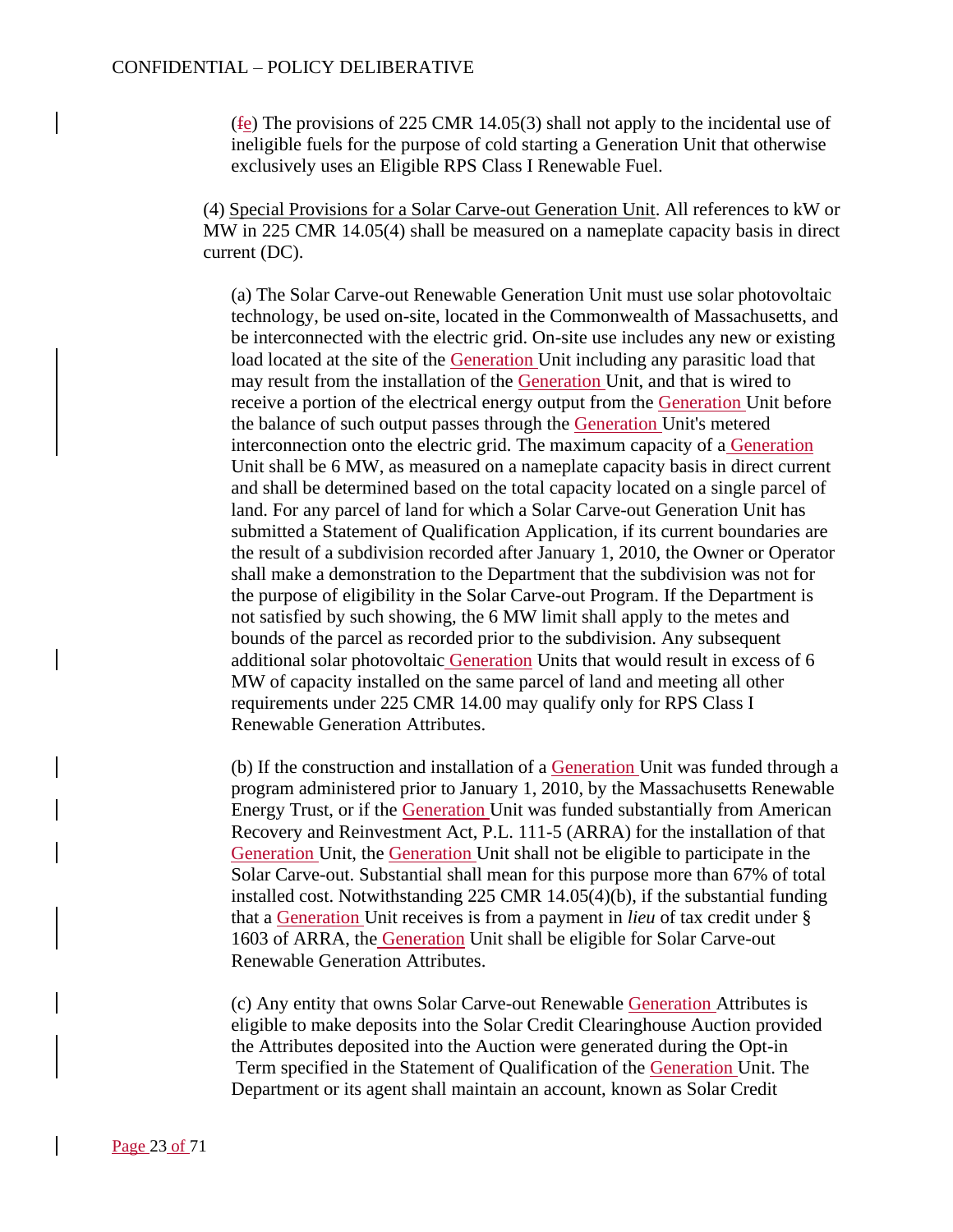Clearinghouse Auction Account on the NEPOOL GIS into which Solar Carveout Renewable Generation Attributes may be deposited. The Solar Credit Clearinghouse Auction Account shall be available for deposit of Attributes only from May 16 to June 15.

(d) An entity that opts to deposit Solar Carve-out Generation Renewable Attributes into the Solar Credit Clearinghouse Auction Account shall be assessed, at the completion of the auction, a usage fee of 5% of the auction price for each such Attribute deposited into Solar Credit Clearinghouse Auction Account. This usage fee shall be deposited into the Alternative Compliance Payment fund under 225 CMR 14.08(3). This usage fee will not apply to Attributes that remain unsold following the final round of the Solar Credit Clearinghouse Auction as provided in 225 CMR 14.05(4)(i).

(e) Those Attributes deposited into Solar Credit Clearinghouse Auction Account shall then be retired and reissued by NEPOOL GIS as Re-minted Auction Account Attributes. These Attributes shall be eligible in either of the two subsequent Compliance Years from the year in which they were generated to meet obligations under the Massachusetts Solar Carve-out Minimum Standard. The Department or its agent shall conduct an auction for those Attributes. Any entity wishing to purchase Re-minted Auction Account Attributes may participate and enter a bid. Each bid shall be for the number of Re-minted Auction Account Attributes that the bidder wishes to purchase at a fixed price of \$300 per Re-minted Auction Account Attribute.

(f) The Solar Credit Clearinghouse Auction shall be held not later than July 31. If the Auction clears, meaning that the total number of Re-minted Auction Account Attributes bid for in the auction was equal to or more than the number of Solar Carve-out Renewable Generation Attributes deposited, then the total amount of deposited Attributes will be distributed to the bidders in a pro-rated manner such that each bidder receives the same percentage of their bid volume. If the auction does not clear, meaning that the total number of Re-minted Auction Account Attributes bid for in the auction was less than the number of Solar Carve-out Renewable Generation Attributes deposited, the Department or its agent shall void the auction.

(g) If the auction under 225 CMR 14.05(4)(f) does not clear, the Department shall conduct a new auction within three Business Days, in which any Attributes purchased shall be eligible in any of the three subsequent Compliance Years from the year in which they were generated to meet obligations under the Massachusetts Solar Carve-out Minimum Standard. If the auction does not clear, the Department or its agent shall void the auction.

(h) If the auction under 225 CMR  $14.05(4)(g)$  does not clear, the Department or its agent shall conduct another auction within three Business Days, at which point the Attributes shall be eligible in any of the three subsequent Compliance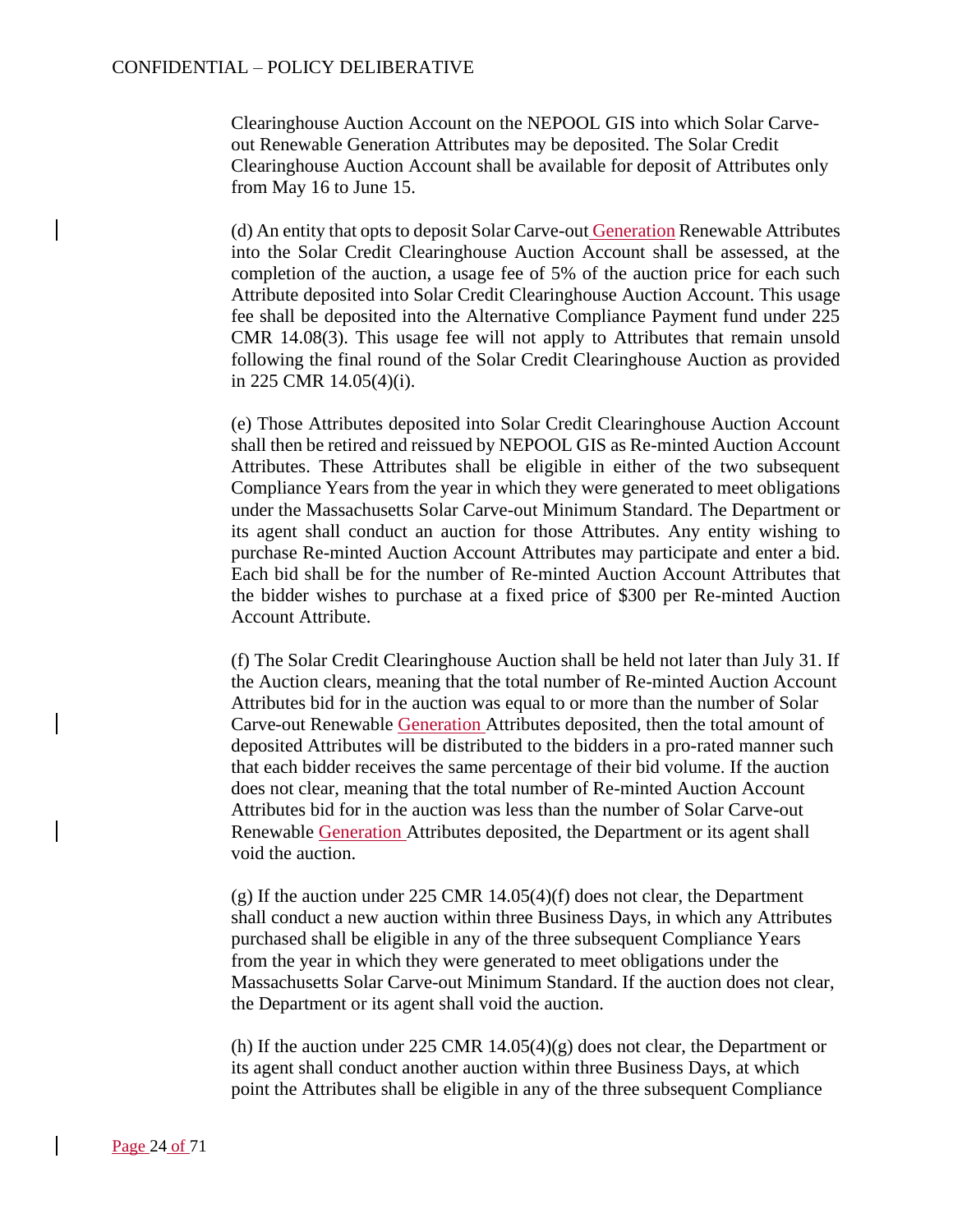Years from the year in which they were generated to meet obligations under the Massachusetts Solar Carve-out Minimum Standard. Prior to this Auction, the Department shall also re-calculate the Massachusetts Solar Carve-out Minimum Standard under 225 CMR 14.07(2)(h).

(i) If the auction under  $225$  CMR  $14.05(4)(h)$  does not clear, the Re-minted Auction Account Attributes deposited in the Solar Credit Clearinghouse Auction Account shall be allocated to the bidders in a pro-rated manner so that an equal percentage of Re-minted Auction Account Attributes are allocated from each Generation Unit that deposited Solar Carve-out Renewable Generation Attributes. The remaining Re-minted Auction Account Attributes shall be returned to the entity that made the deposit. These Attributes shall be eligible in any of the three subsequent Compliance Years from the year in which they were generated to meet obligations under the Massachusetts Solar Carve-out Minimum Standard.

(j) Re-minted Auction Account Attributes may not be placed into the Solar Credit Clearinghouse Auction Account in subsequent years.

(k) Within two weeks from June 28, 2013, the Department shall establish and provide on its website a list of all projects that are within the 400 MW capacity limit and the set of Generation Units that are outside of the 400 MW capacity limit. The Department shall provide Statement of Qualifications to all Generation Units with Statement of Qualification Applications as follows, provided such Generation Units meet all other eligibility criterion of 225 CMR 14.00.

1. A Generation Unit greater than 100 kW that has received a Statement of Qualification or has submitted a Statement of Qualification Application that is within the 400 MW capacity limit shall be provided a Statement of Qualification only if the Generation Unit meets the project construction timelines prescribed in 225 CMR 14.05(4)(k)4. Notwithstanding 225 CMR 14.06(4), the RPS Effective Date of the Generation Unit shall be no later than December 31, 2013, regardless of when the Unit's Commercial Operation Date occurs.

2. A Generation Unit greater than 100 kW that has submitted a Statement of Qualification Application that is outside the 400 MW capacity limit shall be provided a Statement of Qualification only if the Generation Unit is authorized to interconnect by its local distribution companyDistribution Company on or before June 28, 2013 or has received an interconnection service agreement from its local distribution companyDistribution Company that is fully executed by both the interconnecting customer and the distribution companyDistribution Company and dated on or before June 7, 2013, and meets the project construction timelines prescribed in 225 CMR 14.05(4)(k)4. The Generation Unit shall have one week after June 28, 2013 to provide the Department with a copy of the executed Interconnection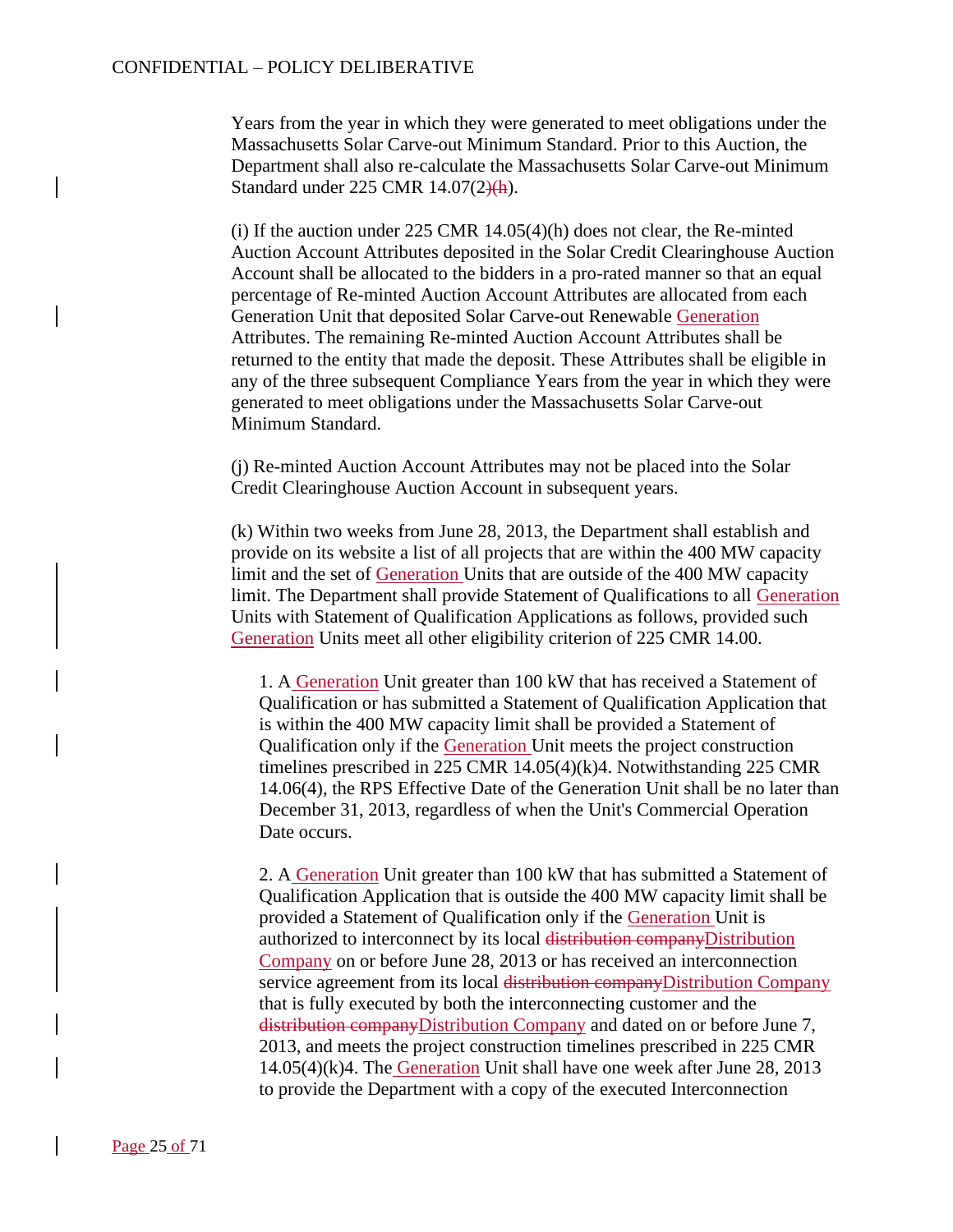Service Agreement or its Statement of Qualification Application will be rejected. Notwithstanding 225 CMR 14.06(4), the RPS Effective Date of the Generation Unit shall be no later than December 31, 2013, regardless of when the Generation Unit's Commercial Operation Date occurs.

3. A Generation Unit that has a rated capacity equal to or less than 100 kW, or has qualified as a Community Solar Project by the MassCEC under its Commonwealth Solar II Rebate Program, which has received its authorization to interconnect or permission to operate from its local distribution companyDistribution Company by the effective date of a new solar carve-out program established by the Department, or by June 30, 2014, whichever is earlier, and haves submitted a Statement of Qualification Application shall be provided a Statement of Qualification. Notwithstanding 225 CMR 14.06(4), the RPS Effective Date of the Generation Unit shall be no later than December 31, 2013, regardless of when the Generation Unit's Commercial Operation Date occurs. For the purpose of 225 CMR 14.05(4)(k)3., the Generation Unit's capacity shall be measured as the total capacity of qualified Solar Carve-out Renewable Generation on a single parcel of land or on a roof of a single building, whichever is less.

4. A Generation Unit greater than 100 kW must meet the following construction timelines to receive a Statement of Qualification.

a. A Generation Unit must receive its authorization to interconnect or permission to operate from its local distribution companyDistribution Company on or before December 31, 2013.

b. A Generation Unit that has not received an authorization to interconnect or permission to operate on or before December 31, 2013 will be provided an extension to June 30, 2014 only if it can demonstrate to the satisfaction of the Department that the project has expended at least 50% of its total construction costs by December 31, 2013. A Generation Unit provided such an extension must receive its authorization to interconnect or permission to operate on or before June 30, 2014.

c. If a Generation Unit can demonstrate to the Department's satisfaction that either of these two timelines have been met, but that interconnection depends only on the receipt of notice of authorization to interconnect or its permission to operate, and such receipt is delayed only by the local distribution companyDistribution Company or due to remaining steps required by other parties for safe and reliable interconnection, then the Generation Unit will be provided an extension until the authorization to interconnect or permission to operate is received.

5. Any Solar Carve-out Renewable Generation Unit that has submitted a Statement of Qualification Application or received a Statement of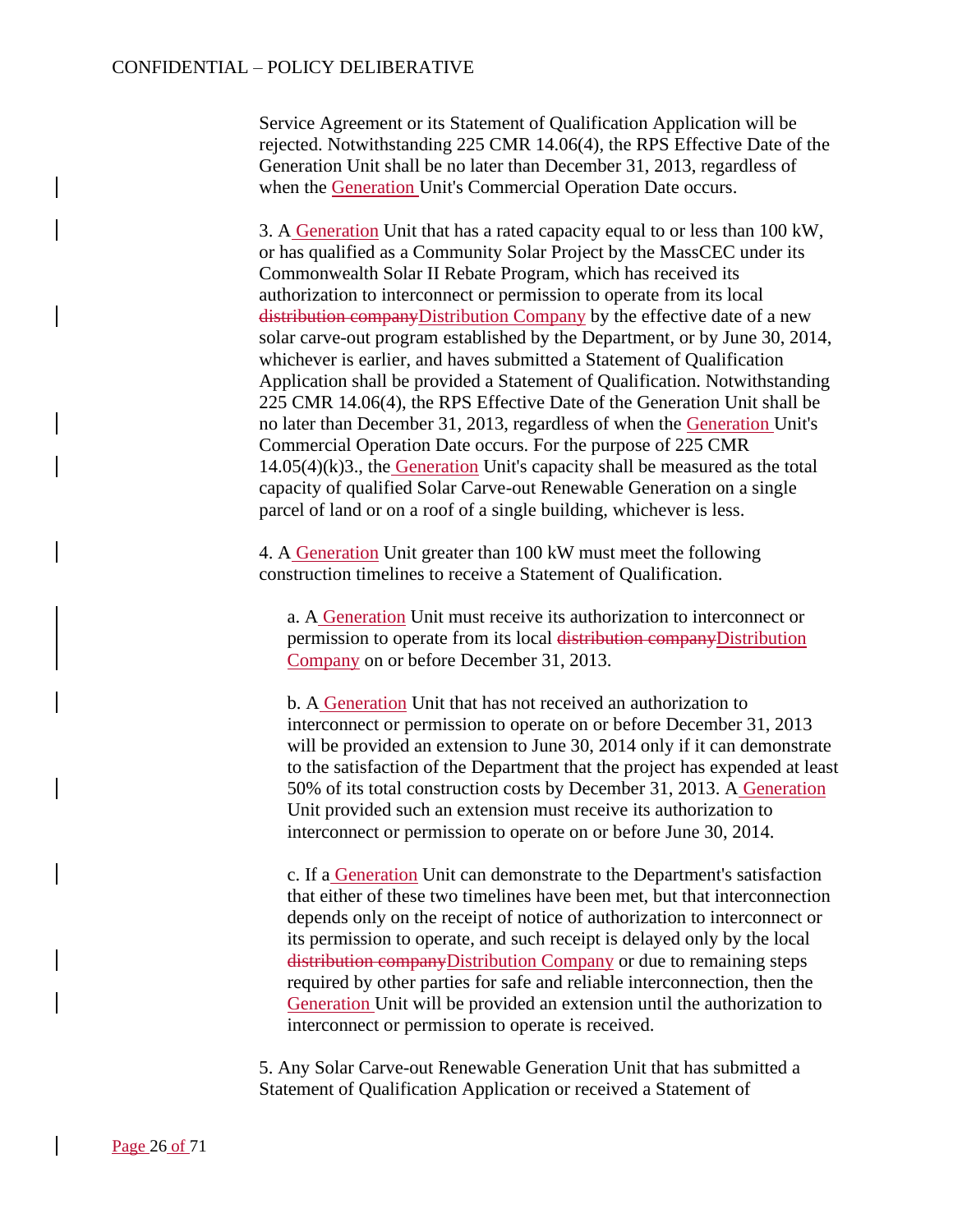Qualification as of June 28, 2013 will not be eligible to generate Solar Carveout Renewable Generation Attributes for incremental new generating capacity that is in excess of the capacity that was applied for in its Statement of Qualification Application.

(5) Special Provisions for a Generation Unit Located in a Control Area Adjacent to the ISO-NE Control Area. The portion of the total electrical energy output of an RPS Class I Renewable Generation Unit located in a Control Area adjacent to the ISO-NE Control Area that qualifies as RPS Class I Renewable Generation shall meet the requirements in Rule 2.7(c) and all other relevant sections of the NEPOOL GIS Operating Rules, and the requirements in 225 CMR 14.05(5).

(a) The Generation Unit Owner or Operator shall provide documentation, satisfactory to the Department, of a contract or other legally enforceable obligation(s) (Legal Obligation) that is executed between the Generation Unit Owner or Operator and an electrical energy purchaser located in the ISO-NE Control Area for delivery of the Unit's electrical energy to the ISO-NE Control Area. Such documentation shall include provisions for obtaining associated transmission rights for delivery of the Unit's electrical energy from the Unit to the ISO-NE Control Area. The Generation Unit Owner or Operator shall pay for evaluation and verification of the provisions of such documentation by an independent party that is engaged or approved by the Department.

(b) The Generation Unit Owner or Operator shall provide documentation, satisfactory to the Department, that:

1. the electrical energy delivered pursuant to the Legal Obligation was settled in the ISO-NE Settlement Market System;

2. the Generation Unit produced, during each hour of the applicable month, the amount of MWhs claimed, as verified by the NEPOOL GIS administrator; if the originating Control Area employs a Generation Information System that is comparable to the NEPOOL GIS, information from that system may be used to support such documentation;

3. the electrical energy delivered under the Legal Obligation received a NERC Tag confirming transmission from the adjacent Control Area to the ISO-NE Control Area; and

4. that the RPS Class I Renewable Generation Attributes have not otherwise been, nor will be, sold, retired, claimed, used or represented as part of electrical energy output or sales, or used to satisfy obligations in jurisdictions other than Massachusetts.

(eb) The Generation Unit Owner or Operator must provide an attestation in a form to be provided by the Department that it will not itself or through any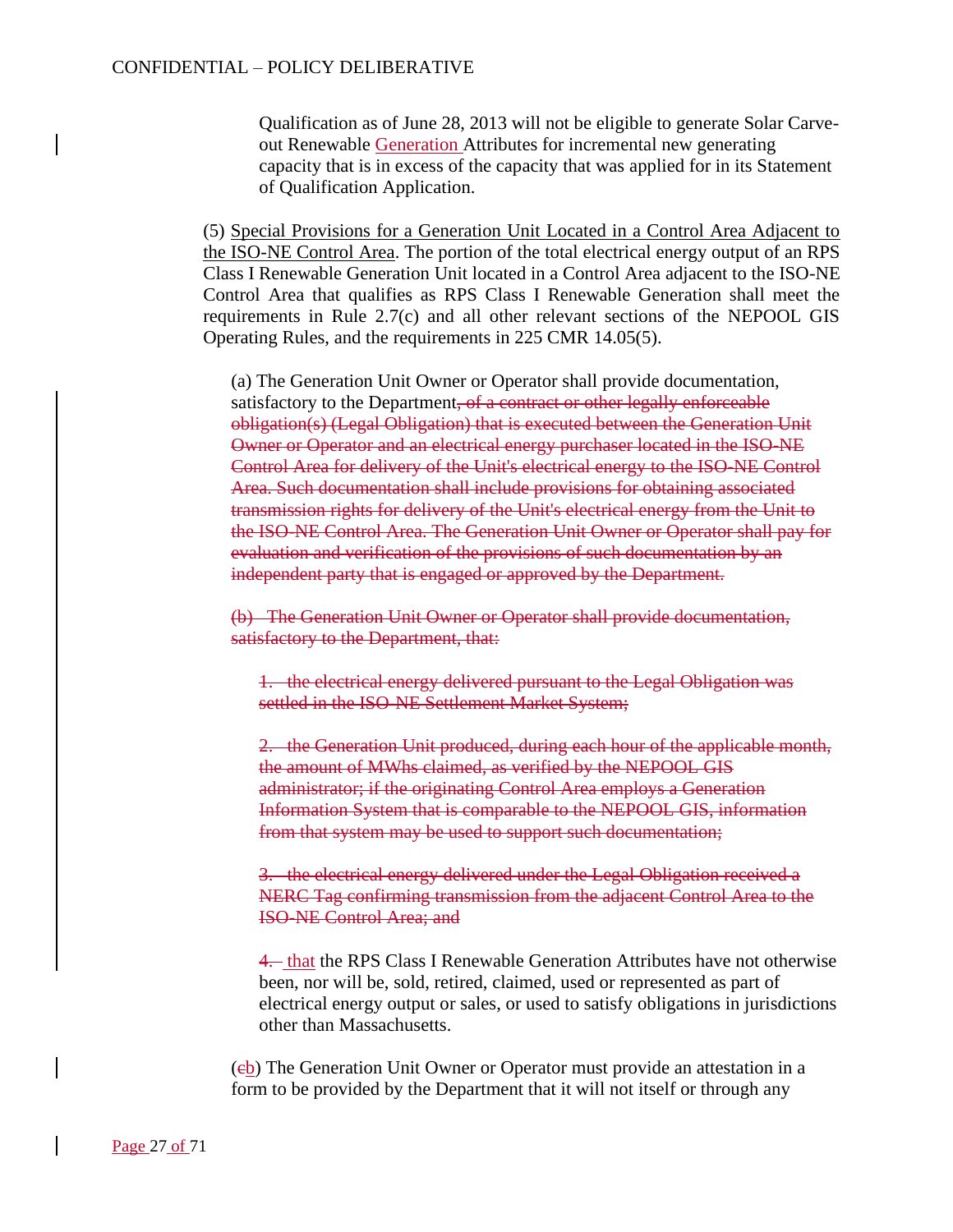affiliate or other contracted party, knowingly engage in the process of importing RPS Class I Renewable Generation into the ISO-NE Control Area for the creation of RPS Class I Renewable GIS Certificates, and then exporting that energy or a similar quantity of other energy out of the ISO-NE Control Area during the same hour.

(dc) The quantity of electrical energy output from an RPS Class I Renewable Generation Unit outside the ISO-NE Control Area that can qualify as RPS Class I Renewable Generation at the NEPOOL GIS during each hour is limited to the lesser of the RPS Class I Renewable Generation actually produced by the Generation Unit or the RPS Class I Renewable Generation actually scheduled and delivered into the ISO-NE Control Area.

(6) Special Provisions for Aggregations. An Aggregation of Generation Units that are located behind the customer meter or that are Off-grid Generation Units, each of which could independently meet the relevant requirements of 225 CMR 14.05, may receive a single Statement of Qualification and be treated as a single RPS Class I Renewable Generation Unit, Solar Carve-out Renewable Generation Unit, or Solar Carve-out II Renewable Generation Unit under the criteria and procedures in 225 CMR 14.05(6).

(a) Each Generation Unit in such Aggregation must be located within the same state and use the same fuel, energy resource and technology as all other Generation Units in the Aggregation. In the instance of an Aggregation that includes a Solar Carve-out Renewable Generation Unit, the Aggregation shall only include Generation Units that are eligible for the Solar Carve-out under 225 CMR 14.05(4). In the instance of an Aggregation that includes a Solar Carve-out II Renewable Generation Unit, the Aggregation shall only include Generation Units that are eligible for the Solar Carve-out II under 225 CMR 14.05(9).

(b) Each of the Owners or Operators of Generation Units within the Aggregation must enter into an agreement with a person or entity that serves as the Authorized Agent for the Aggregation in all dealings with the Department and with the NEPOOL GIS, and such agreement must include procedures by which the electrical energy output of each Generation Unit shall be monitored and reported to the NEPOOL GIS.

(c) The Authorized Agent of the Aggregation must establish and maintain a Generator account at the NEPOOL GIS under the NEPOOL GIS Operating Rules, including all provisions for Non-NEPOOL Generator Representatives, as that term is defined in Rule  $2.1(a)(vi)$ .

(d) The electrical energy output of each of the Generation Units in the Aggregation must be individually monitored and recorded, and it must be reported to the NEPOOL GIS, by an independent Third Party Meter Reader as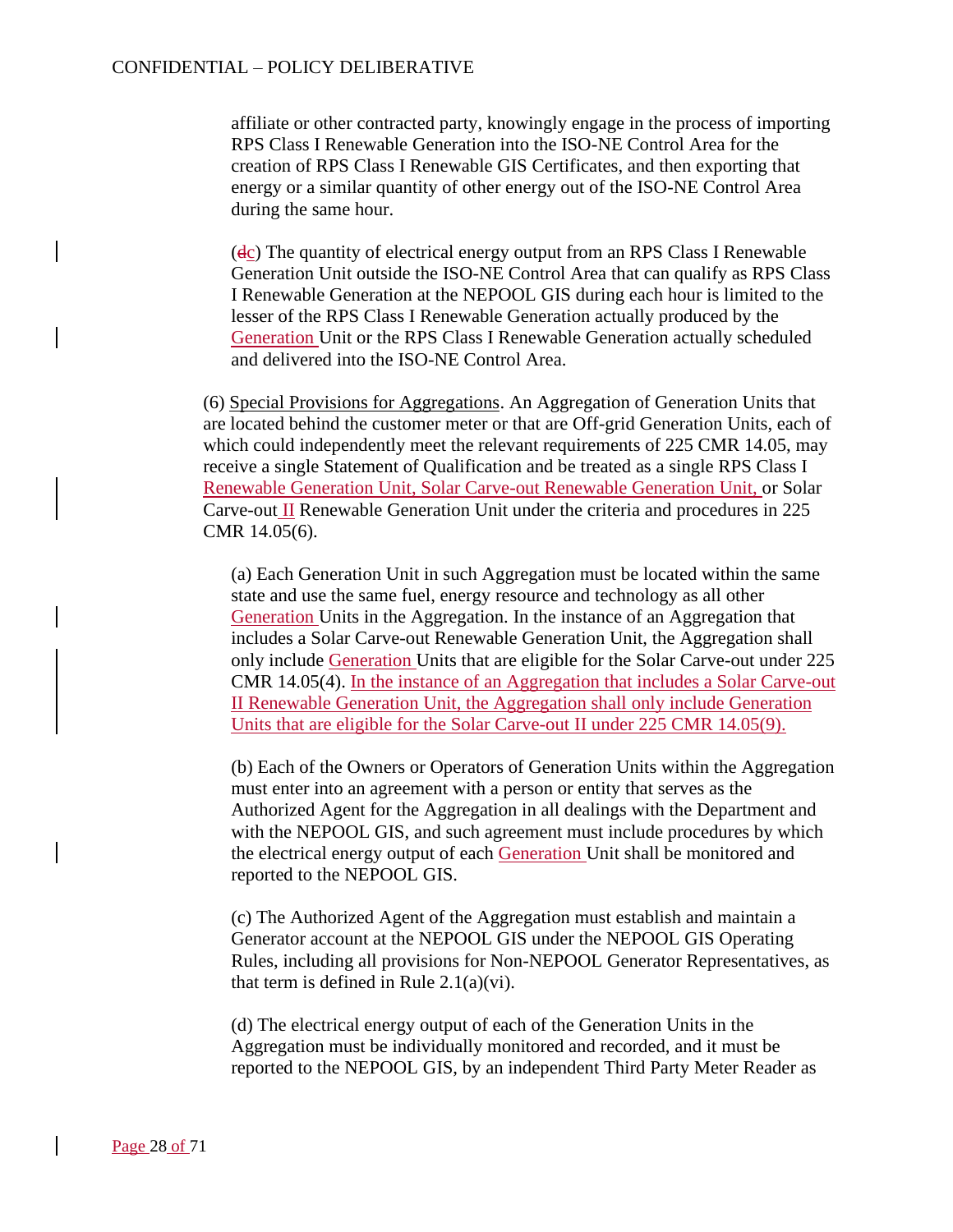defined in Rule 2.5(j) of the NEPOOL GIS Operating Rules, and approved by the Department.

(7) Special Provisions for Relocated, Repowered, and Replacement Generation Units. The Department may provide a Statement of Qualification to a Generation Unit that meets one of the following categories and criteria, as well as all other relevant provisions of 225 CMR 14.05:

(a) Relocated RPS Class I Renewable Generation Unit. A Generation Unit whose Power Conversion Technology was used on or before December 31, 1997, to generate electrical energy outside of both the ISO-NE Control Area and Control Areas adjacent thereto, and that is relocated into one of said Control Areas after December 31, 1997, provided that any components of the Power Conversion Technology that were not used outside of said Control Areas were first used in a Generation Unit after December 31, 1997.

(b) Repowered RPS Class I Renewable Generation Unit. A Generation Unit that did not utilize an Eligible RPS Class I Renewable Fuel at any time on or before December 31, 1997.

(c) Replacement RPS Class I Renewable Generation Unit. A Generation Unit that replaces a mothballed or decommissioned Generation Unit that had operated on the same site on or before December 31, 1997, subject to the following limitations: 1. Theprovided the entire Power Conversion Technology of the existing Generation Unit is replaced with equipment manufactured after December 31, 1997; and.

2. The existing Unit has not been in commercial operation for at least five years prior to submission of the Statement of Qualification Application.

(d) Replacement Generation Unit for Vintage Generation Unit Destroyed or Subject of Government Taking. All of the electrical output of a Generation Unit that replaces the output of an RPS Class I Vintage Generation Unit originally qualified as New Renewable Generation under 225 CMR 14.05(1)(a)5. at the same location, or proximate thereto, and utilizes the fuel resource of that location, may qualify as RPS Class I Renewable Generation without a Historical Generation Rate if the Owner or Operator can demonstrate to the satisfaction of the Department that the Unit has been has been rendered functionally or financially inoperable by  $(A)$  an act of God,  $(B)$  an act of war,  $(C)$  an act of terrorism or (D) an act of eminent domain.

(e) Relocated or Replacement Solar Carve-out Renewable Generation Units.

1. Relocated Solar Carve-out Renewable Generation Unit. A solar photovoltaic Generation Unit whose Power Conversion Technology was used on or before December 31, 2007, to generate electrical energy outside of the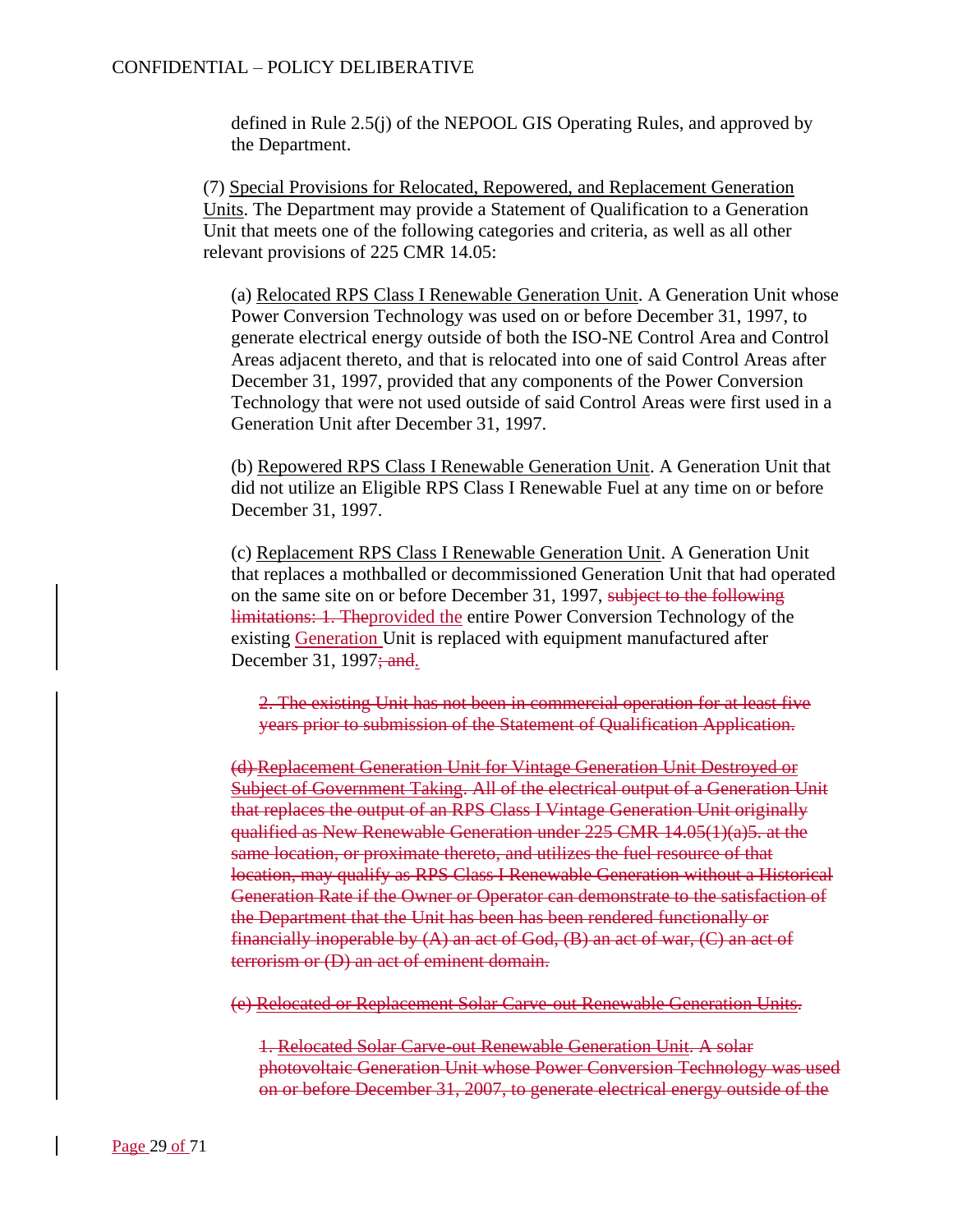Commonwealth of Massachusetts, and that is relocated into the Commonwealth after December 31, 2007 provided that any components of the Power Conversion Technology that were not used outside of the Commonwealth were first used in a Generation Unit after December 31, 2007.

2. Replacement Solar Carve-out Renewable Generation Unit. A solar photovoltaic Generation Unit that replaces a mothballed or decommissioned solar photovoltaic Generation Unit that had operated on the same site on or before December 31, 2007, subject to the following limitations:

a. The entire Power Conversion Technology of the existing Unit is replaced with equipment that was manufactured after December 31, 2007, or was not part of a Generation Unit meeting the description of a Unit in 225 CMR 14.05(4)(b); and

b. The existing Unit has not been in commercial operation for at least five years prior to the submission of the Statement of Qualification Application.

#### (f) Relocated or Replacement Solar Carve-out II Renewable Generation Units.

1. Relocated Solar Carve-out II Renewable Generation Unit. A solar photovoltaic Generation Unit whose Power Conversion Technology was used on or before December 31, 2012, to generate electrical energy outside of the Commonwealth of Massachusetts, and that is interconnected with the electric grid in the Commonwealth after December 31, 2012, provided that no components of the Power Conversion Technology were used in a Generation Unit located in the Commonwealth prior to December 31, 2012. No components of the Power Conversion Technology from a Generation Unit qualified as a Solar Carve-out Generation Unit shall be eligible to qualify as part of a Solar Carve-out II Renewable Generation Unit.

2. Replacement Solar Carve-out II Renewable Generation Unit. A solar photovoltaic Generation Unit that replaces a inactive or decommissioned solar photovoltaic Generation Unit that had operated on the same site on or before December 31, 2012, subject to the following limitations:

> a. The entire Power Conversion Technology of the existing Unit is replaced with equipment that was manufactured after December 31, 2012, or was not part of a Generation Unit meeting the description of a Unit in 225 CMR 14.05(9)(b); and

b. The existing Unit has been inactive for at least five years prior to the submission of the Statement of Qualification Application.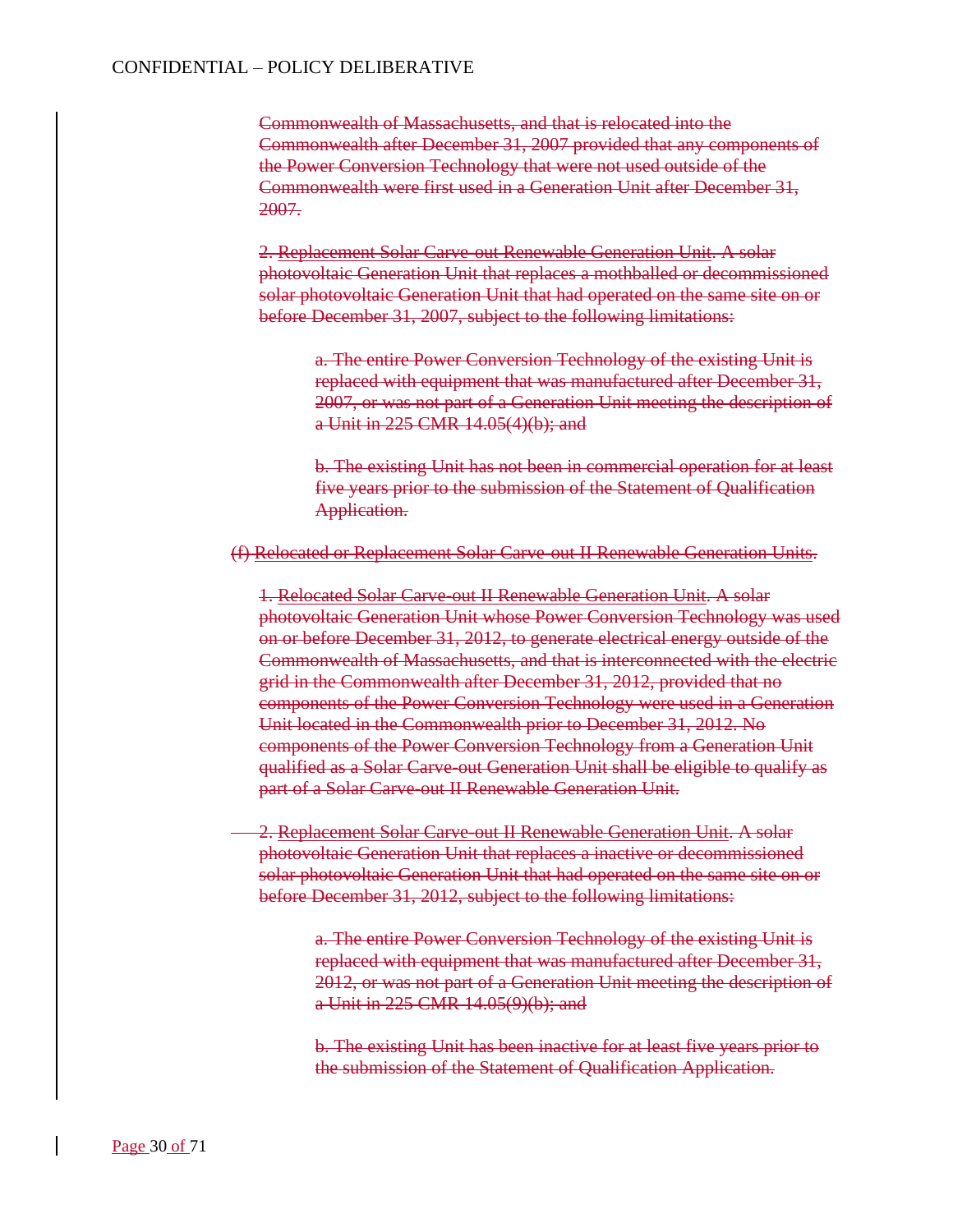(8) Special Provisions for Generation Units Using Eligible Biomass Woody Fuels, Comingled Biomass Woody Fuels, or Manufactured Biomass Fuels. (a) Eligible Biomass Woody Fuel or Manufactured Biomass Fuel Certification, Verification, and Enforcement. An Owner, Operator, or Authorized Agent of a Generation Unit that uses an Eligible Biomass Woody Fuel or a Manufactured Biomass Fuel must meet the following provisions.

 (a) Sustainable Forest Management. Forest Derived Residues and Forest Derived Thinnings shall only be sourced from forests meeting Sustainable Forestry Management practices, as independently verified through the attestation of a licensed forester, certified forester or independent certification.

(b) Overall Efficiency. A Generation Unit utilizing Eligible Biomass Woody Fuel or Manufactured Biomass Fuel that does not comply with the overall efficiency requirements in 225 CMR 14.05(1. Over each )(a)7.c. shall be subject the following:

1. A Generation Unit utilizing Eligible Biomass Woody Fuel or Manufactured Biomass Fuel that has 5% or more of its fuel sourced from Forest Derived Residues, Forest Derived Thinnings, and Forest Salvage and does not achieve an overall efficiency of at least 60% in a particular calendar quarter of the Compliance Year, pursuant to 225 CMR 14.05(1)(a)7.c., shall not be eligible to report RPS Class I Renewable Generation Attributes to the NEPOOL GIS for that calendar quarter.

2. A Generation Unit utilizing Eligible Biomass Woody Fuel or Manufactured Biomass Fuel that has over 95% of its fuel sourced from Non-Forest Derived Residues in a particular calendar quarter of the Compliance Year, shall only be eligible to receive RPS Class I Renewable Generation Attributes at NEPOOL GIS in a proportion equal to the percentage of fuel sourced from Non-Forest Derived Residues for that calendar quarter.

(c) Reporting Requirements for Generation Units using Eligible Biomass Woody Fuel or Manufactured Biomass Fuel. An Owner, Operator, or Authorized Agent of a Generation Unit using Eligible Biomass Woody Fuel or Manufactured Biomass Fuel shall provide to the Department on a quarterly basis the Biomass Fuel Report as prescribed in the Department's *Guideline on Eligible Biomass Fuel for Renewable Generation Units*.

(d) theVerification of Eligible Biomass Woody Fuel. In order to verify the use of Eligible Biomass Woody Fuel, an RPS Class I Renewable Generation Unit utilizing Eligible Biomass Woody Fuel shall report the following to the Department on a quarterly basis in a manner outlined in the Department's *Guideline on Eligible Biomass Fuel for Renewable Generation Units*:

1. Supplier of the fuel;

2. Amount of fuel delivered; and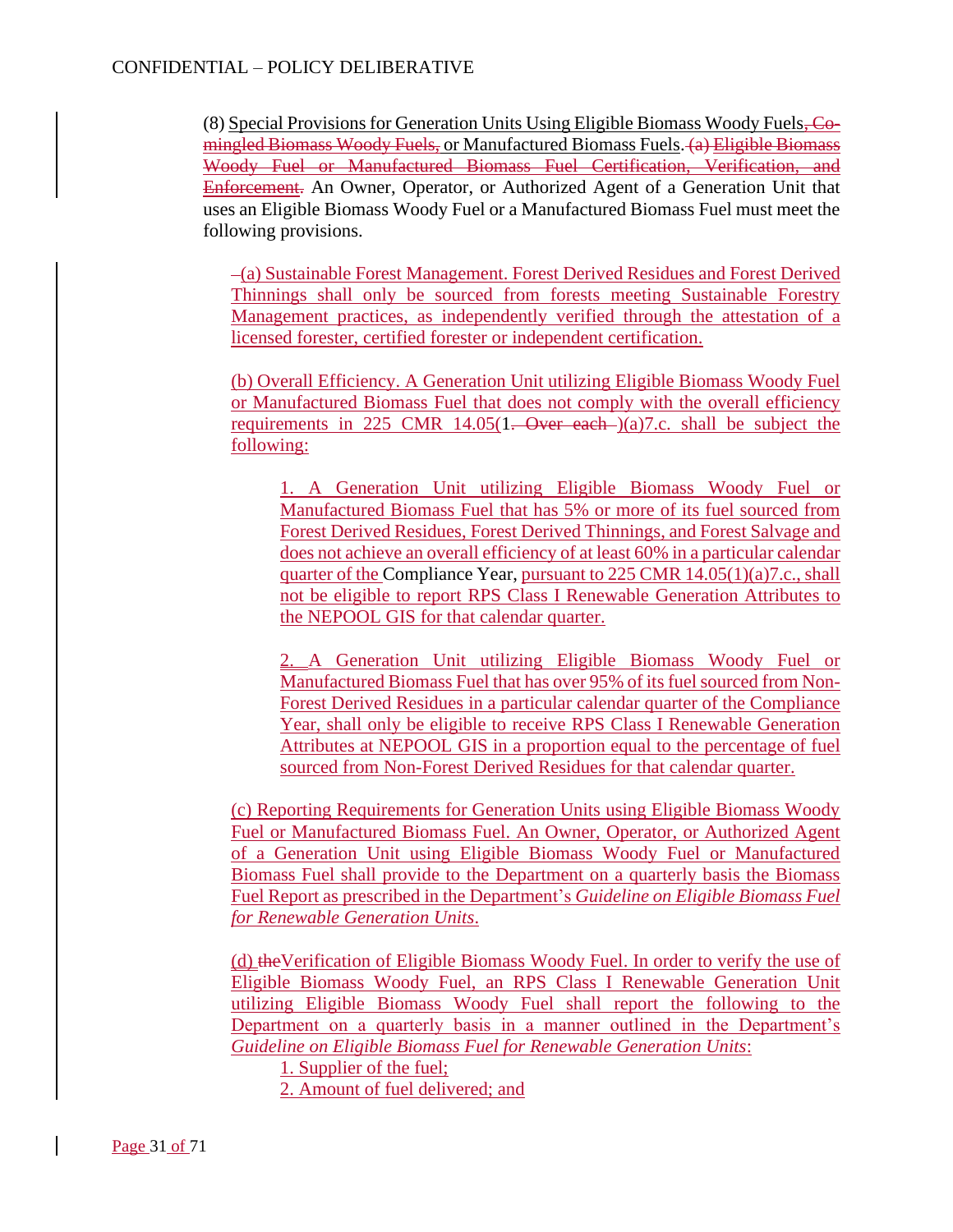### 3. Date of delivery.

(e) Biomass Fuel Certificate. The tonnage of all Eligible Biomass Woody Fuel input to the Generation Unit or Manufactured Biomass Fuel reported in the Quarterly Biomass Fuel Report shall be documented, in a Biomass Unit Annual Compliance Report provided in 225 CMR 14.05(8)(d), by ownership by the Owner or Operator of the Generation Unit of Biomass Fuel Certificates equal to the. The tonnage input for Eligible Biomass Fuel noted on the Biomass Fuel Certificate shall equal or be greater than the tonnage of Eligible Biomass Fuel consumed at the Generation Unit. For Manufactured Biomass Fuel, the Biomass Fuel Certificates shall be for the required tonnage of Eligible Biomass Woody Fuel necessary for the production of the delivered volume of Manufactured Biomass Fuel. The Biomass Fuel Certificates shall be originated, procured, and transacted in accordance with the *Guideline on Eligible Biomass Fuel for Renewable Generation Units*.

(f) Forest Impact Assessment. Every five years, beginning in 20152020, the Department, in coordination with DCR, will conduct an assessment of the impacts on Massachusetts and regional forests resulting from biomass fuel removals. The five-year assessment shall also consider information on the Eligible Woody Biomass Woody Fuel utilized by qualified Generation Units and the extent to which such fuels come from the categories of Non-forest Derived Residues, Forest Derived Residues, Forest Derived Thinnings, and Forest Salvage, and Dedicated Energy Crops. The Department shall use this information to evaluate the appropriateness and accuracy of greenhouse gas accounting from Generation Units utilizing Eligible Woody Biomass Fuel as provided in the Lifecycle Greenhouse Gas Analysis required under 225 CMR 14.05(1)(a)7.f.iii., and as implemented in the Overall Efficiency and Greenhouse Gas Analysis Guideline. Findings from the assessment shall be reported to the Executive Office and made available to the public no later than June 1<sup>st</sup> of each assessment year... If the Department concludes theits findings would likely result in significant impacts on long term forest sustainability or accurate greenhouse gas accounting, the Department shall consult with the Executive Office, MassDEP, and DCR on any changes that may be required by the Department, MassDEP, or DCR to maintain long term forest sustainability and climate change mitigation.

(c) A Generation Unit that uses Eligible Biomass Woody Fuel, Co-mingled Biomass Woody Fuel, or Manufactured Biomass Fuel must report to the Department the following information on a quarterly basis, and will be provided RPS Class I Renewable Generation Attributes as a function of its Overall Efficiency as calculated in 225 CMR 14.05(8)(e)2. and 3.

1. Each quarter, the designated independent Third-party Meter Reader of a Generation Unit, approved by the Department, must report the following information to the Department; Biomass Input Heat Content, Useful Thermal Energy, Merchantable Bio-products, Renewable Generation, Renewable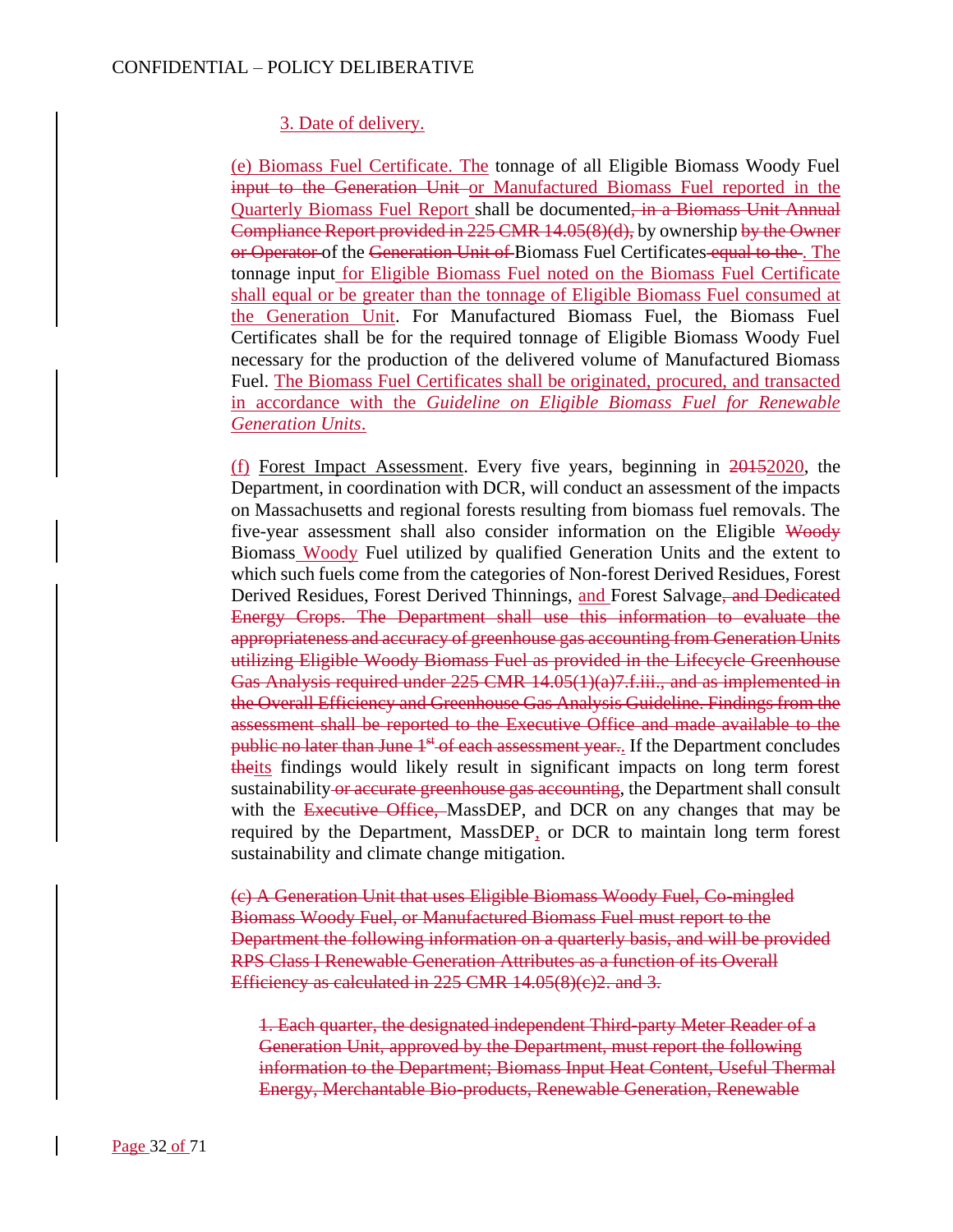Generation utilized behind-the-meter, and the Overall Efficiency as calculated in 225 CMR 14.05(8)(c)2. and 3. For all reported data and prior to the calculation of Overall Efficiency, all energy units must be expressed in MWh. For Useful Thermal Energy and Biomass Input Heat Content the conversion of energy units shall consider that each 3412 thousand BTUs is equivalent to one MWh. For Merchantable Bio-products the product shall be prescribed an energy content based on its enthalpy of reaction, as determined by a standard independent laboratory analysis, and those units of energy appropriately converted to MWhs.

2. The Overall Efficiency of the Generation Unit each quarter shall be calculated as: the sum of:

a. Renewable Generation not utilized behind-the-meter;

b. Renewable Energy utilized behind-the-meter divided by one minus the average distribution and transmission line losses of the electrical grid for which for this purpose shall be 8%;

c. Useful Thermal Energy; and

d. Merchantable Bio-Products; divided by Biomass Input Heat Content.

3. A Generation Unit shall be provided on the NEPOOL GIS each quarter an amount of Renewable Energy Attributes calculated as follows:

a. A Generation Unit achieving 60% or higher Overall Efficiency in a quarter will receive one RPS Class I Renewable Energy Attribute for each MWh of RPS Class I Renewable Energy Generation.

b. A Unit achieving 50% Overall Efficiency in a quarter will receive one-half RPS Class I Renewable Energy Attribute for each MWh of RPS Class I Renewable Energy Generation.

c. A Unit achieving greater than 50% and less than 60% Overall Efficiency in a quarter will receive one RPS Class I Renewable Energy Attribute for each MWh of RPS Class I Renewable Energy Generation times a pro-rated fraction calculated as follows:  $0.5 + 5x$  (Overall Efficiency - 0.5), whereby the Overall Efficiency is expressed as a decimal (e.g. 50% is expressed as 0.5).

4. Notwithstanding the calculation in 225 CMR 14.05(8)(c)3., an Advancement of Biomass Conversion Generation Unit shall be provided on the NEPOOL GIS each quarter an amount of Renewable Energy Attributes calculated as follows: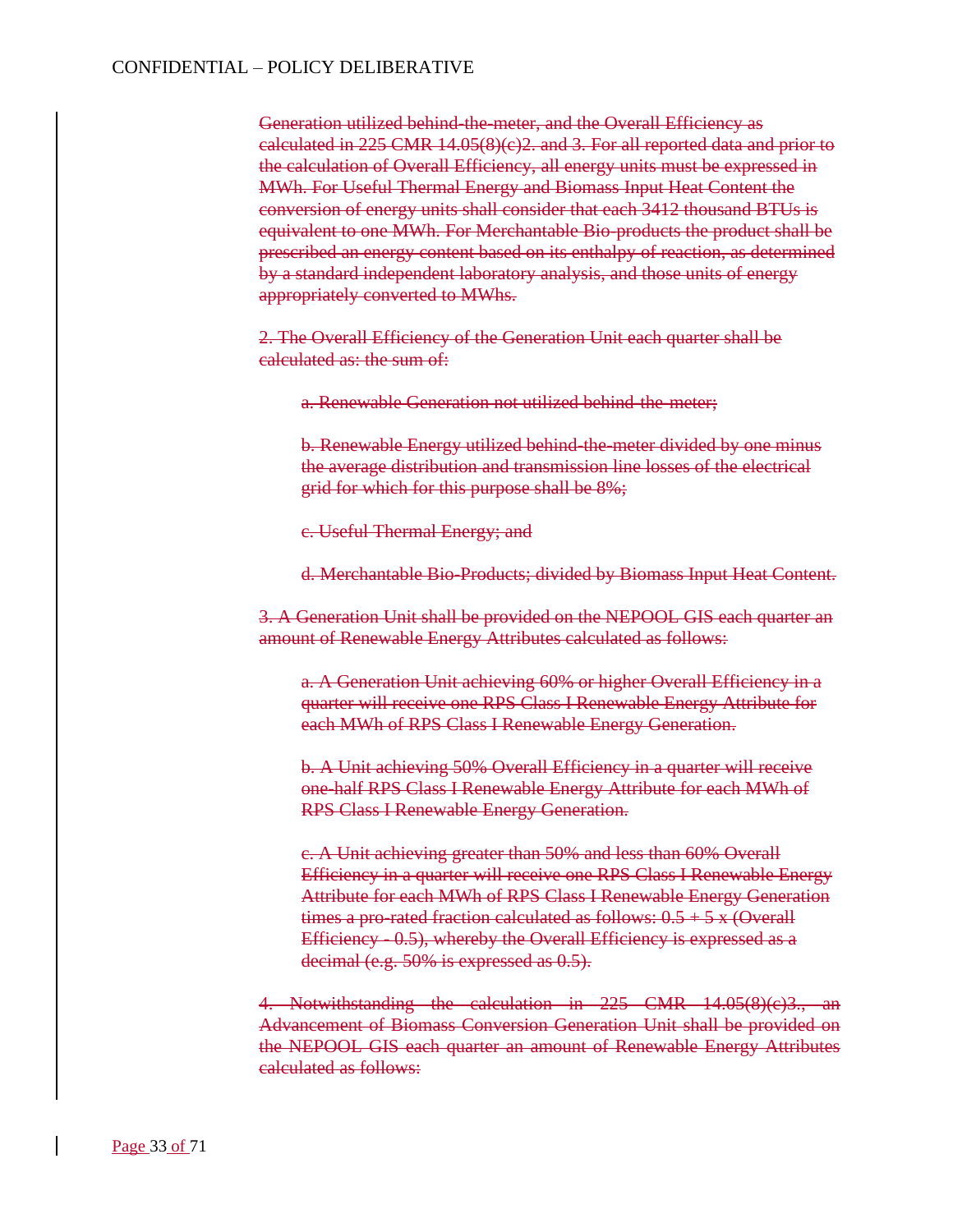a. A Generation Unit achieving 60% or higher Overall Efficiency in a quarter will receive one RPS Class I Renewable Energy Attribute for each MWh of RPS Class I Renewable Energy Generation.

b. A Unit achieving 40% Overall Efficiency in a quarter will receive one-half RPS Class I Renewable Energy Attribute for each MWh of RPS Class I Renewable Energy Generation.

c. A Unit achieving greater than 40% and less than 60% Overall Efficiency in a quarter will receive one RPS Class I Renewable Energy Attribute for each MWh of RPS Class I Renewable Energy Generation times a pro-rating fraction calculated as follows:  $0.5 + 2.5 \times$  (Overall Efficiency - 0.4), whereby the Overall Efficiency is expressed as a decimal (*e.g*. 50% is expressed as 0.5).

(d) Annual Compliance of Generation Units using Eligible Biomass Woody Fuel, Co-mingled Biomass Woody Fuel, or Manufactured Biomass Fuel. An Owner, Operator, or Authorized Agent of a Generation Unit using Eligible Biomass Woody Fuel, Co-mingled Biomass Woody Fuel, or Manufactured Biomass Fuel shall provide to the Department by January 31 st of each year a Biomass Unit Annual Compliance Report and be subject to the following:

1. Within the Biomass Unit Annual Compliance Report, in a format set forth in the Overall Efficiency and Greenhouse Gas Analysis Guideline, the Owner, Operator, or Authorized Agent shall identify the Owner's ownership of Biomass Fuel Certificates denoting the fuel consumption for the Compliance Year by the Generation Unit by tons of fuel, categorized as Forest Derived Residues, Forest Derived Thinnings, Non-forest Derived Residues, Forest Salvage, and Dedicated Energy Crops. The Owner, Operator, or Authorized Agent shall retain copies of all Biomass Fuel Certificates for five years. The Report must explain any variances with the proposed Fuel Supply Plan filed with the Department for that Compliance Year.

<del>2. The Biomass Unit Annual Compliance Report must include a greenhouse</del> gas analysis for the Compliance Year. The analysis shall be prepared in accordance with the Overall Efficiency and Greenhouse Gas Analysis Guideline and the fuel use as represented by the Biomass Fuel Certificates owned for the Compliance Year. This Report must also document the Unit's performance with respect to the lifecycle greenhouse emissions requirements in 225 CMR 14.05(1)(a)7.f.iii., including the actual percent lifecycle greenhouse gas emissions reduction over 20 years, as determined in the Guideline. The Report shall document any under-compliance and the Percent Under-compliance with the lifecycle greenhouse gas emission reduction requirement.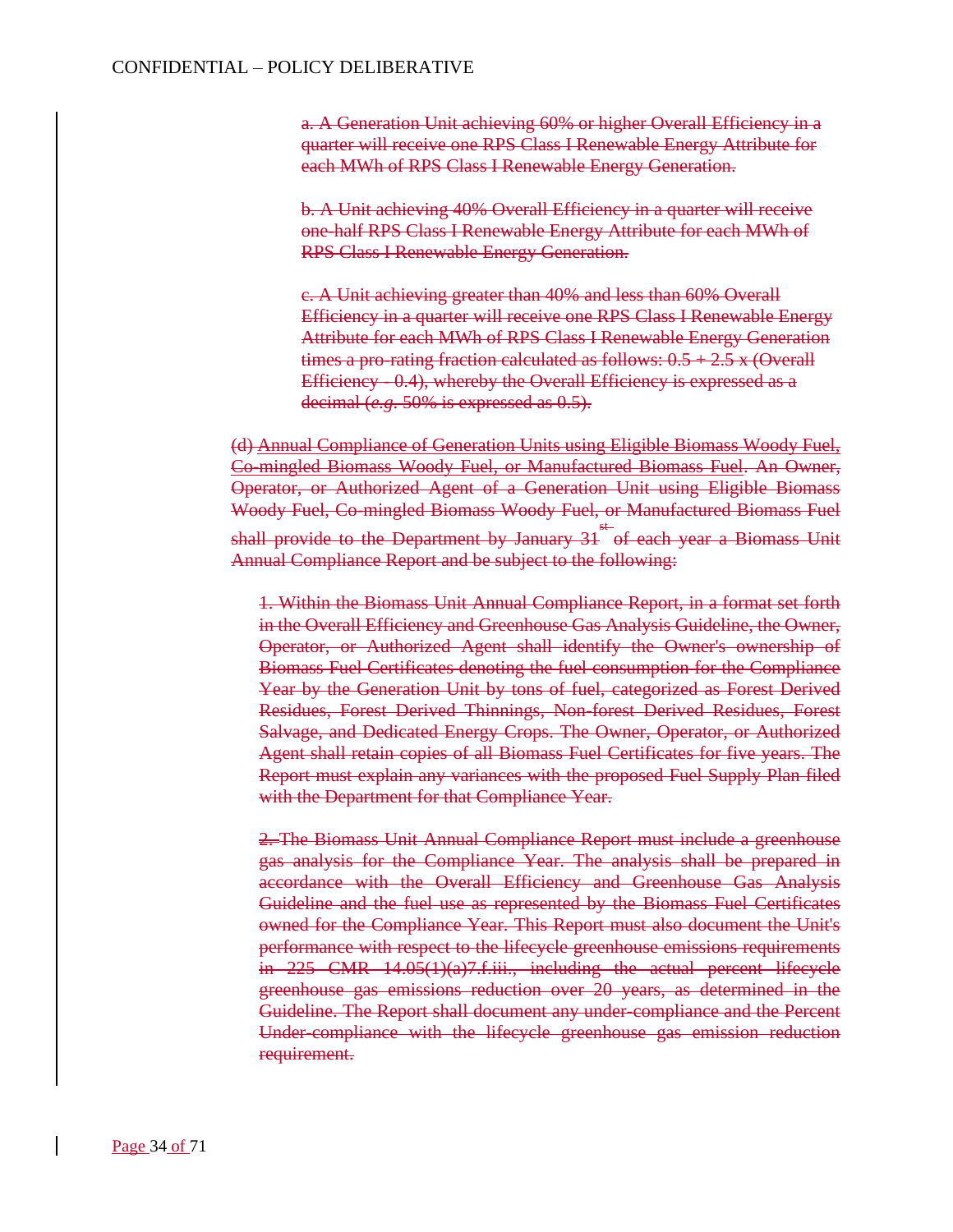3. For Generation Units that report a Percent Under-compliance in 225 CMR  $14.05(8)(d)2$ ., the following provisions in 225 CMR  $14.05(8)(a)3.a.$  through c. shall apply.

a. The Generation Unit shall be placed in a probationary status and the Department shall notify the Owner that its Statement of Qualification shall be revoked at the end of five Compliance Years following the Compliance Year for which the Percent Under-compliance was reported, as provided under 225 CMR 14.06(9). The Unit's probationary status shall be rescinded and the Unit's Statement of Qualification shall no longer be subject to revocation if either:

i. for any three Compliance Years of the probationary period the Biomass Unit Annual Compliance Report demonstrates that the Unit is complying with the lifecycle greenhouse gas emissions requirements; or

ii. the Generation Unit's accumulated Percent Under-compliance is offset by any net over-compliance with the lifecycle greenhouse gas emissions requirement as demonstrated in the Unit's Annual Compliance Reports during the probationary period.

b. For any Compliance Year for which a Unit reports under compliance with the lifecycle greenhouse emissions requirements, the Unit shall demonstrate compliance through the Under-compliance Mechanism as follows:

i. The Generation Unit shall demonstrate compliance by making an Under-compliance Payment to the MassCEC. Such payment shall be equal to the product of the Generation Unit's Percent Under-Compliance for the relevant year times \$0.50 for each Renewable Energy Certificate settled for RPS Class I compliance in Massachusetts that was generated by the Unit in the relevant Compliance Year. The Generation Unit shall provide to the Department copies of any receipt(s) for Under-compliance Payment made to the MassCEC for the Compliance Year.

ii. All Under-compliance Payments received by the MassCEC shall be held in an account separate from other accounts of the MassCEC. The use of all Under-Compliance Payments shall be overseen by the Department. The use of the funds shall be limited to the provision of financial support for either:

(i) investments across the supply chain for Forest Derived Residues, such as but not limited to, investments in residue biomass harvest equipment, investment in residue fuel handling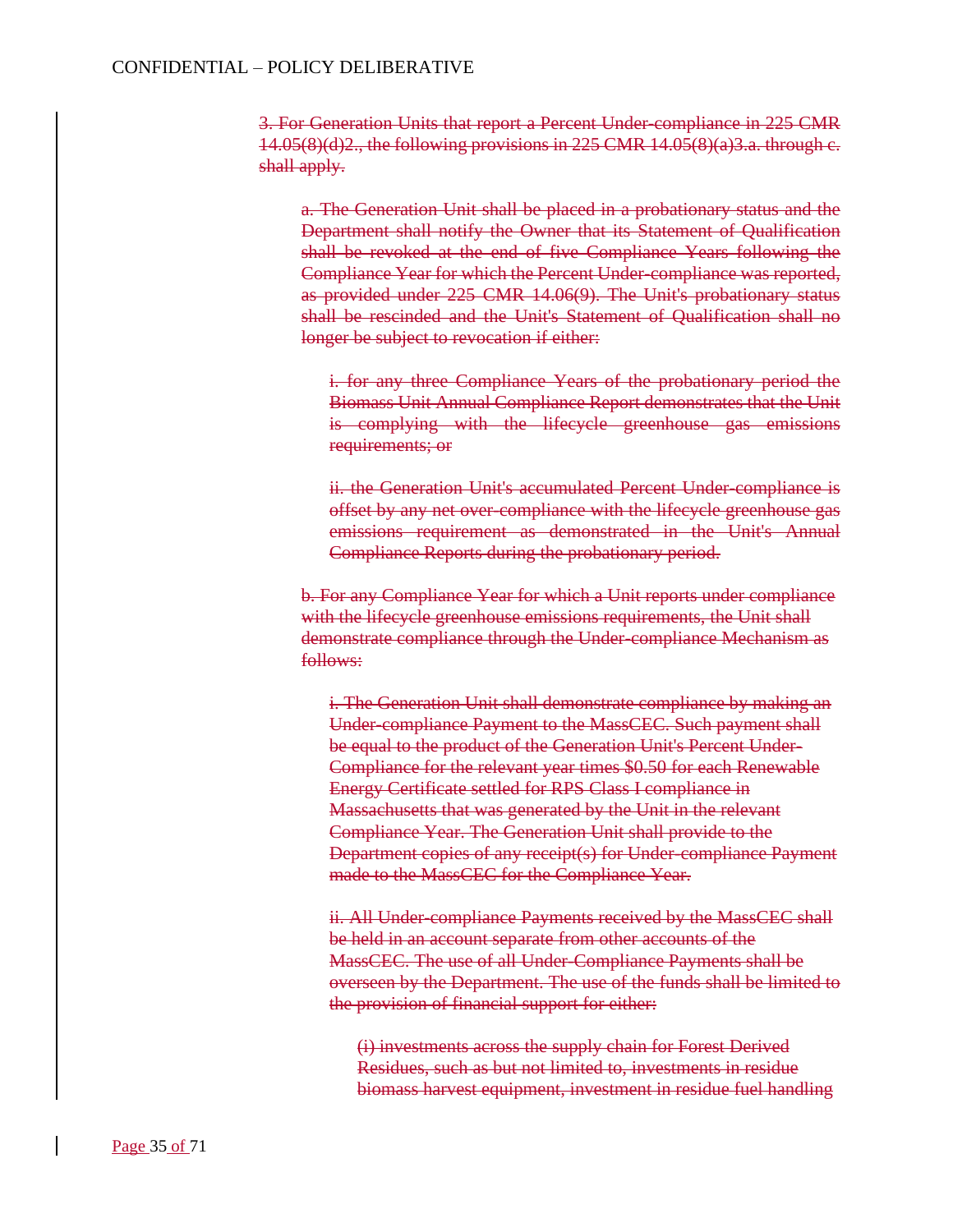and trucking, and incremental investments needed by Generation Units to handle and utilize residue biomass material; **A**<sup>r</sup>

(ii) activities that increase carbon sequestration through the growth of biomass, for example the planting of trees.

iii. The Generation Unit shall have up to one calendar year, after the filing of its Biomass Unit Annual Compliance Report, to make its total Under-Compliance Payment. If the Generation Unit fails to make full payment in this time, its Statement of Qualification shall be revoked, in accordance with 225 CMR 14.06(9), after the end of that calendar year.

c. A Generation Unit that is subject to a probationary status shall meet the following requirements to demonstrate its ability to operate within compliance. If, in any Compliance Year, the following requirements are not followed, the Unit's Statement of Qualification will be revoked, as provided under 225 CMR 14.06(9).

i. For the first year in a Generation Unit's probationary status, the Unit shall provide to the Department by April 1, a revised Fuel Supply Plan demonstrating corrective action from previous year's procurement practices that will provide for the necessary annual supply of Non-forest Residues and Forest Derived Residues.

ii. For the second year in a Generation Unit's probationary status, the Unit shall provide to the Department by April 1, a revised Fuel Supply Plan that demonstrates that at least 25% of the necessary annual supply of Non-forest Residues and Forest Derived Residues are procured under a contract with a fuel supplier.

iii. For the third year in a Generation Unit's probationary status, the Unit shall provide to the Department by April 1, a revised Fuel Supply Plan that demonstrates that at least 50% of the necessary annual supply of Non-forest Residues and Forest Derived Residues are procured under a contract with a fuel supplier.

iv. For the fourth year in a Generation Unit's probationary status, the Unit shall provide to the Department by April 1, a revised Fuel Supply Plan that demonstrates that at least 75% of the necessary annual supply of Non-forest Residues and Forest Derived Residues are procured under a contract with a fuel supplier.

v. For the fifth year in a Generation Unit's probationary status, the Unit shall provide to the Department by April 1, a revised Fuel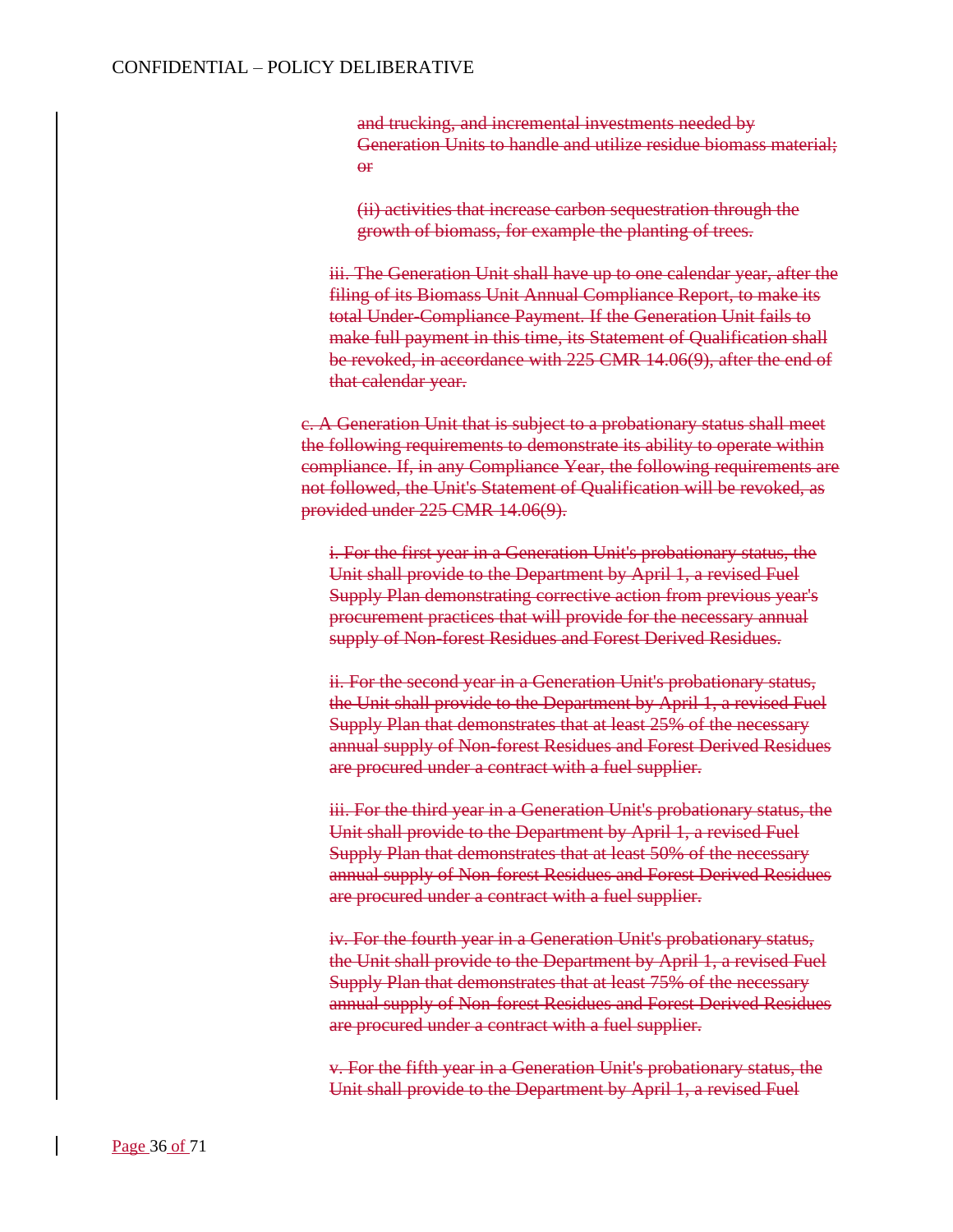Supply Plan that demonstrates that 100% of the necessary annual supply of Non-forest Residues and Forest Derived Residues are procured under a contract with a fuel supplier.

(e) The Treatment of Previously Qualified Biomass Generation Units. Notwithstanding any other provision of 225 CMR 14.00 Generation Units utilizing a woody biomass fuel that had received a Statement of Qualification (SQ) prior to December 3, 2009 shall be subject to the following provisions:

1. The Department shall continue with the existing terms of all SQs, subject to 225 CMR 14.12, for all such qualified Generation Units through Compliance Year 2012.

2. If a Generation Unit which utilizes an Eligible Biomass Woody Fuel demonstrates to the satisfaction of the Department compliance with the fuel plan requirement found in 225 CMR 14.05(1)(a)7.f.i. and the requirements in 225 CMR 14.05(8)(a), then the Department shall continue such Unit's existing SQ through Compliance Year 2014.

3. Beginning in Compliance Year 2016 a previously qualified Generation Unit utilizing an Eligible Biomass Woody Fuel shall meet all requirements of 225 CMR 14.00. If a Unit cannot demonstrate compliance with 225 CMR 14.00 the Department shall rescind the Unit's SQ effective commencing in Compliance Year 2016.

(9) Special Provisions for a Solar Carve-out II Renewable Generation Unit. All references to kW or MW in 225 CMR 14.05(9) shall be measured on a nameplate capacity basis in direct current (DC).

(a) The Solar Carve-out II Renewable Generation Unit must use solar photovoltaic technology on-site and be interconnected with the electric grid in the Commonwealth of Massachusetts. On-site use includes any new or existing load located at the site of the Solar Carve-out II Renewable Generation Unit, including any parasitic load that may result from the installation and operation of the Solar Carve-out II Renewable Generation Unit, and that is wired to receive a portion of the electrical energy output from the Solar Carve-out II Renewable Generation Unit before the balance of such output passes through the Solar Carve-out II Renewable Generation Unit's metered interconnection onto the electric grid. The maximum capacity of a Solar Carve-out II Renewable Generation Unit shall be six MW and shall be determined based on the total capacity of Solar Carve-out Renewable Generation Units and Solar Carve-out II Renewable Generation Units located on a single parcel of land. For any parcel of land for which a Solar Carveout II Renewable Generation Unit has submitted a Statement of Qualification Application, if its current boundaries are the result of a subdivision recorded after January 1, 2010, the Owner or Operator shall demonstrate to the Department that the subdivision was not for the purpose of obtaining eligibility as a Solar Carve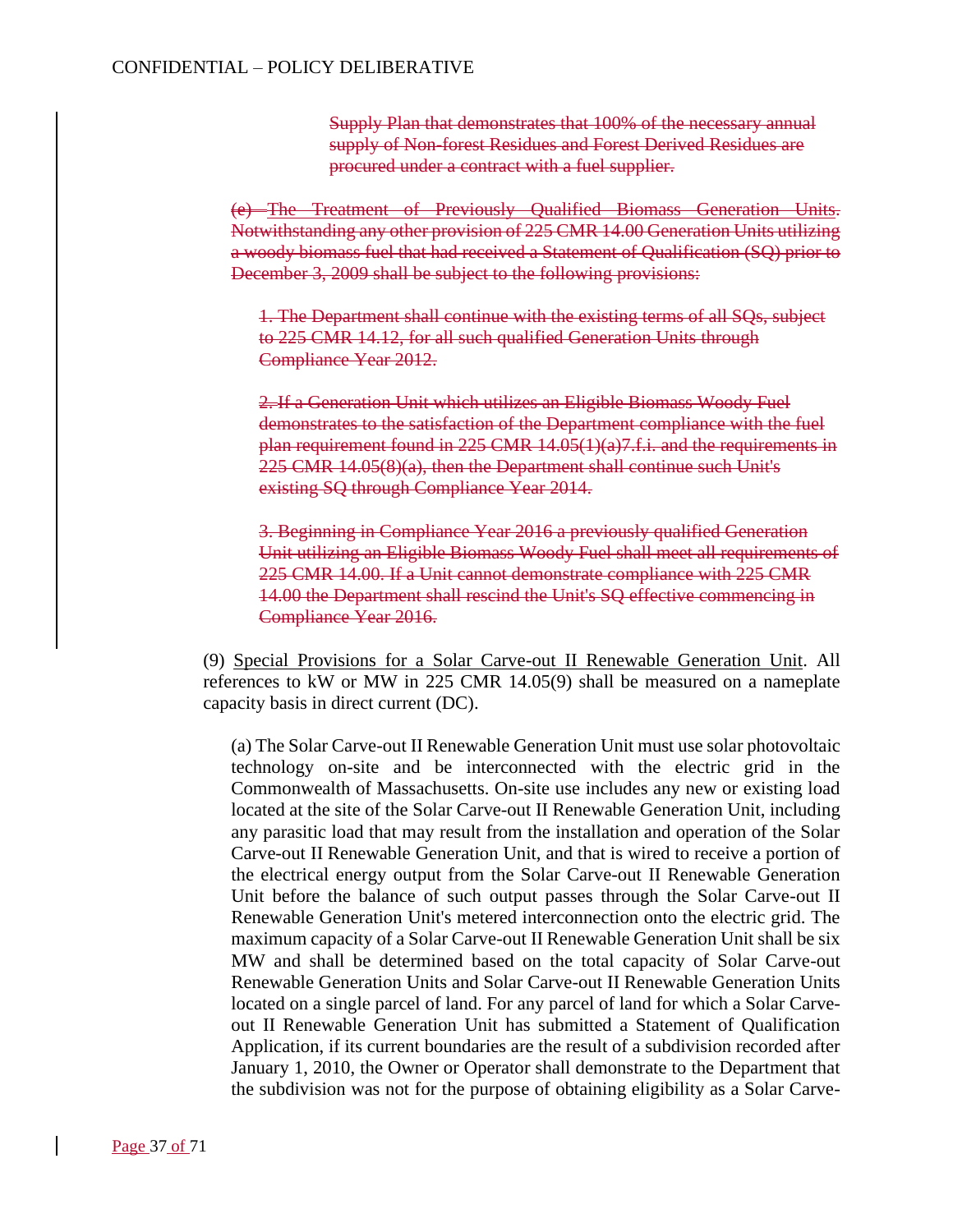out II Renewable Generation Unit. If the Owner or Operator fails to make such a showing to the Department, the six MW limit shall apply to the metes and bounds of the parcel as recorded prior to the subdivision. Any solar photovoltaic Generation Units that would result in excess of six MW of capacity installed on the same parcel of land and meeting all other requirements under 225 CMR 14.00 may qualify only for RPS Class I Renewable Generation Attributes.

(b) A Solar Carve-out II Renewable Generation Unit must have a Commercial Operation Date on or after January 1, 2013 and must not be qualified as a Solar Carve-out Renewable Generation Unit under provisions in 225 CMR 14.05(4).

(c) Any entity that owns Solar Carve-out II Renewable Attributes generated by a Solar Carve-Out II Renewable Generation Unit is eligible to make deposits into the Solar Credit Clearinghouse Auction-II. The Department or its agent shall maintain a Solar Credit Clearinghouse Auction-II Account on the NEPOOL GIS into which eligible Solar Carve-out II Renewable Generation Attributes may be deposited. The Solar Credit Clearinghouse Auction-II Account shall be available for deposit of Attributes only from May 16<sup>th</sup> through June 15<sup>th</sup>.

(d) An entity that opts to deposit Solar Carve-out II Renewable Attributes into the Solar Credit Clearinghouse Auction-II Account shall be assessed, at the completion of the auction, a usage fee of five percent of the auction price for each such Attribute deposited into Solar Credit Clearinghouse Auction-II Account. This usage fee shall be deposited into the Alternative Compliance Payment fund under 225 CMR 14.08(3). This usage fee will not apply to Attributes that remain unsold following the final round of the Solar Credit Clearinghouse Auction-II as provided in 225 CMR 14.05(9)(i).

(e) Those Solar Carve-out II Renewable Generation Attributes deposited into the Solar Credit Clearinghouse Auction-II Account shall then be retired and reissued by NEPOOL GIS as re-minted auction-II account Generation Attributes. These re-minted auction-II account Generation Attributes shall be eligible for compliance in either of the two subsequent Compliance Years from the year in which they were generated to meet obligations under the Massachusetts Solar Carve-out II Minimum Standard. The Department or its agent shall conduct an auction for those re-minted auction-II account Generation Attributes. Any entity wishing to purchase re-minted auction-II account Generation Attributes may participate and enter a bid. Each bid shall be for the number of re-minted auction-II account Generation Attributes that the bidder wishes to purchase at a fixed price. The fixed price shall vary each Compliance Year according to the following schedule.

| <b>Compliance Year</b> | <b>Solar Credit Clearinghouse</b><br><b>Auction-II Fixed Price, \$ per</b><br><b>Generation Attribute</b> |
|------------------------|-----------------------------------------------------------------------------------------------------------|
| 2014                   | \$300                                                                                                     |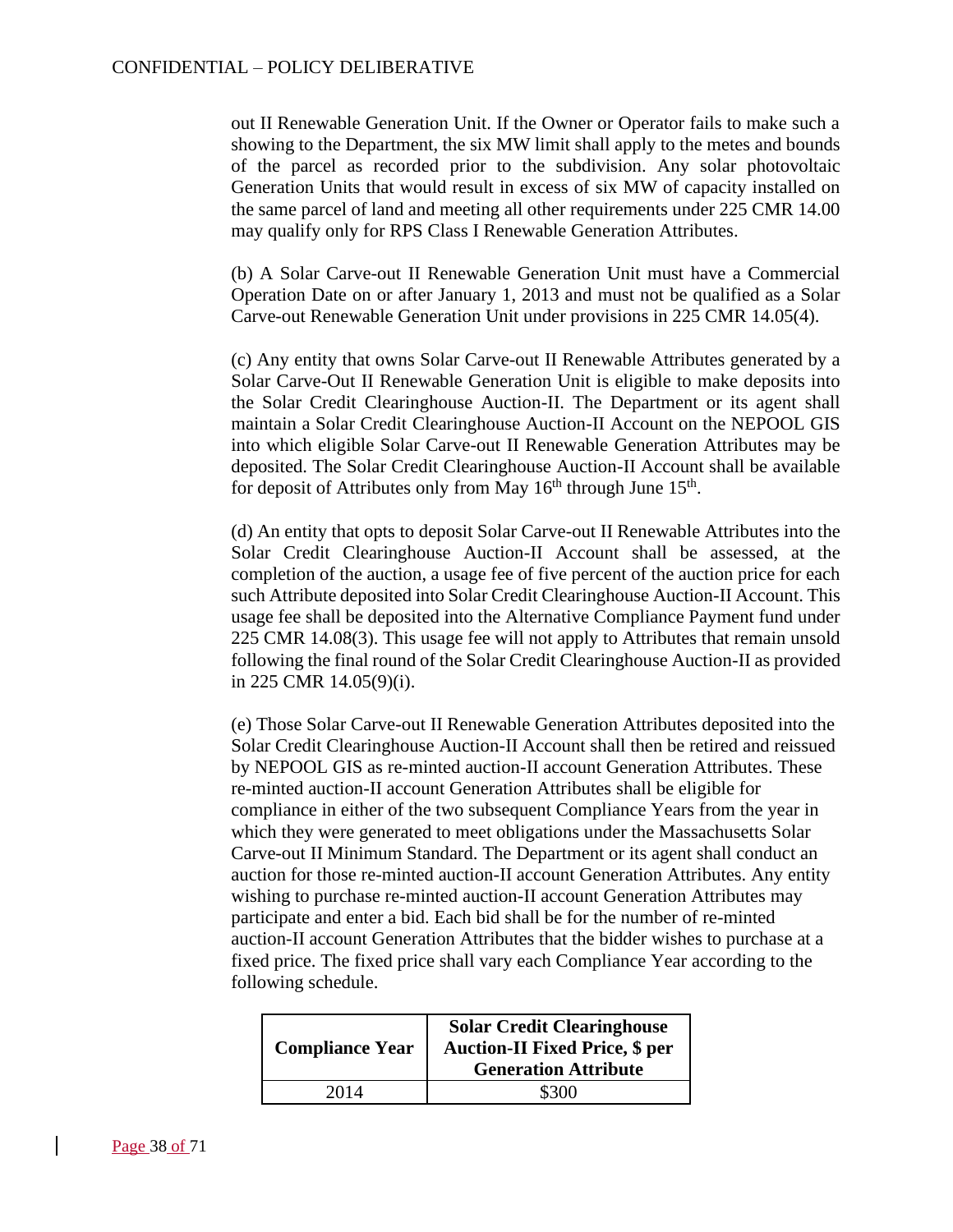| 2015               | \$300                              |
|--------------------|------------------------------------|
| 2016               | \$300                              |
| 2017               | \$285                              |
| 2018               | \$271                              |
| 2019               | \$257                              |
| 2020               | \$244                              |
| 2021               | \$232                              |
| 2022               | \$221                              |
| 2023               | \$210                              |
| 2024               | \$199                              |
| 2025               | \$189                              |
| 2026               | \$180                              |
|                    | <b>Announced by the Department</b> |
| 20252027 and after | no later than January 31, 2015     |
|                    | for 2025, and annually             |
|                    | thereafter.\$171                   |

(f) The Solar Credit Clearinghouse Auction-II shall be held not later than July  $31<sup>st</sup>$  each year as necessary. If this Auction clears, meaning that the total number of re-minted auction-II account Generation Attributes bid for in the auction was equal to or more than the number of Solar Carve-out II Renewable Generation Attributes deposited, then the total amount of re-minted auction-II account Generation Attributes will be distributed to the bidders in a pro-rated manner such that each bidder receives the same percentage of their bid volume.

(g) If the auction under 225 CMR 14.05(9)(f) does not clear, meaning that the total number of re-minted auction-II account Generation Attributes bid for in the auction was less than the number of Solar Carve-out II Renewable Generation Attributes deposited, the Department or its agent shall void the auction. The Department shall then conduct a second auction within three Business Days of the first auction under 225 CMR 14.05(9)(f), in which any re-minted auction-II Generation Attributes purchased shall be eligible in any of the three subsequent Compliance Years from the year in which they were generated to meet obligations under the Massachusetts Solar Carve-out II Minimum Standard.

(h) If the second auction under  $225$  CMR  $14.05(9)(g)$  does not clear, the Department or its agent shall void the auction. The Department shall then conduct a third auction within three Business Days of the second auction under 225 CMR  $14.05(9)(g)$ , at which point the re-minted auction-II Generation Attributes shall be eligible in any of the three subsequent Compliance Years from the year in which they were generated to meet obligations under the Massachusetts Solar Carve-out II Minimum Standard. Prior to the third auction under 225 CMR 14.05(9)(h), the Department shall also re-calculate the Massachusetts Solar Carve-out II Minimum Standard under 225 CMR 14.07(3)(e)(5) and 225 CMR 14.07(3)(f).).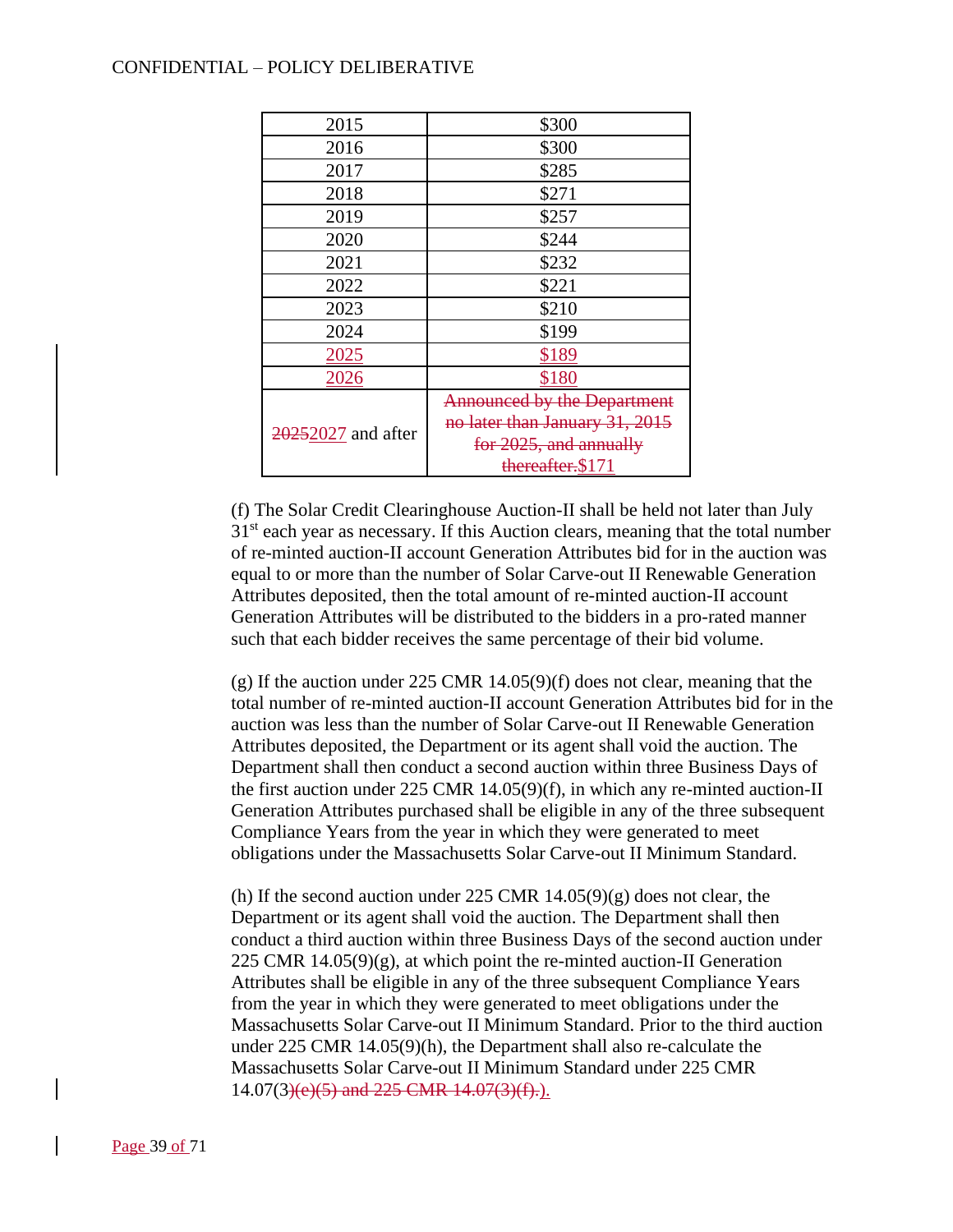(i) If the third auction under 225 CMR 14.05(9)(h) does not clear, the re-minted auction-II account Generation Attributes deposited in the Solar Credit Clearinghouse Auction-II Account shall be allocated to the bidders in a pro-rated manner so that an equal percentage of re-minted auction-II account Generation Attributes are allocated from each Generation Unit that deposited Solar Carveout II Renewable Generation Attributes. The remaining re-minted auction-II account Generation Attributes that were not allocated to the bidders shall be returned to the entity that made the deposit. These re-minted auction-II account Generation Attributes shall be eligible in any of the three subsequent Compliance Years from the year in which they were generated to meet obligations under the Massachusetts Solar Carve-out II Minimum Standard.

(j) Re-minted auction-II account Generation Attributes may not be placed into the Solar Credit Clearinghouse Auction-II Account in subsequent years.

(k) For each MWh of electricity generation, a Solar Carve-out II Renewable Generation Unit shall generate two types of GIS Certificates. The first type of GIS Certificate shall be encoded as solar photovoltaic, but without RPS Class I Renewable Generation Attributes or Solar Carve-out II Renewable Generation Attributes. The second type of GIS Certificate shall be a Solar Renewable Energy Certificate II (SREC II). The proportion of each of type of GIS Certificate that a Solar Carve-out II Renewable Generation Unit shall generate will be determined subject to the following:

1. Beginning with the calendar quarter in which each Solar Carve-out II Renewable Generation Unit's RPS Effective Date occurs, as prescribed in 225 CMR 14.06(4), the number of GIS Certificates encoded as solar photovoltaic without RPS Class I Renewable Generation Attributes or Solar Carve-out II Renewable Generation Attributes that each Generation Unit generates shall be equal to one minus the SREC Factor, as determined under 225 CMR 14.05(9)(l), times the number of MWh generated. The number of SREC IIs each Generation Unit generates shall be equal to the SREC Factor, as determined under 225 CMR 14.05(9)(l), times the number of MWh generated. This shall apply for as long as the Solar Carve-out II Renewable Generation Unit is eligible to generate Solar Carve-out II Renewable Generation Attributes pursuant to 225 CMR 14.05(9)(l)4.

2. The Solar Carve-out II Renewable Generation Unit Owner or Operator must include within its Statement of Qualification Application an attestation that any GIS Certificate encoded as solar photovoltaic, but without RPS Class I Renewable Generation Attributes or Solar Carve-out II Renewable Generation Attributes, shall be retired at NEPOOL GIS and its ownership shall not be transferred to any other party.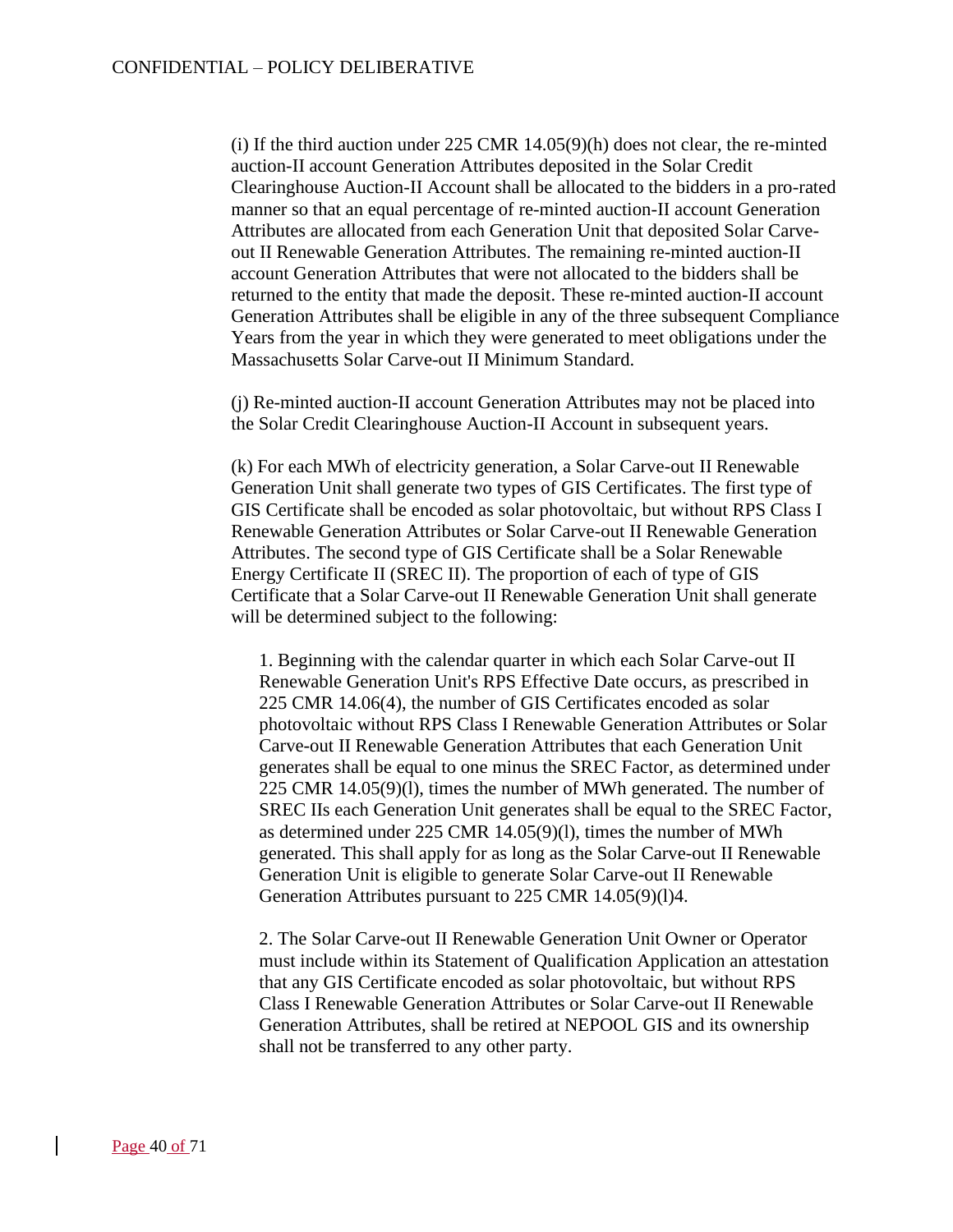3. Upon the termination of the eligibility period established under 225 CMR 14.05(9)(l)4., a Solar Carve-out II Renewable Generation Unit shall cease to generate SREC IIs and will generate RPS Class I Renewable Generation Attributes for 100% of the MWh it generates.

(l) SREC Factor. The Department assigns to each Solar Carve-out II Renewable Generation Unit an SREC Factor that determines the proportion of the two types of GIS Certificates the Generation Unit will generate as prescribed in 225 CMR 14.05(9)(k). The SREC Factor for any Solar Carve-out II Renewable Generation Unit shall be established as follows:

1. The Department shall publish an SREC Factor Guideline that prescribes SREC Factors differentiated by solar market sectors as specified in 225 CMR 14.05(9)(l)2. to support solar policy objectives.

2. An SREC Factor under 225 CMR 14.05(9)(l)1. shall apply to Generation Units installed in the following market sectors:

a. Market Sector A. The following types of Generation Units will qualify as Solar Carve-out II Renewable Generation Units under Market Sector A provided they meet the eligibility criteria prescribed in 225 CMR  $14.05(9)(a)$ :

- i. Generation Units with a capacity equal to or less than 25 kW;
- ii. Solar Canopy Generation Units;
- iii. Emergency Power Generation Units;
- iv. Community Shared Solar Generation Units; or

v. Generation Units that provide all of their generation output in the form of electricity or net metering credits to low or moderate income housing, as defined under M.G.L. c. 40B, § 20.

For the purposes of 225 CMR 14.05(9)(1)2.a., a Generation Unit's capacity shall be measured as the total nameplate capacity of the qualified Solar Carve-out II Renewable Generation Unit on a single parcel of land or on a roof of a single building.

b. Market Sector B. The following types of Generation Units will qualify as Solar Carve-out II Renewable Generation Units under Market Sector B provided they meet the eligibility criteria prescribed in 225 CMR 14.05(9)(a):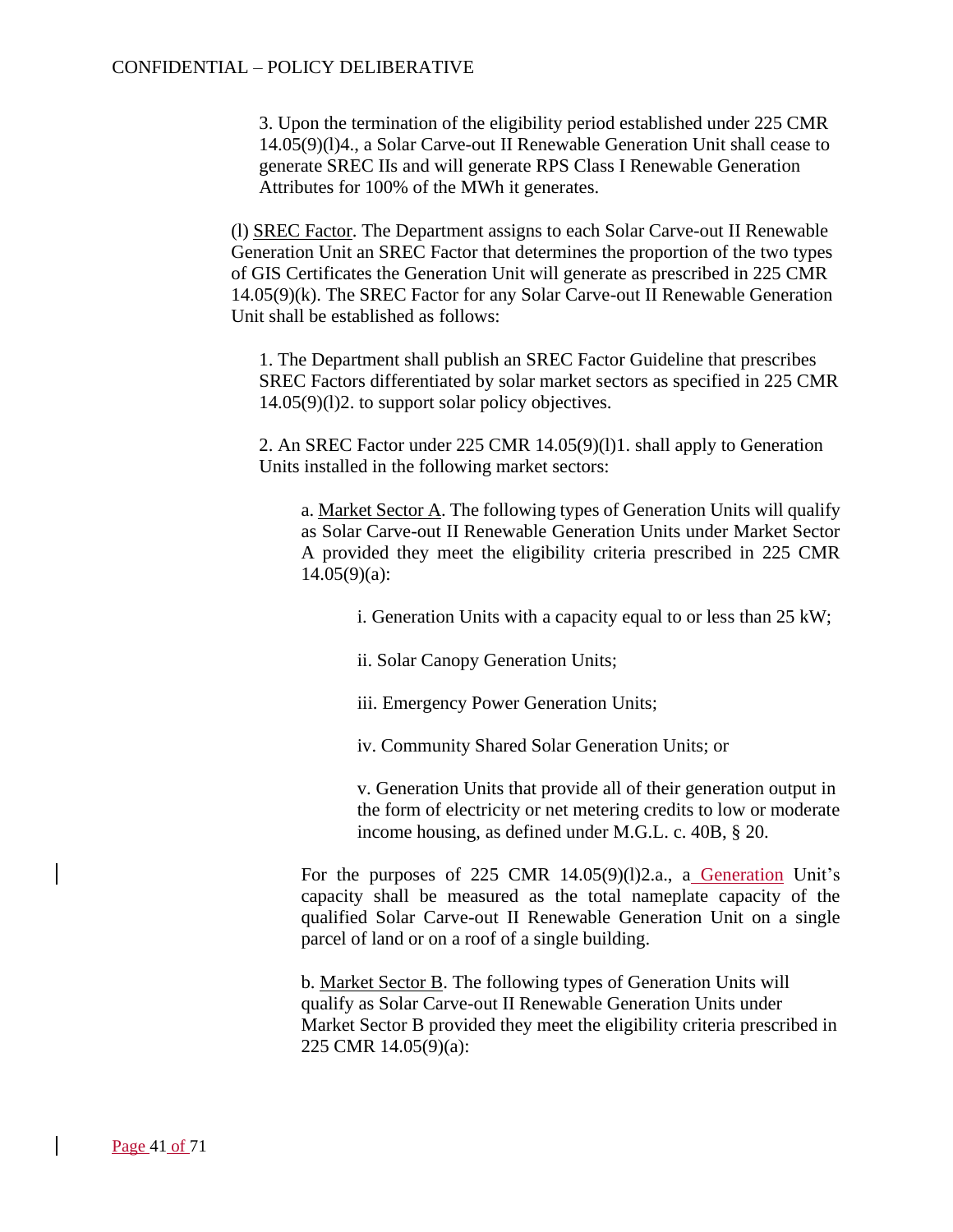i. Building Mounted Generation Units with a capacity of greater than 25 kW; or

ii. Ground mounted Generation Units with a capacity of greater than 25 kW for which 67% or more of its annual electric output is used on-site as prescribed in 225 CMR 14.05(9)(a).

c. Market Sector C. The following types of Generation Units will qualify as Solar Carve-out II Renewable Generation Units under Market Sector C provided they meet the eligibility criteria prescribed in 225 CMR 14.05(9)(a):

> i. Generation Units with 75% or more of the nameplate capacity of the solar modules used for generating power installed at an Eligible Landfill or Brownfield; or

> ii. Ground mounted Generation Units with a nameplate capacity of less than or equal to 650 kW for which less than 67% of its annual electrical output is used on-site as prescribed in 225 CMR 14.05(9)(a). For the purposes of 225 CMR 14.05(9)(l)2.c., a Unit's capacity shall be measured as the total capacity of qualified Solar Carve-out II Renewable Generation Units on a single parcel of land.

d. Managed Growth Sector. Any Solar Carve-out II Renewable Generation Unit that does not meet the solar market sectors specified in 225 CMR 14.05(9)(l)2.a. through c. shall be eligible to qualify as Managed Growth. There shall be subject to theno more than 126 MW of Managed Growth Solar Carve-out II Managed Growth provisions under 225 CMR 14.05(9)(m).Renewable Generation Units.

3. The SREC Factor assigned to a Unit in its Statement of Qualification shall remain its SREC Factor for its entire term it is eligible to generate Solar Carve-out II Renewable Generation Attributes subject to the limitations in 225 CMR 14.05(9)(1)4 $\pm$ , unless otherwise approved at the Department's discretion.

4. Solar Carve-out II Renewable Generation Units with an RPS Effective Date on or before March 31, 2018 will be eligible to receive Solar Carve-out II Renewable Generation Attributes for 40 quarters. However, no Solar Carve-out II Renewable Generation Unit will generate Solar Carve-out II Renewable Generation Attributes after Compliance Year 2027.

5. Notwithstanding 225 CMR 14.05(9)(l)3, any Solar Carve-out II Renewable Generation Unit that has a nameplate capacity equal to or less than 25 kW and receives an authorization to interconnect after January 8,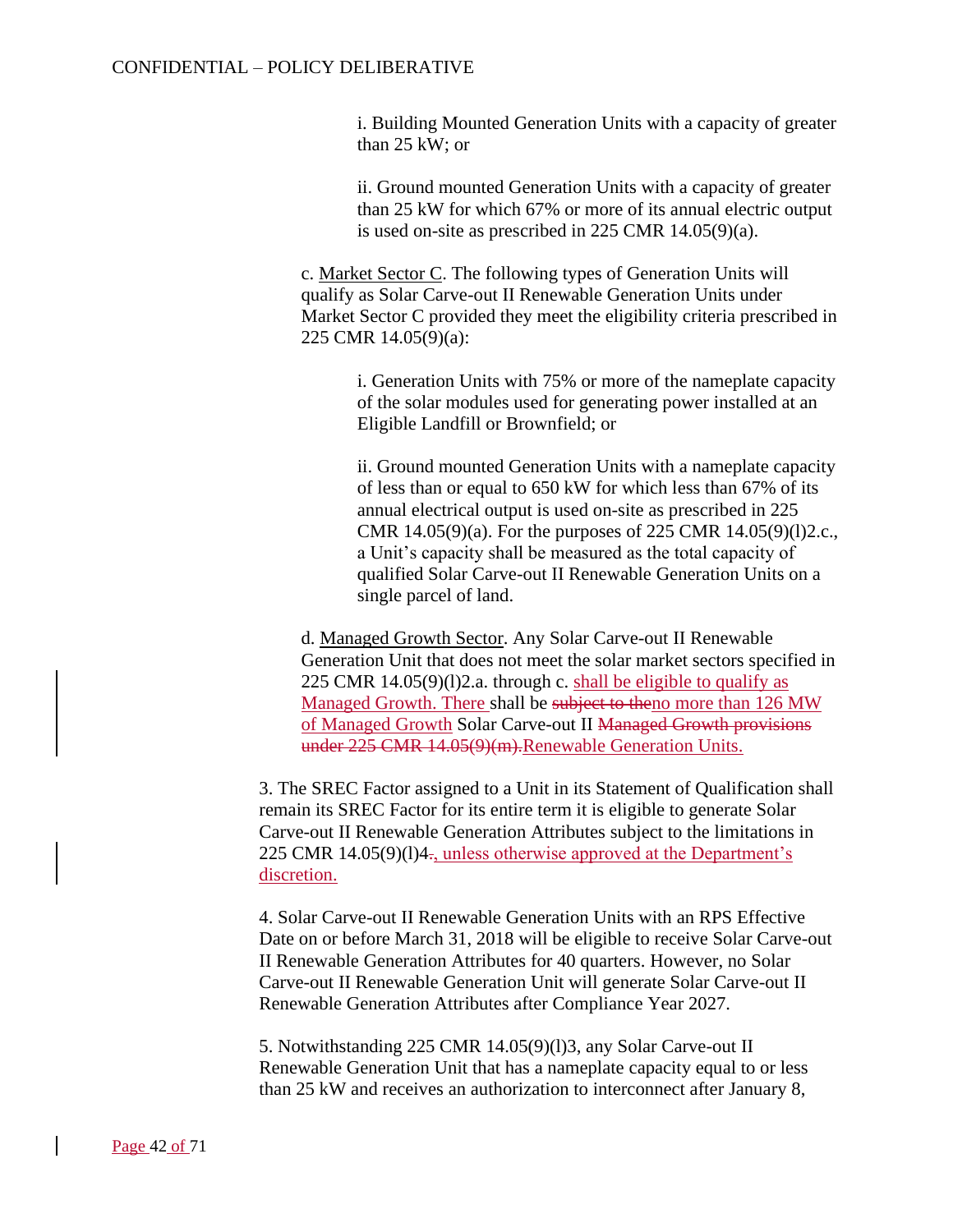2017 or that qualifies for an extension under 225 CMR  $14.05(9)(sp)4$ . a will receive a lower SREC Factor that shall be established in a revision to the SREC Factor Guideline on or before August 31, 2016.

(m) Solar Carve-out II Managed Growth. A Solar Carve-out II Renewable Generation Unit in the Managed Growth Sector specified in 225 CMR 14.05(9)(l)(2)d., shall be eligible for qualification subject to the following provisions:

1. For the purpose of managing the supply of qualified Solar Carve-out II Renewable Generation Units, the Department shall establish annual capacity blocks that provide the number of MW that may qualify as Solar Carve-out II Renewable Generation Units for each Compliance Year under the Managed Growth Sector. For Compliance Year 2014 the annual capacity block shall be 26 MW, and for Compliance Year 2015, the annual capacity block shall be 80

MW. No later than August 30 <sup>th</sup> of each year, the Department shall announce on its website the annual capacity block for the Compliance Year two years in the future, so that the projected installed capacity of all Solar Carve-out II Renewable Generation Units is estimated to not exceed the following cumulative installed capacity targets:

| Compliance          | <b>Cumulative Installed Capacity Target,</b>    |
|---------------------|-------------------------------------------------|
| Year                | ${\bf M}{\bf W}$                                |
| <del>2016</del>     | 477 minus (Solar Carve-out Program              |
|                     | Capacity Cap minus 400) * 0.333                 |
|                     | 636 minus (Solar Carve out Program              |
|                     | Capacity Cap minus 400) * 0.500                 |
| <del>2018</del>     | 824 minus (Solar Carve-out Program              |
|                     | Capacity Cap minus 400) * 0.667                 |
| 2019                | 1012 minus (Solar Carve-out Program             |
|                     | Capacity Cap minus 400) * 0.833                 |
| <del>2020 and</del> | 1200 minus (Solar Carve-out Program             |
| <del>beyond</del>   | Capacity Cap minus 400) * 1.<br><del>n.uu</del> |

2. The allocation of applications to annual capacity blocks shall be based on the order in which administratively complete applications are received by the Department. A Generation Unit that otherwise meets the eligibility of a Solar Carve-out II Renewable Generation Unit shall be qualified by the Department to generate Solar Carve-out II Renewable Generation Attributes no earlier than the Compliance Year under whose annual capacity block the Generation Unit's capacity was allocated. The Department shall provide on its website a periodically updated list of the capacity of Solar Carve-out II Renewable Generation Units qualified under each annual capacity block that has been announced.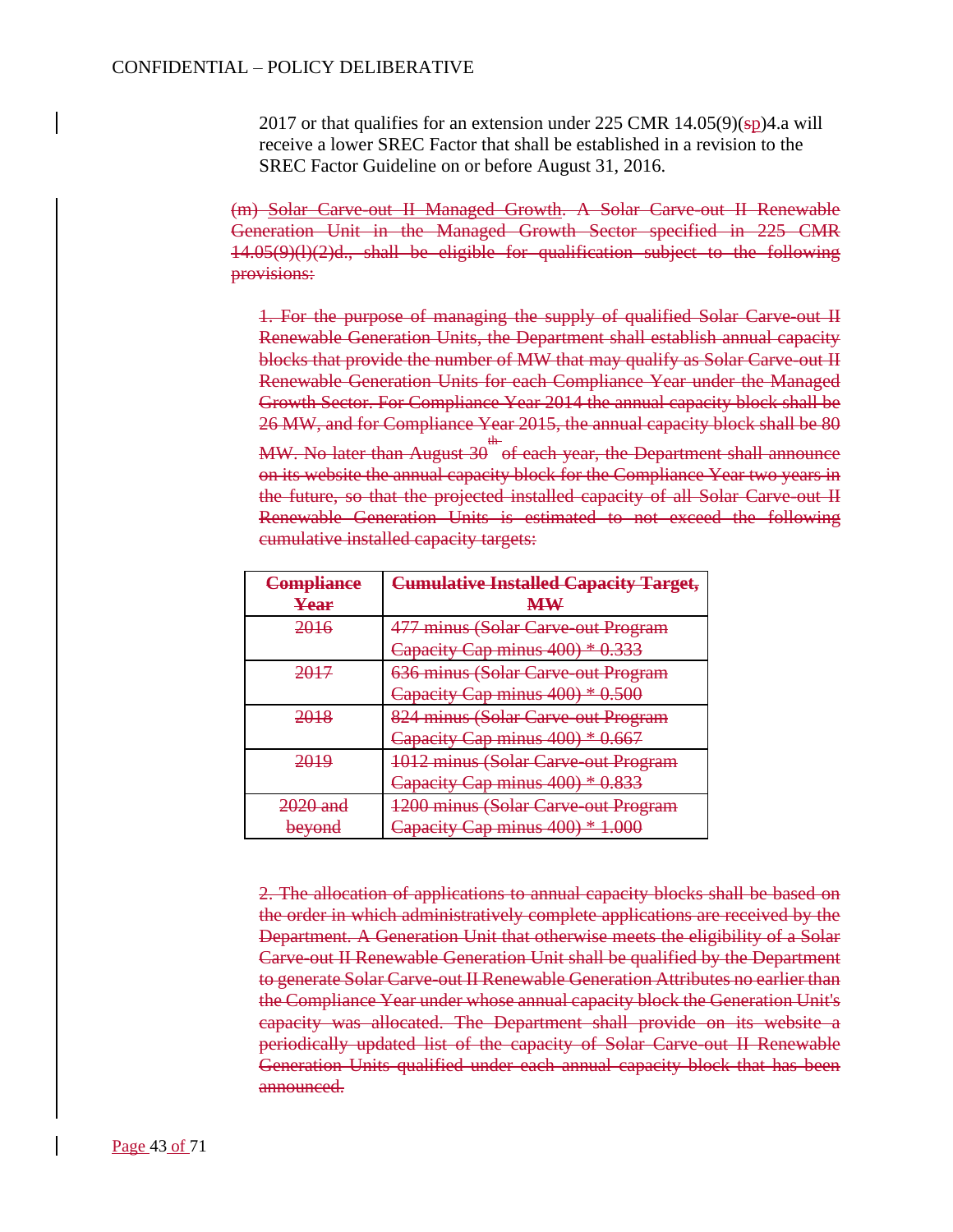$\left(\frac{H}{m}\right)$  The Department shall issue a Guideline outlining the process for providing Assurance of Qualification or queuing position to Solar Carve-out II Renewable Generation Units as outlined in 225 CMR 14.05(9)( $\Theta$ n) and ( $\Theta$ o). The Guideline may consider accommodations for small generation unitsGeneration Units and will provide a queuing system for unitsGeneration Units awaiting an Assurance of Qualification. The content of the Guideline will be subject to stakeholder review and comment.

(on) A Generation Unit seeking a Statement of Qualification as a Solar Carve-out II Renewable Generation Unit must submit a Statement of Qualification Application.

(po) The Department shall grant a Statement of Qualification to Solar Carve-out II Renewable Generation Units that have submitted a complete Statement of Qualification Application and meet the eligibility criteria prescribed in 225 CMR 14.05(9).

(q) The Department or its agent shall establish a program utilizing ACP funds to enhance the availability of ownership financing options for Solar Carve-out II Renewable Generation Units. This program shall focus on owner financing for Solar Carve-out II Renewable Generation Units installed on residential buildings and other buildings owned by not-for-profit organizations whose purposes are among those listed in Section 501(c)(3) of the Internal Revenue Code, and who are incorporated under state law as not-for-profit corporations.

(r) In establishing the annual capacity block for each compliance year as specified in 225 CMR 14.05(9)(m)1., on petition of an electric distribution company, the Department may establish a competitive program for all or some of the annual capacity block and other Solar Carve-out II Renewable Generation Units. In its petition to the Department, the electric distribution company must demonstrate that the competitive program has received prior review and approval by the Massachusetts Department of Public Utilities.

 $(s(p)$  As of April 8, 2016, the Department shall provide Statements of Qualifications to all Solar Carve-out II Renewable Generation Units with submitted Statement of Qualification Applications as follows, provided such Solar Carve-out II Renewable Generation Units meet all other eligibility criteria of 225 CMR 14.00.

1. A Solar Carve-out II Renewable Generation Unit with a rated capacity greater than 25 kW that has received an Assurance of Qualification under the Solar Carve-out II Program Capacity Cap as of April 8, 2016, shall immediately be granted a Statement of Qualification. The Solar Carve-out II Renewable Generation Unit will retain its Statement of Qualification only if the Generation Unit meets the project construction timelines prescribed in 225 CMR 14.05(9)(sp)4.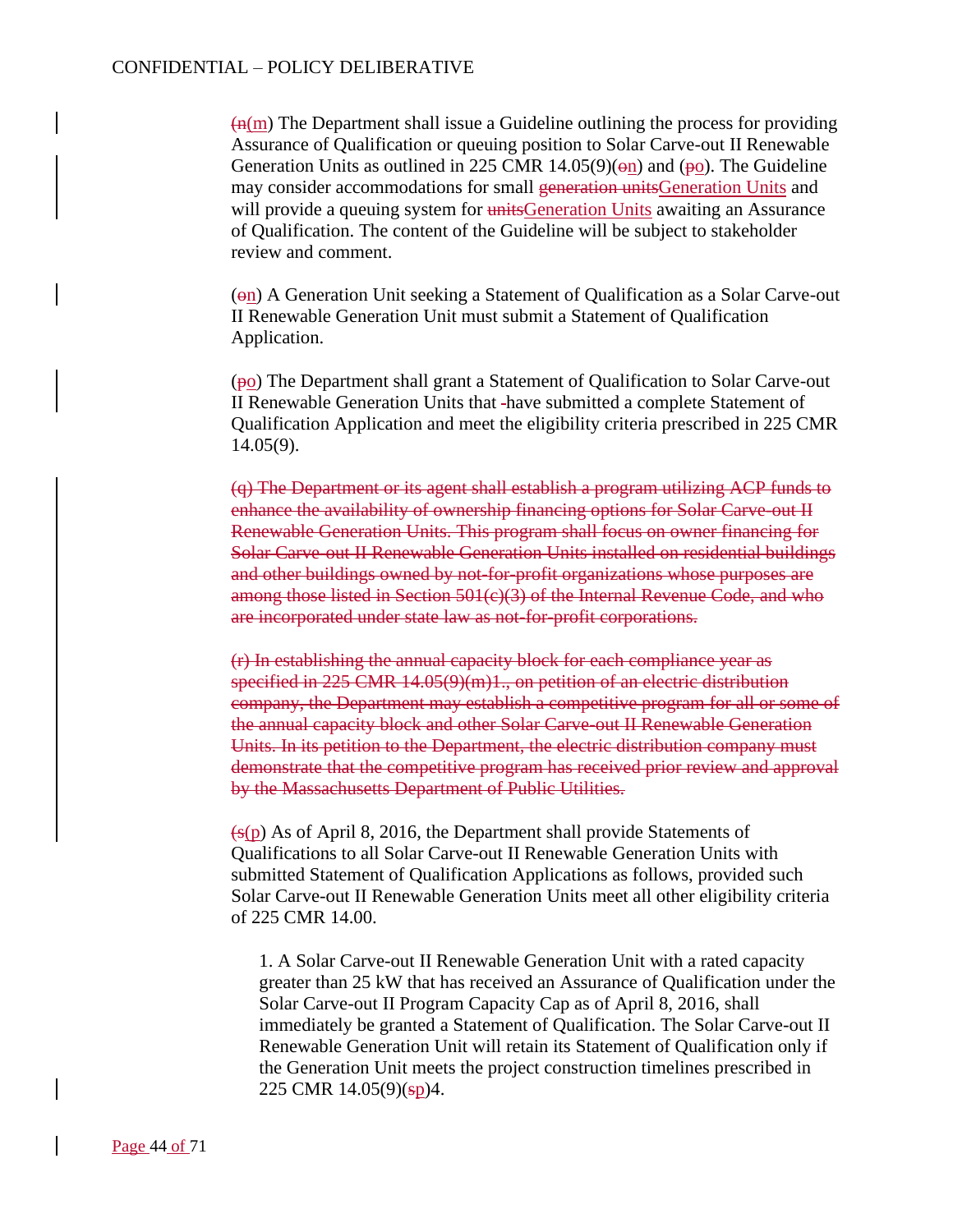2. A Solar Carve-out II Renewable Generation Unit with a rated capacity greater than 25 kW that submits a complete Statement of Qualification Application shall be provided a Statement of Qualification. The Solar Carveout II Renewable Generation Unit will retain its Statement of Qualification only if the Generation Unit meets the project construction timelines prescribed in 225 CMR  $14.05(9)(sp)4$ .

3. A Solar Carve-out II Renewable Generation Unit that has a rated capacity equal to or less than 25 kW, which has both received its authorization to interconnect or permission to operate from its local distribution companyDistribution Company and has submitted a Statement of Qualification Application by the effective date of a new solar incentive program established by the DepartmentSMART Program Effective Date, as defined in 225 CMR 20.05(2): *SMART Program Effective Date*, shall be provided a Statement of Qualification provided it meets all other applicable eligibility criteria of 225 CMR 14.00. For the purpose of this subparagraph, the Generation Unit's capacity shall be measured as the total capacity of qualified Solar Carve-Out Renewable Generation and Solar Carve-Out II Renewable Generation on a single parcel of land or on a roof of a single building, whichever is less.

4. A Solar Carve-out II Renewable Generation Unit with a rated capacity greater than 25 kW that has received a Statement of Qualification must receive its authorization to interconnect or permission to operate from its local distribution companyDistribution Company on or before January 8, 2017, in order to retain its Statement of Qualification. However, a Solar Carve-out II Renewable Generation Unit that does not receive its authorization to interconnect or permission to operate from its local distribution companyDistribution Company on or before January 8, 2017, may also retain its Statement of Qualification if it can meet the following criteria:

a. If a Solar Carve-out II Renewable Generation Unit can demonstrate to the Department's satisfaction that it has expended at least 50% of its total construction costs by January 8, 2017, it will be provided an extension through May 8, 2017, at which point the Generation Unit must provide evidence that it has received its authorization to interconnect or permission to operate, or that it meets the criteria to qualify for an additional extension under 225 CMR  $14.05(9)(sp)4.b$  or c.

b. If a Solar Carve-out II Renewable Generation Unit can demonstrate to the Department's satisfaction that its interconnection depends only upon receipt of notice of authorization to interconnect from the distribution companyDistribution Company, its Statement of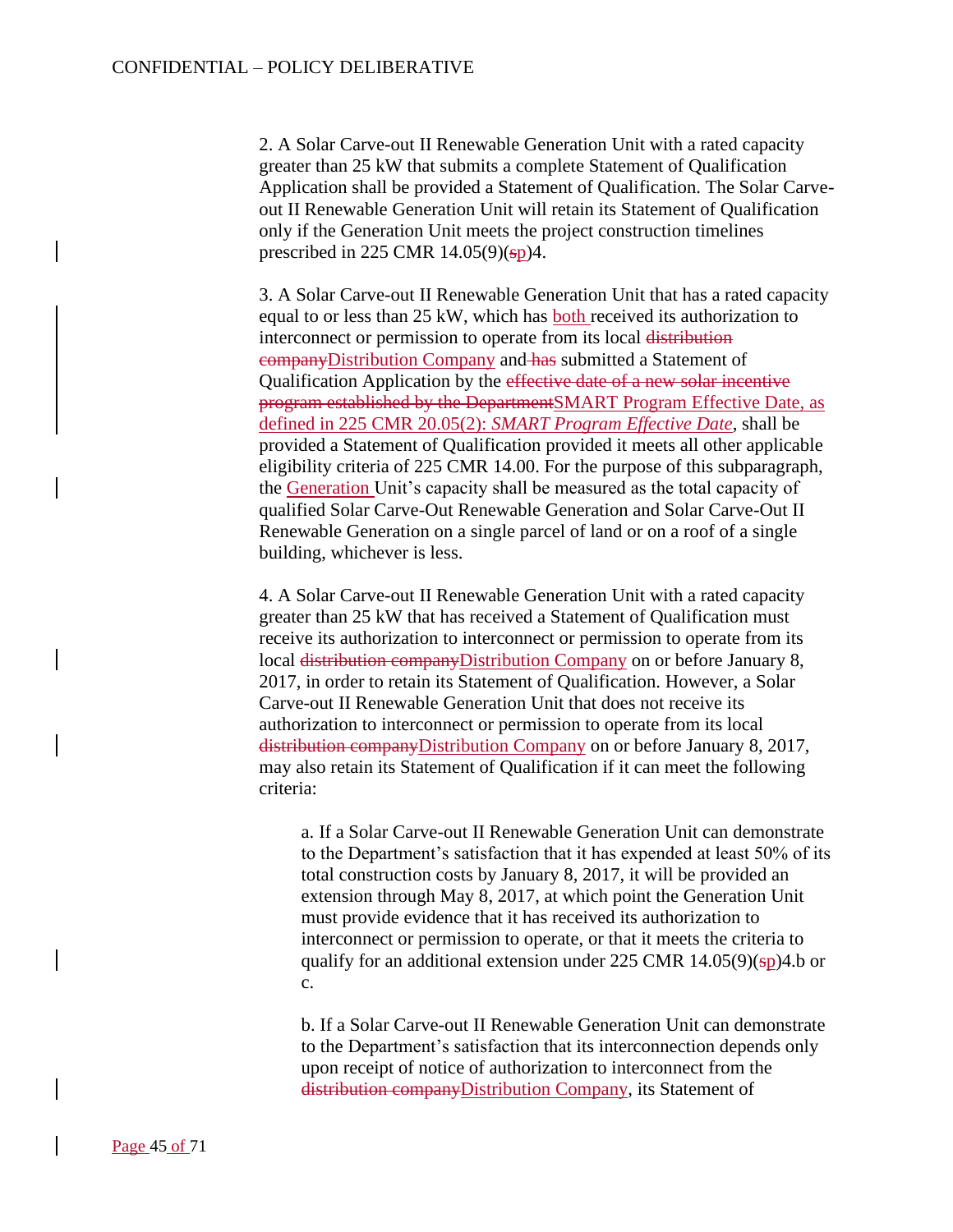Qualification shall be extended indefinitely until such notice is received or denied.

c. If a Solar Carve-out II Renewable Generation Unit can demonstrate to the Department's satisfaction that good cause warrants an extension outside of that permitted under 225 CMR  $14.05(9)(sp)4$ .a or b, its Statement of Qualification shall be extended by an amount of time to be determined by the Department.

d. The Department shall establish a Guideline relating to the extension provisions contained in 225 CMR 14.05(9)(s)4.a through c on or before August 31, 2016.

d. Details on additional deadlines and eligibility criteria can be found in the Department's *SREC Factor Guideline*.

14.06: Qualification Process for RPS Class I, Solar Carve-out Renewable Generation Units, and Solar Carve-out II Renewable Generation Units

> (1) Statement of Qualification Application. A Statement of Qualification Application shall be submitted to the Department by the Owner or Operator of the Generation Unit or by the Authorized Agent for an Aggregation, as provided in 225 CMR 14.05(6)(b). The applicant must use the most current forms and associated instructions provided by the Department, and must include all information, documentation, and assurances required by such forms and instructions.

(2) Review Procedures.

(a) The Department will notify the applicant when the Statement of Qualification Application is administratively complete or if additional information is required pursuant to 225 CMR 14.06(1).

(b) The Department may, in its sole discretion, provide an opportunity for public comment on any Statement of Qualification Application.

(c) Not later than ten days after receiving an administratively complete Statement of Qualification Application for an Advancement of Biomass Conversion Generation Unit, the Department shall notice such application and provide an opportunity for public comment before the Department issues a Statement of Qualification.

(3) Issuance or Non-issuance of a Statement of Qualification.

(a) If the Department finds that all or a portion of the electrical energy output of a Generation Unit or of an Aggregation meets the requirements for eligibility as RPS Class I Renewable Generation, Solar Carve-out Renewable Generation, or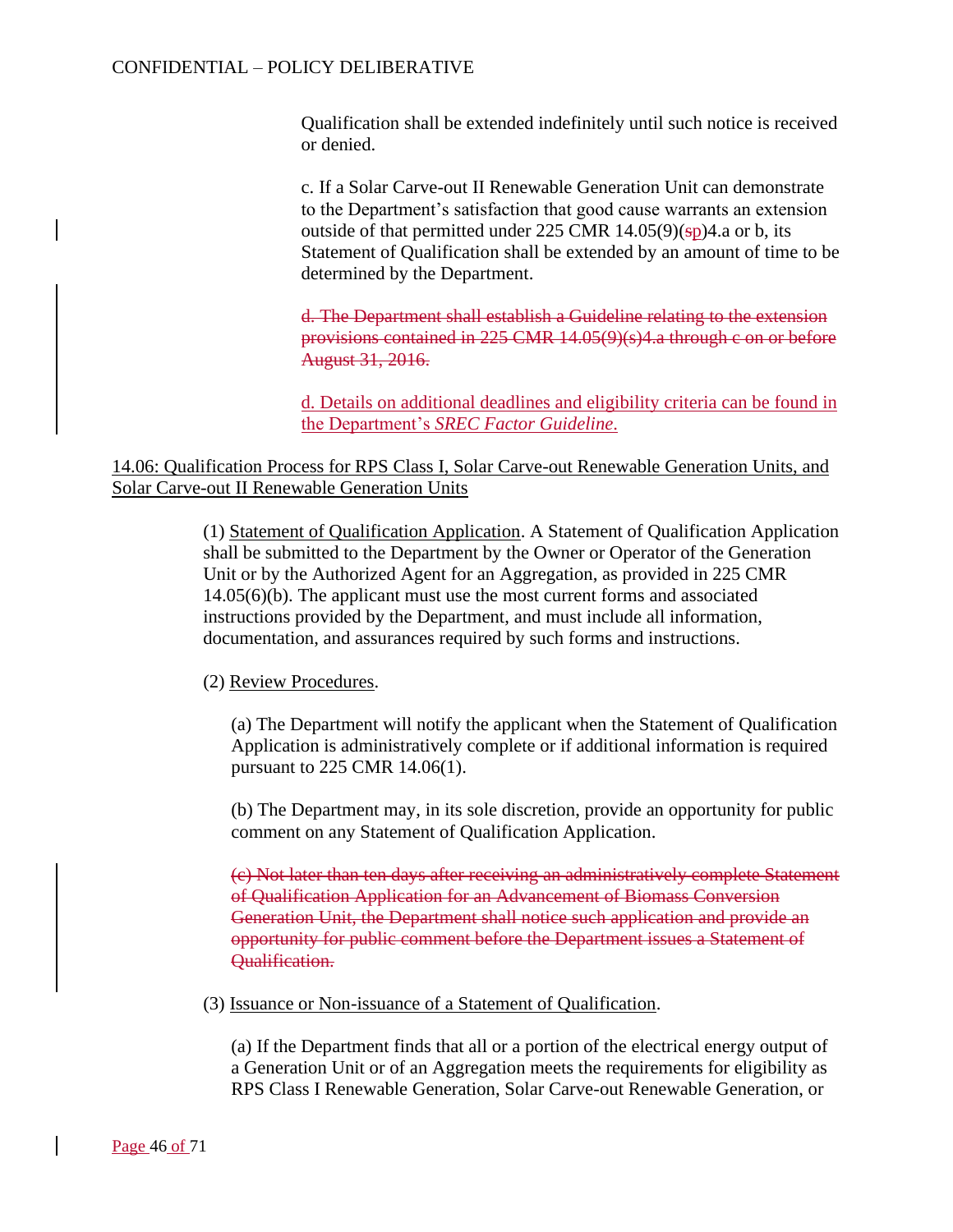Solar Carve-out II Renewable Generation pursuant to 225 CMR 14.05, the Department will provide the Owner or Operator of such Generation Unit or the Authorized Agent for such Aggregation with a Statement of Qualification. In the case of Solar Carve-out II Renewable Generation Units qualified under the Managed Growth Sector provided in 225 CMR 14.05(9)(m), a Statement of Qualification shall be provided for generation of Solar Carve-out II Renewable Generation Attributes in the Compliance Year as established in 225 CMR  $14.05(9)(m)2.$ 

(b) The Statement of Qualification shall include any applicable restrictions and conditions that the Department deems necessary to ensure compliance by a particular Generation Unit or Aggregation with the provisions of 225 CMR 14.00. After June 28, 2013, a Statement of Qualification shall be issued to a Solar Carve-out Renewable Generation Unit only if it meets the conditions of 225 CMR 14.05(4)(k).

(c) If the Generation Unit or Aggregation does not meet the requirements for eligibility as an RPS Class I Renewable Generation Unit, a Solar Carve-out Renewable Generation Unit, or Solar Carve-out II Renewable Generation Unit, the Department shall provide written notice to the Owner or Operator or to the Authorized Agent for an Aggregation, including the Department's reasons for such finding.

(d) A Solar Carve-out Renewable Generation Unit shall receive a Statement of Qualification that states that the Generation Unit is eligible for the Massachusetts Solar Carve-out and that specifies a term of calendar quarters, referred to as the Opt-in Term, during which period the Generation Unit is eligible to participate in the Solar Credit Clearinghouse Auction. The Opt-in Term shall be set at the time that the Generation Unit receives its Statement of Qualification, and the Opt-in Term shall commence with the earlier of either the first day of the calendar quarter during which occurs the RPS Effective Date, as such date is provided in 225 CMR 14.06(4), or, at the request of the applicant or in the case that the Generation Unit has not yet been granted the approval to interconnect to the grid by the local Distribution Company, the first day of the subsequent calendar quarter from the date of the Statement of Qualification.

(e) The length of the Opt-in Term shall be 40 quarters for all Solar Carve-out Renewable Generation Units that receive a Statement of Qualification.

(f(f) Starting in the calendar quarter after the end of a Solar Carve-out Renewable Generation Unit's Opt-in Term, it shall no longer be eligible to generate Solar Carve-out Renewable Generation Attributes, but will remain qualified to generate RPS Class I Renewable Generation Attributes.

(g) A Solar Carve-out II Renewable Generation Unit shall be issued a Statement of Qualification provided that it meets the provisions of 225 CMR 14.05(9).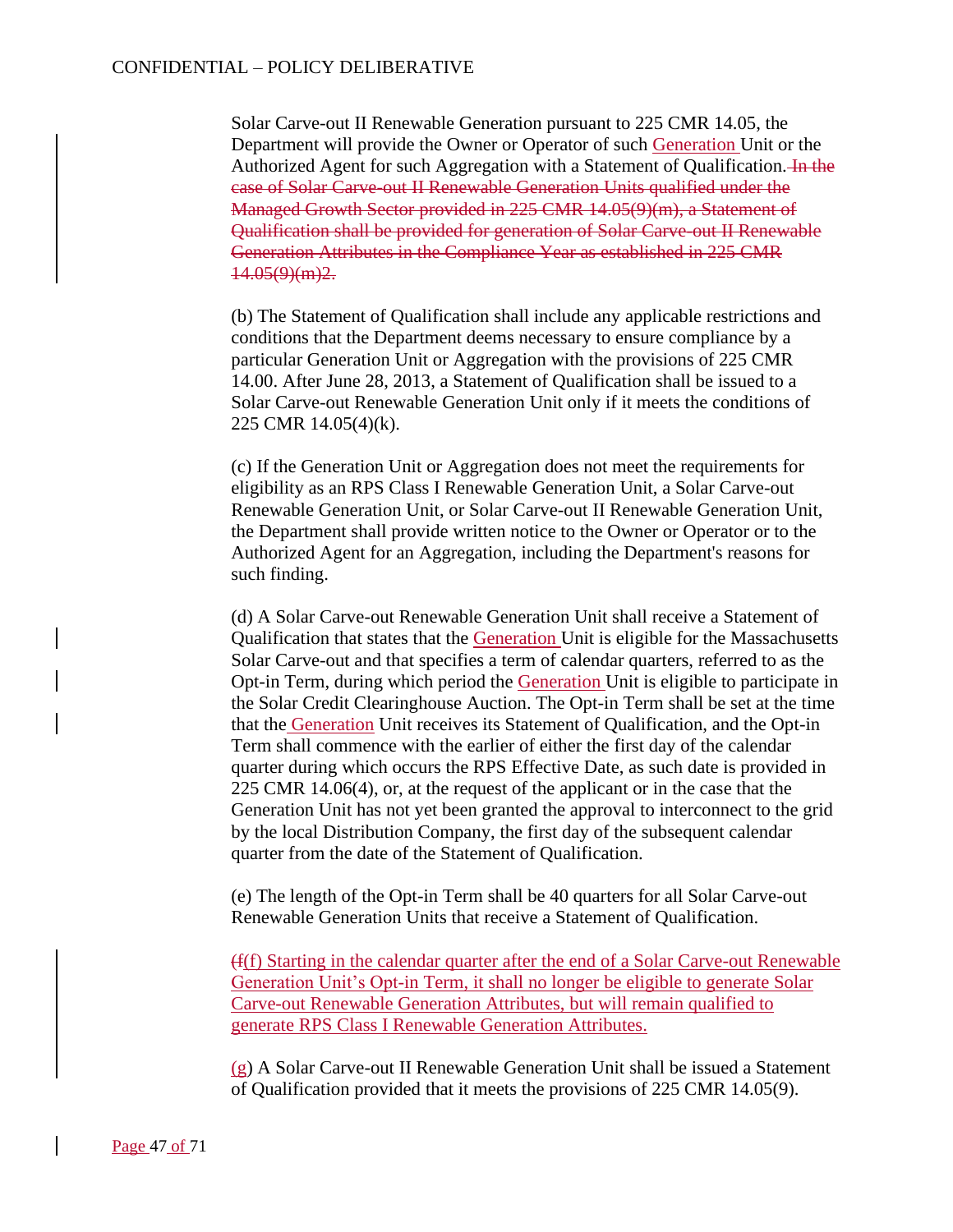(4) RPS Effective Date. The RPS Effective Date shall be the earliest date on or after the Commercial Operation Date on which electrical energy output of an RPS Class I Renewable Generation Unit, Solar Carve-out Renewable Generation Unit, or Solar Carve-out II Renewable Generation Unit can result in the creation of RPS Class I Renewable Generation Attributes, Solar Carve-out Renewable Generation Attributes, or Solar Carve-out II Renewable Generation Attributes except that;:

(a) in the case of a Generation Unit using Eligible Biomass UnitFuel, the RPS Effective Date shall not be earlier than the date on which the Department determines that the Generation Unit has commenced compliance with the lowemission conditions in its Statement of Qualification;

(b) in the case of a Hydroelectric Energy Generation Unit, the RPS Effective Date shall not be earlier than the date on which the Department determined that the Generation Unit has commenced compliance with the environmental conditions in its Statement of Qualification; and

(c) in the case of Solar Carve-out II Renewable Generation Units, the Generation Unit Owner may elect to have their RPS Effective Date established as the first day of the calendar quarter following their Commercial Operation Date. In the case of a Solar Carve-out II Renewable Generation Unit in the Managed Growth Sector, its RPS Effective Date will be no earlier than the first day of the calendar year of the Annual Capacity Block under which the Solar Carve-out II Renewable Generation Unit is qualified.

(5) Notification Requirements for Change in Eligibility Status. The Owner or Operator of an RPS Class I Renewable Generation Unit, Solar Carve-out Renewable Generation Unit, or Solar Carve-out II Renewable Generation Unit shall notify the Department of any changes in the technology, operation, emissions, fuel sources, energy resources, capacity commitment, or other characteristics of the Generation Unit that may affect the eligibility of the Generation Unit as an RPS Class I Renewable Generation Unit, Solar Carve-out Renewable Generation Unit, or Solar Carve-out II Renewable Generation Unit. The Owner or Operator shall submit the notification to the Department no later than five days following the end of the month during which such changes were implemented. The notice shall state the date the changes were made to the RPS Class I Renewable Generation Unit, Solar Carve-out Renewable Generation Unit, or Solar Carve-out II Renewable Generation Unit and describe the changes in sufficient detail to enable the Department to determine if a change in eligibility is warranted.

(6) Notification Requirements for Change in Ownership, Generation Capacity, or Contact Information. The Owner or Operator of an RPS Class I Renewable Generation Unit, Solar Carve-out Generation Unit, or Solar Carve-out II Renewable Generation Unit shall notify the Department of any changes in the ownership, operating entity, generation capacity, NEPOOL GIS account, independent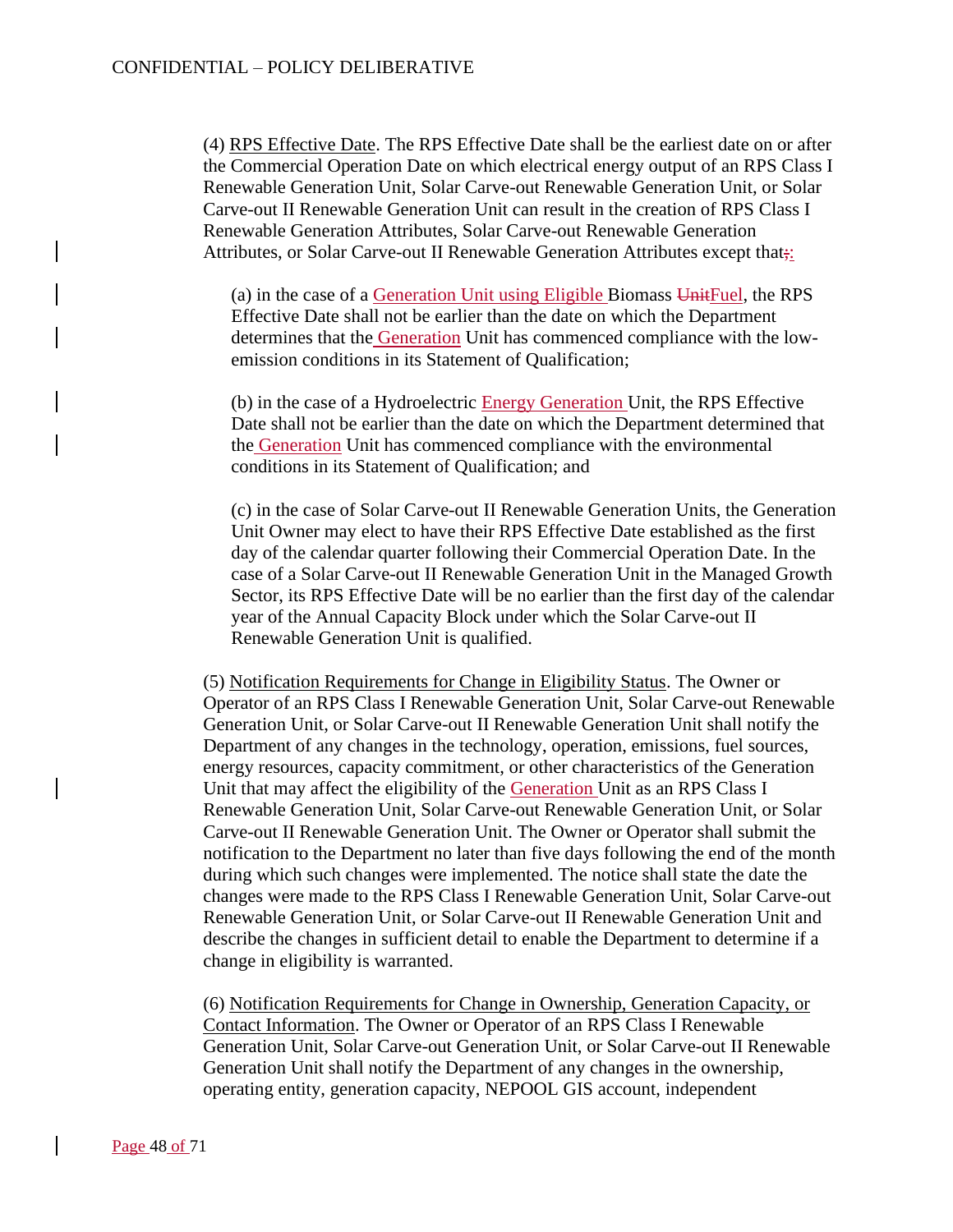verification system for the Generation Unit's or Aggregation's electrical energy output, or contact information for the Generation Unit or Aggregation. The Owner or Operator shall submit the notification to the Department no later than five days following the end of the month during which such changes were implemented.

(7) Time Limit for Project Implementation. Any Statement of Qualification issued on or after March 31, 2009 shall expire 4824 months after the issuance date of the Statement of Qualification (the Expiration Date) unless the Commercial Operation Date of the Generation Unit or Aggregation is on or before the Expiration Date, with the exception of any Statement of Qualification issued to a Solar Carve-out Generation Unit, which shall expire per the terms outlined in 225 CMR 14.05(4)(k). Any Statement of Qualification issued to a Solar Carve-out II Renewable Generation Unit shall expire pursuant to the terms outlined in 225 CMR  $14.05(9)(sq)$ . The Department may, at its discretion, grant an extension of the Expiration Date of the Statement of Qualification upon petition by the Owner or Operator of the Generation Unit or Aggregation. If the Owner or Operator of such Generation Unit or Aggregation desires an extension, such Owner or Operator must submit a new Statement of Qualification Application, and the decision of the Department on such new application may be made in accordance with the regulations and criteria that are applicable on the date that the Department receives that application.

(8) Expiration of Advisory Rulings. An advisory ruling issued by the Department for any proposed Generation Unit for which an administratively complete Statement of Qualification Application has not been submitted as of January 7, 2011, shall be deemed to have expired on January 7, 2011.

(9) Suspension or Revocation of Statement of Qualification. The Department may suspend or revoke a Statement of Qualification if the Owner or Operator of an RPS Class I Renewable Generation Unit, Solar Carve-out Renewable Generation Unit, or Solar Carve-out II Renewable Generation Unit or Authorized Agent of an Aggregation fails to comply with 225 CMR 14.00 or if a Generation Unit does not operate during a consecutive 12-month period.

### 14.07: Renewable Energy Portfolio Standard - Class I

(1) RPS Class I Minimum Standard. The total annual sales of each Retail Electricity Product sold to Massachusetts End-use Customers by a Retail Electricity Supplier shall include a minimum percentage, as specified in the table in 225 CMR 14.07, of electrical energy sales with RPS Class I Renewable Generation Attributes, Solar Carve-out Renewable Generation Attributes, and Solar Carve-out II Renewable Generation Attributes. The following table reflects annual total RPS Class I Minimum Standard Percentage requirements, including the Solar Carve-out and Solar Carve-out II Minimum Standards, in effect from 2003 through 2030: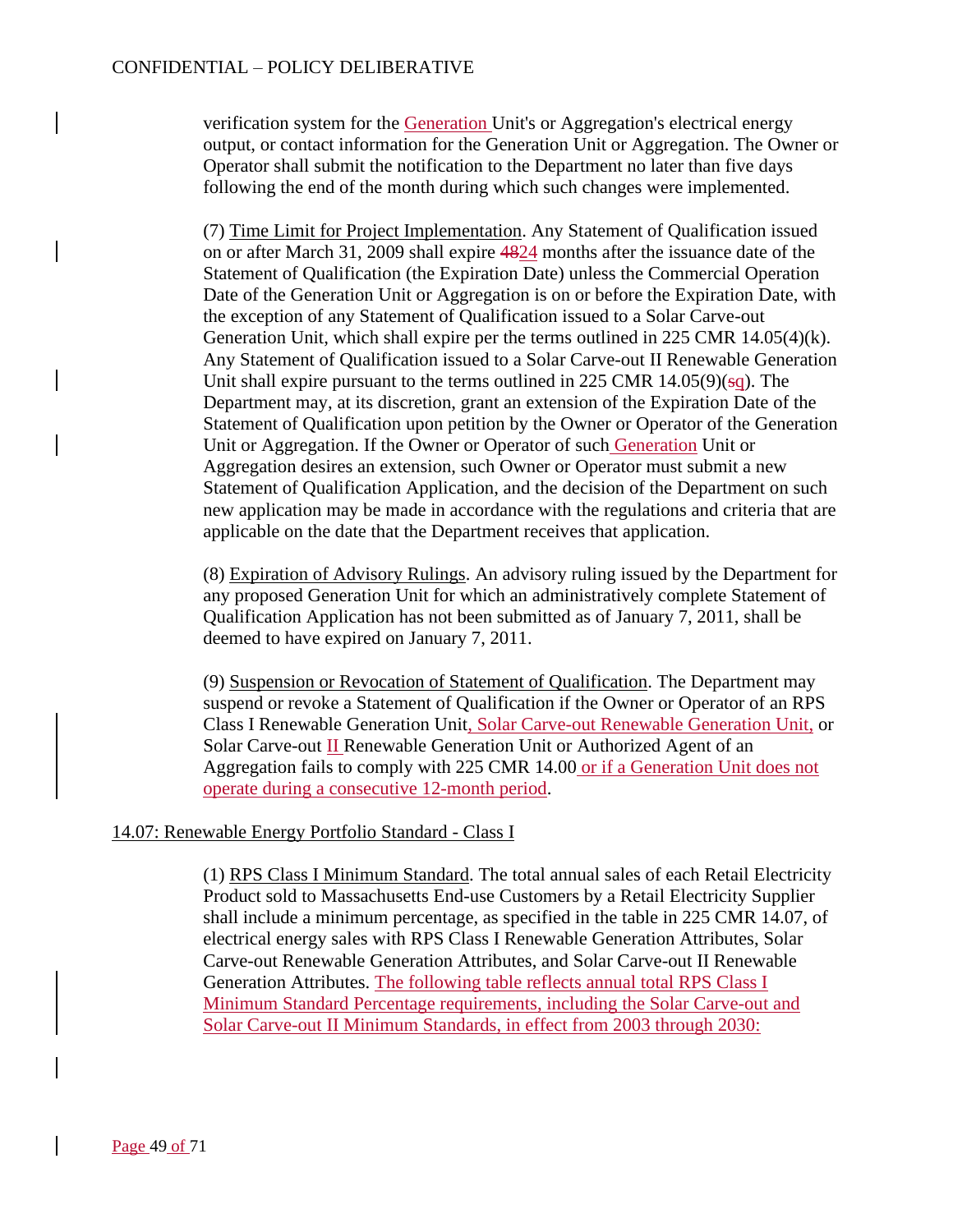## MASSACHUSETTS RENEWABLE ENERGY PORTFOLIO STANDARD - CLASS I MINIMUM PERCENTAGES OF ANNUAL ELECTRICAL ENERGY SALES WITH RPS CLASS I RENEWABLE GENERATION ATTRIBUTES

| Compliance | Cumulative Minimum Percentage,                    |
|------------|---------------------------------------------------|
| Year       | <b>Including <del>Massachusetts On site</del></b> |
|            | Generationsolar carve-out and solar               |
|            | carve-out II                                      |
| 2003       | 1.0%                                              |
| 2004       | 1.5%                                              |
| 2005       | 2.0%                                              |
| 2006       | 2.5%                                              |
| 2007       | 3.0%                                              |
| 2008       | 3.5%                                              |
| 2009       | 4.0%                                              |
| 2010       | 5.0%                                              |
| 2011       | 6.0%                                              |
| 2012       | 7.0%                                              |
| 2013       | 8.0%                                              |
| 2014       | 9.0%                                              |
| 2015       | 10.0%                                             |
| 2016       | 11.0%                                             |
| 2017       | 12.0%                                             |
| 2018       | 13.0%                                             |
| 2019       | 14.0%                                             |
| 2020       | 1516.0%                                           |
| 2021       | 18.0%                                             |
| 2022       | 20.0%                                             |
| 2023       | 22.0%                                             |
| 2024       | 24.0%                                             |
| 2025       | 26.0%                                             |
| 2026       | 28.0%                                             |
| 2027       | 30.0%                                             |
| 2028       | 32.0%                                             |
| 2029       | 34.0%                                             |
| 2030       | 35.0%                                             |

After 2030, the RPS Class I Minimum Standard shall increase by 1% in each subsequent Compliance Year unless modified by law.

(2) Solar Carve-out Minimum Standard. All references to kW or MW in 225 CMR 14.07(2) shall be measured on a nameplate capacity basis in direct current (DC).

(a) The total annual sales of each Retail Electricity Product sold to Massachusetts End-use Customers by a Retail Electricity Supplier shall include a minimum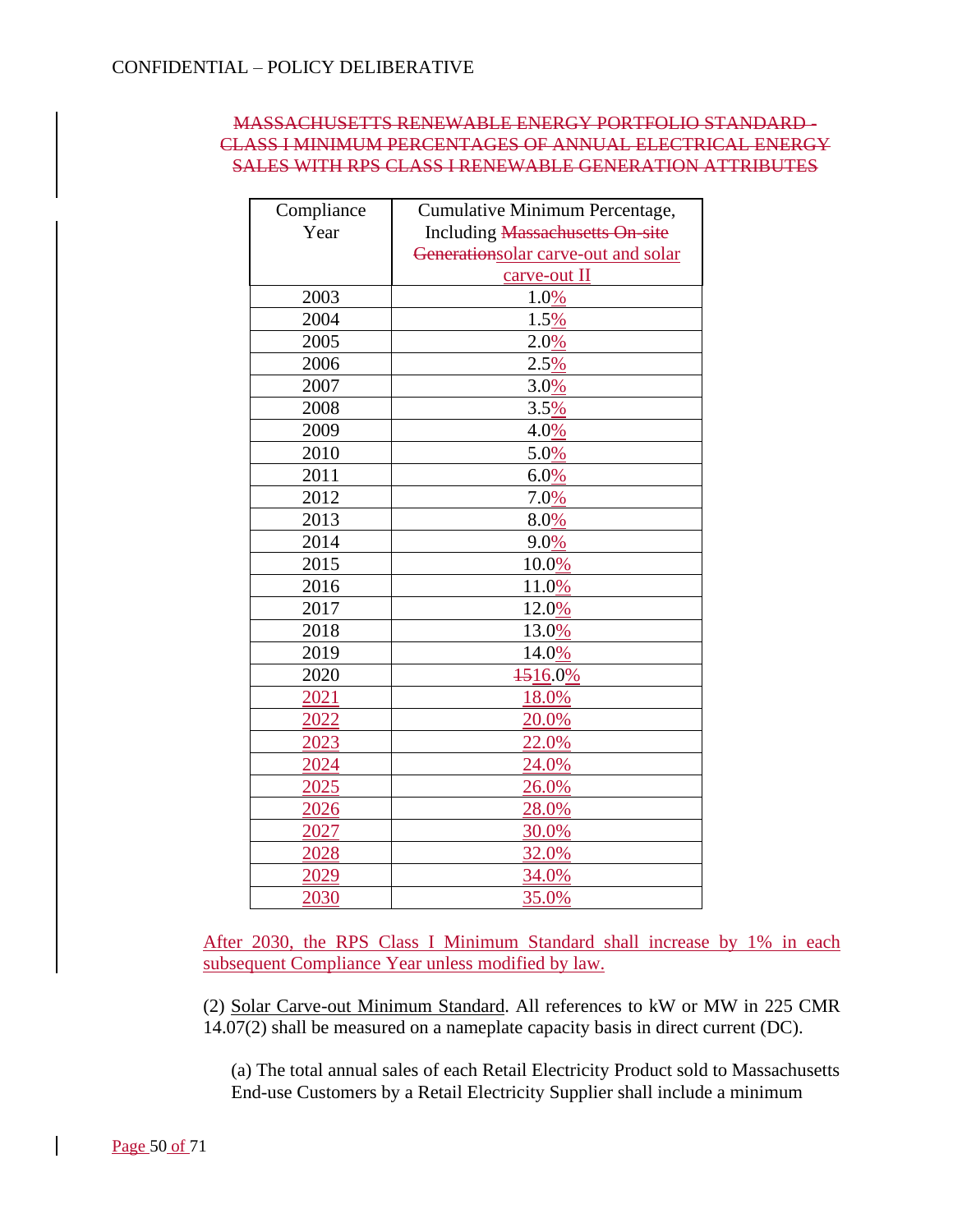percentage of electrical energy sales with Solar Carve-out Renewable Generation Attributes. This percentage shall be a portion of the Supplier's obligation under 225 CMR 14.07(1) and not an additional obligation of the Supplier. For each Compliance Year, the Solar Carve-out Minimum Standard shall be calculated as the total Solar Carve-out compliance obligation (in MWh) as determined in 225 CMR  $14.07(2)(b)$  through (hand (c), divided by the total MWh of electrical energy sales by Retail Electricity Suppliers to End-use Customers in the Compliance Year two years prior, as such sales are defined in 225 CMR 14.09(2)(a). This resulting percentage, or Solar Carve-out Minimum Standard, shall be announced by the Department not later than August  $30<sup>th</sup>$  of the preceding Compliance Year. The following table reflects the Minimum Standards in effect from Compliance Years 2010 through 2021 by year and the execution date of a retail supply contract:

1. Notwithstanding 225 CMR 14.07(2)(a), for the Compliance Year 2013, the Department shall recalculate the Solar Carve-out compliance obligation and Minimum Standard announced by the Department on August 29, 2012 and announce the recalculated compliance obligation and Minimum Standard no later than two weeks from June 7, 2013 to reflect revisions in the compliance obligation formula in 225 CMR 14.07(2)(d).

| <b>Solar Carve-Out Minimum Standards</b> |                                       |                                   |
|------------------------------------------|---------------------------------------|-----------------------------------|
| <b>Compliance</b><br><b>Year</b>         | <b>Retail Contract Execution Date</b> | <b>Minimum</b><br><b>Standard</b> |
| 2010                                     | N/A                                   | 0.0679%                           |
| 2011                                     | N/A                                   | 0.1627%                           |
| 2012                                     | N/A                                   | 0.1630%                           |
| 2013                                     | On or before $6/7/2013$               | 0.2744%                           |
|                                          | After 6/7/2013                        | 0.3833%                           |
| 2014                                     | N/A                                   | 0.9481%                           |
|                                          | On or before 6/28/2013                | 1.5359%                           |
| <u>2015</u>                              | After 6/28/2013                       | 2.1442%                           |
| 2016                                     | On or before 6/28/2013                | 0.9801%                           |
|                                          | After 6/28/2013                       | 1.7568%                           |
|                                          | On or before 6/28/2013                | 0.9861%                           |
| 2017                                     | After 6/28/2013                       | 1.6313%                           |
|                                          | On or before $6/28/2013$              | 1.1411%                           |
| 2018                                     | After 6/28/2013                       | 1.7903%                           |
|                                          | On or before 6/28/2013                | 1.0978%                           |
| 2019                                     | After 6/28/2013                       | 1.7458%                           |
| <u>2020</u>                              | <u>On or before 6/28/2013</u>         | 0.9867%                           |
|                                          | After 6/28/2013                       | 1.6116%                           |
|                                          | On or before 6/28/2013                | 1.6272%                           |
| 2021                                     | After 6/28/2013                       | 0.9824%                           |

2. The Compliance Year 2013 Solar Carve-out Minimum Standard applied to Retail Electric Suppliers shall remain at 0.2744%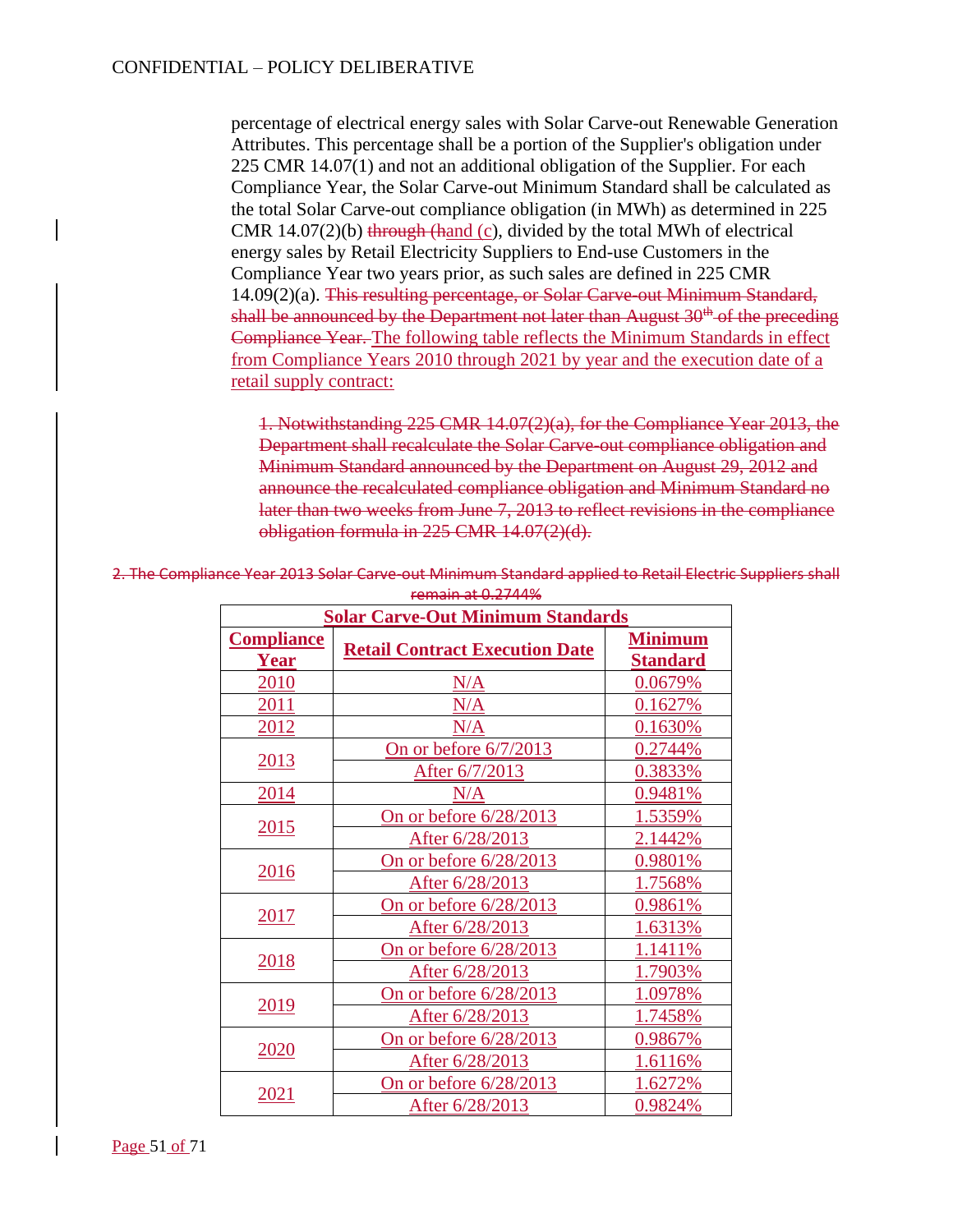(b) For all Compliance Years subsequent to 2021, the Minimum Standards calculated for the Solar Carve-out, which shall be announced by the Department not later than August  $31<sup>st</sup>$  of the preceding Compliance Year, shall be determined by first calculating the compliance obligation and setting it to either:

1. the total Solar Carve-out Renewable Generation Attributes projected to be generated for that portion of electrical energy sales that were subject to a contract executed or extended prior to June 7, 2013, provided the Retail Electric Supplier provides documentation, satisfactory to the Department, identifying the terms of such contracts including but not limited to, the execution and expiration dates of the contract and the annual volume of electrical energy supplied.

3. The Department or its agent shall purchase, utilizing Alternative Compliance Payment funds, a number of the previous Compliance Year (CY-1) minus the total Solar Carve-out Renewable Generation Attributes eligible to meet compliance obligations in Compliance Year 2013 equal to the reduction of the compliance obligation attributable to the reduced Solar Carve-out Minimum Standard resulting from the exempt electrical energy sales under pre-existing contracts in  $225$  CMR  $14.07(2)(a)2$ . The Department or its agent shall retire these purchased Certificates, or sell them for compliance settlement only for the RPS Class I.

4. In the event the Solar Carve-out Program Capacity Cap exceeds 400 MW, the Solar Carve-out Minimum Standard applied to Retail Electric **Suppliers** that will no longer be generated in the Compliance Year in which 225 CMR 14.07(2)(e) takes effect shall be based on a Compliance Obligation calculated per 225 CMR  $14.07(2)(e)$  as if the Solar Carve-out Program Capacity Cap was 400 MW for that portion of electrical energy sales that were subject to a contract executed or extended prior to June 28, 2013. 225 CMR 14.07(2)(a)4. applies only if the Retail Electric Supplier provides documentation, satisfactory to the Department, identifying the terms of such contracts including but not limited to, the execution and expiration dates of the contract and the annual volume of electrical energy supplied. $06(3)(e)$ ; or

5. In the event the Solar Carve-out Program Capacity Cap exceeds 400 MW, the Solar Carve-out Minimum Standard applied to Retail Electric Suppliers in the Compliance Year in which  $225$  CMR  $14.07(2)(g)$  is effective shall be calculated based on a Compliance Obligation calculated per 225 CMR  $14.07(2)(g)$  as if the Solar Carve-Out Program Capacity Cap was 400 MW for that portion of electrical energy sales that were subject to a contract executed or extended prior to June 28, 2013. 225 CMR 14.07(2)(a)5. applies only if the Retail Electric Supplier provides documentation, satisfactory to the Department, identifying the terms of such contracts including but not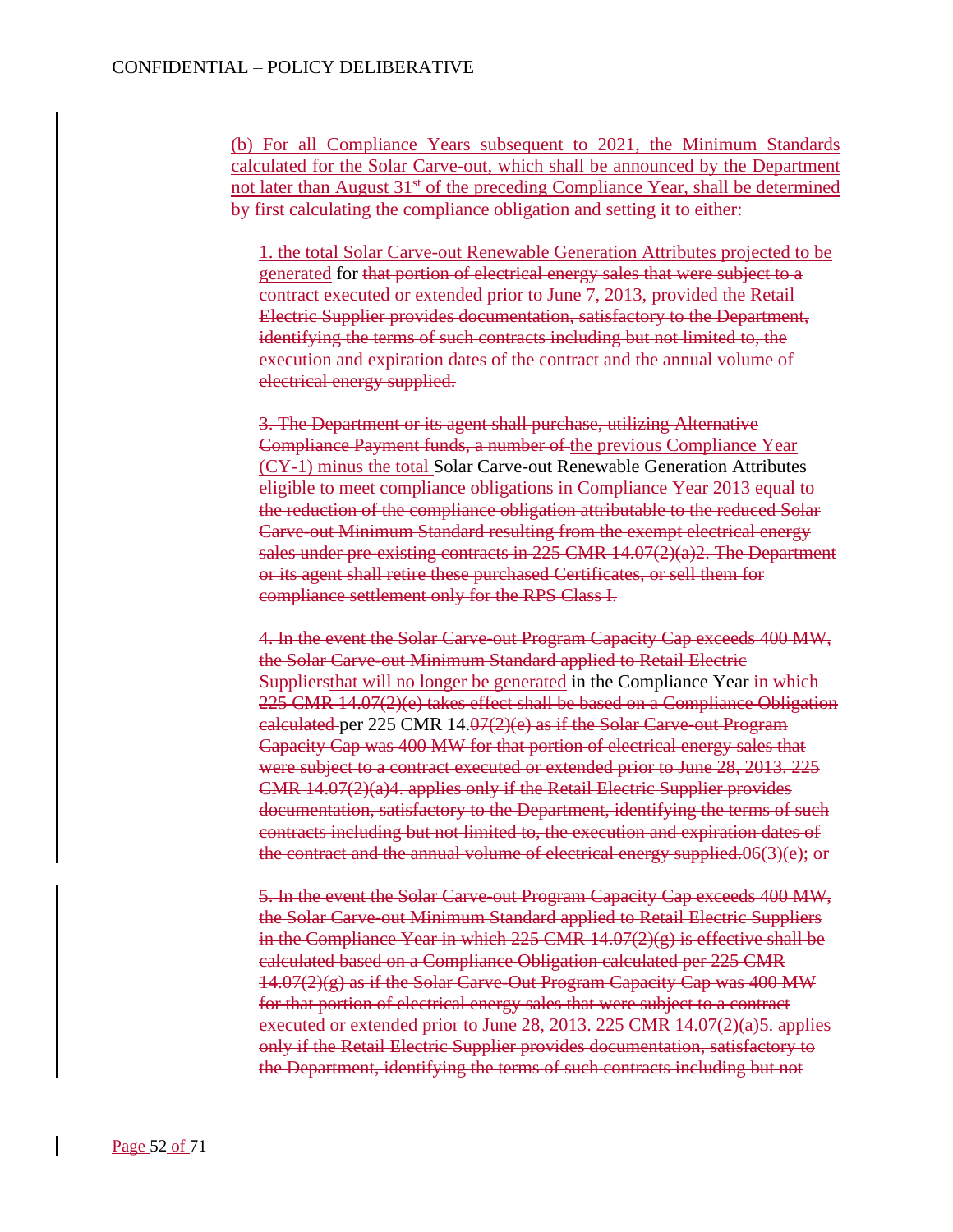limited to, the execution and expiration dates of the contract and the annual volume of electrical energy supplied.

(b) For Compliance Year 2010, the total compliance obligation shall be established to be 34,164 MWh, calculated as 30 MW multiplied by 365 days in the year multiplied by 24 hours in the day multiplied by 0.13 (or 13%) capacity factor.

(c) For Compliance Year 2011, the total compliance obligation shall be established to be 78,577 MWh, calculated as 69 MW multiplied by 365 days in the year multiplied by 24 hours in the day multiplied by 0.13 (or 13%) capacity factor.

(d) For each subsequent Compliance Year (CY), the total compliance obligation shall be equal to the total compliance obligation from the previous Compliance Year (CY-1), plus the difference between the2. the total Solar Carve-out Renewable Generation Attributes projected to be generated for the previous Compliance Year and the Solar Carve-out Renewable Generation Attributes actually generated for the Compliance Year two years prior (CY-2) which is multiplied by 1.3, plus the number of Solar Carve-out Renewable Generation Attributes from the Compliance Year two years prior banked as provided under 225 CMR 14.08(2), plus the number of Solar Carve-out Renewable Generation Attributes from the Compliance Year two years prior deposited into the Solar Credit Clearinghouse Auction Account.

Total Compliance Obligation = Total Compliance Obligation + [Total SRECs Generated (projected)<sub>CY-1</sub> - SRECs Generated (actual)  $_{CY-2}$  | x 1.3 + Banked Volume + Auction Volume

For the purpose of the calculation in 225 CMR 14.07(2)(d), the Solar Carve-out Renewable Generation Attributes actually generated for the Compliance Year two years prior (CY-2) shall be determined as the Attributes minted by the NEPOOL GIS in the Compliance Year two years prior (CY-2). The total Solar Carve-out Renewable Generation Attributes projected to be generated for the previous Compliance Year (CY-1) shall be calculated by the Department as the sum of Attributes reported to the Department by the independent Third Party Meter Reader during the first two quarters of the previous Compliance Year (CY-1), and the projection by the Department of Attributes to be generated during the final two quarters of the previous Compliance Year prior (CY-1) by considering information including, but not limited to, the Commercial Operation Dates of Units that have received or have pending Statement of Qualifications. The Department shall provide documentation of its projection with its announcement of the new compliance obligation.

(e) In the calculation in 225 CMR 14.07(2)(d), in the year when the term calculated as the total compliance obligation for the previous Compliance Year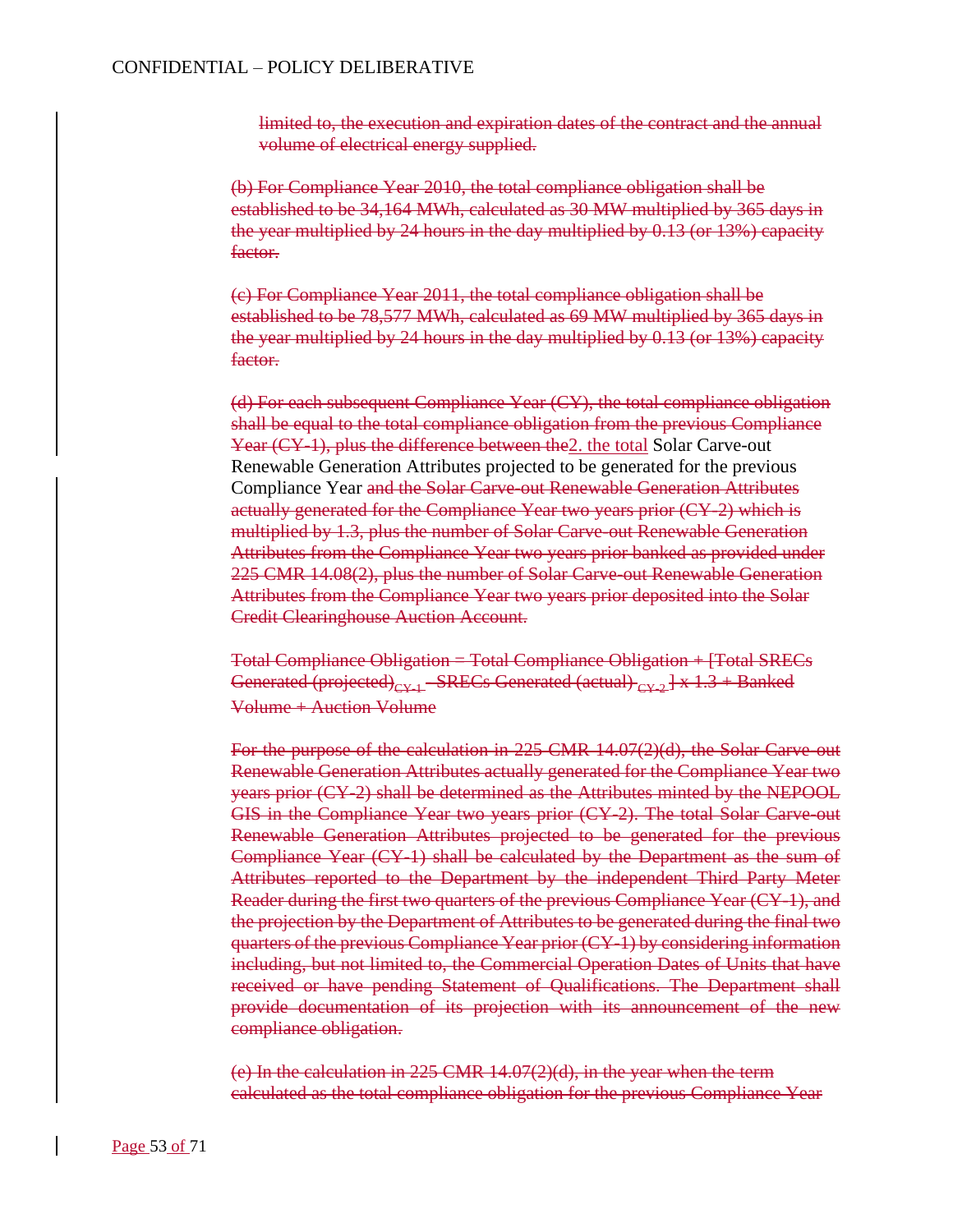(CY-1) plus the difference between the total Solar Carve-out Renewable Generation Attributes generated for the previous Compliance Year (CY-1) and the total Solar Carve-out Renewable Generation Attributes generated for the Compliance Year two years prior (CY-2) multiplied by 1.3, exceeds the expected generation of the Solar Carve-out Program Capacity Cap as determined under  $225$  CMR 14.07(2)(e)3., then this term shall be replaced by this estimated generation and the remainder of the equation shall remain the same in calculating the total compliance obligation for that year.

1. No later than August 30, 2013, the capacity factor of installed Solar Carveout Generation Units shall be determined by the Department, in consultation with the MassCEC, utilizing the metered generation data of qualified Solar Carve-out Renewable Generation Units to establish the most accurate capacity factor of the aggregate fleet of qualified Generation Units installed at the time of the analysis.

2. Notwithstanding the analysis in 225 CMR 14.07(2)(e)1., the capacity factor shall not be less than 13%.

3. No later than July 31, 2014, the estimated generation of the Solar Carveout Program Capacity Cap shall be determined by the Department, by multiplying the Solar Carve-out Program Capacity Cap by the capacity factor determined in 225 CMR 14.07(2)(e)1. and 2., and multiplying these terms by 8760, the number of hours in a year.

(f) In no instance prior to the total compliance obligation reaching the estimated generation of the Solar Carve-out Program Capacity Cap as established under  $225$  CMR  $14.07(2)(e)3$ ., shall the total compliance obligation be a MWh total less than that of the previous Compliance Year (CY-1). If the calculations in 225 CMR 14.07(2)(d) result in such a situation, the total compliance obligation shall be equal to the MWh total from the previous Compliance Year (CY-1).

 $(g)$  Notwithstanding 225 CMR 14.07(2)(d), for all Compliance Years subsequent to reaching a compliance obligation equal to or greater than the estimated generation of the Solar Carve-out Program Capacity Cap as established under  $225$  CMR 14.07(2)(e)3., then the total compliance obligation shall be set equal to either:

1. the total Solar Carve-out Renewable Generation Attributes projected to be generated for the previous Compliance Year (CY-1); or

2. the total Solar Carve-out Renewable Generation Attributes projected to be generated for the previous Compliance Year (CY-1) minus the quantity of Solar Carve(CY-1) minus the total Solar Carve-out Renewable Generation Attributes that will no longer be generated in the Compliance Year per 225 CMR 14.06(3)(e), minus the quantity of solar carve-out Alternative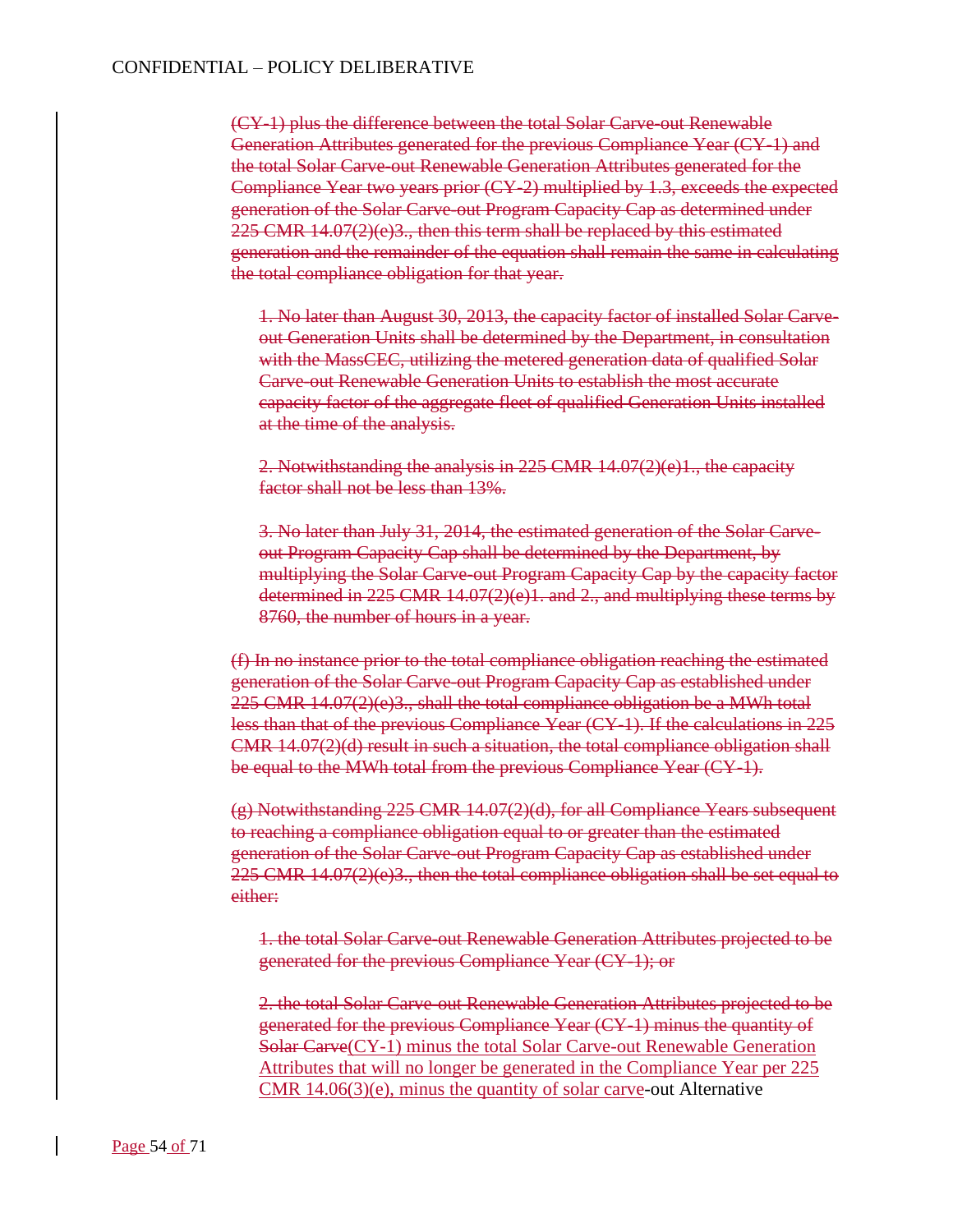Compliance Credits used for the Compliance Year two years prior (CY-2), plus the number of Solar Carve-out Renewable Generation Attributes from the Compliance Year two years prior (CY-2) banked as provided under 225 CMR 14.08(2), plus the number of Solar Carve-out Renewable Generation Attributes from the Compliance Year two years prior (CY-2) deposited into the Solar Credit Clearinghouse Auction Account, whichever is greater.

(h(c) Minimum Standard for Retail Load Served under Contracts Executed on or Before June 28, 2013. The Solar Carve-out Minimum Standard applied to Retail Electric Suppliers for that portion of electrical energy sales that were subject to a contract executed or extended prior to June 28, 2013 shall be calculated based on a compliance obligation calculated per 225 CMR 14.07(2)(b) as if the Solar Carve-Out Program Capacity Cap was 400 MW minus the capacity from Solar Carve-out Renewable Generation Units that will no longer be eligible per 225 CMR  $14.06(3)(e)$ . 225 CMR  $14.07(2)(c)$  applies only if the Retail Electric Supplier provides documentation, satisfactory to the Department, identifying the terms of such contracts including but not limited to, the execution and expiration dates of the contract and the annual volume of electrical energy supplied.

(d) In the instance the Solar Credit Clearinghouse Auction under 225 CMR  $14.05(4)(g)$  does not clear, prior to conducting an auction under 225 CMR 14.05(4)(h), the Department shall recalculate the Solar Carve-out Minimum StandardStandards for the Compliance Year two years following the Compliance Year in which the Solar Carve-out Renewable Generation Attributes deposited into the Solar Credit Clearinghouse Auction Account were generated by adding to the previously calculated total compliance obligationobligations under 225 CMR 14.07(2)( $\frac{d}{dt}$  through (gb) and (c) the number of Solar Carve-out Renewable Generation Attributes deposited into the Solar Credit Clearinghouse Auction Account such that the number of Attributes deposited is counted twice.

(i) In thee) Compliance Year in which the Department stops qualifying Units for the Solar Carve-out Program under 225 CMR 14.05(4)(k), the Department shall announce 2023 shall be the final Compliance Year of the Solar Carve-out program. This final Compliance Year shall be calculated as the then current Compliance Year, plus the longest remaining Opt-in Term (expressed as calendar quarters divided by four and rounded up to a whole year) for any qualified Solar Carve-out Renewable Generation Unit. In the event that a Solar Credit Clearinghouse Auction is held for Compliance Year 2022 or 2023 and creates Re-minted Auction Account Attributes that can be used for Compliance Years after the calculated final Compliance Year2023, the Department shall extend the final Compliance Year by one additional Compliance Year. The compliance obligation for this additional Compliance Year will be equal to the number of Solar Carve-out Renewable Energy Generation Attributes deposited into the Solar Credit Clearinghouse Auction Account plus the number of remaining Re-Minted Auction Account Attributes and banked Solar Carve-out Renewable Generation Attributes that have not been used for meeting any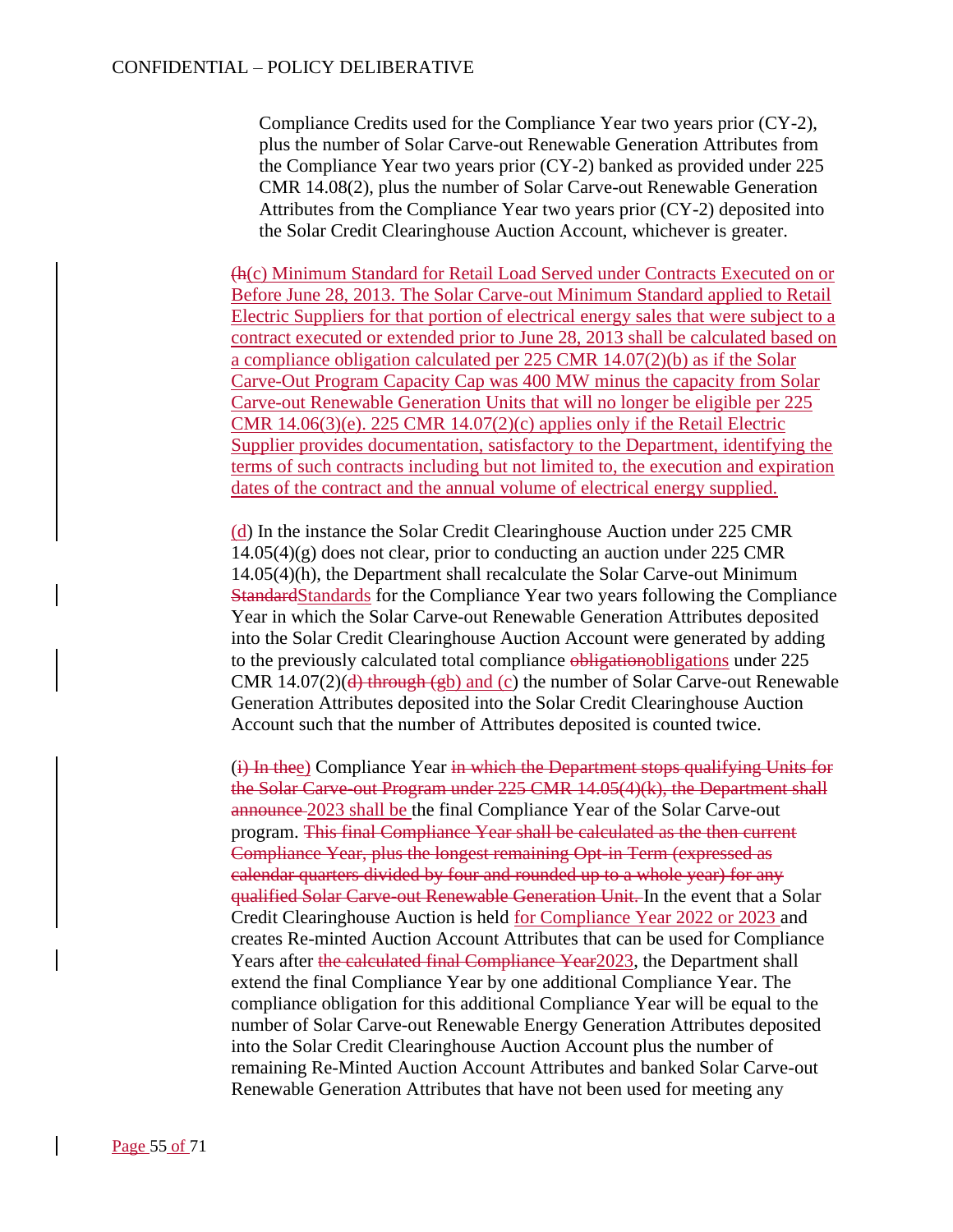compliance obligation. The Solar Carve-out Minimum Standard shall be set to zero for the year after this additional Compliance Year.

 $(i)$  In the event that there is an additional Compliance Year added as a result of an Auction in the final Compliance Year, Solar Carve-out Renewable Energy Generation Attributes shall cease to exist as of the start of the additional Compliance Year, and all generation from qualified Solar Carve-out Generation Units shall produce RPS Class I Generation Attributes.

(kg) In the event that there is no additional Compliance Year added as the result of an Auction in the final Compliance Year, the Department shall set the Solar Carve-out Minimum Standard to zero for the year after the final Compliance Year. From this time forward, Solar Carve-out Renewable Energy Generation Attributes shall cease to exist, and all generation from qualified Solar Carve-out Renewable Generation Units shall produce RPS Class I Renewable Energy Attributes.

(3) Solar Carve-out II Minimum Standard. All references to MW in 225 CMR 14.07(3) shall be measured on a nameplate capacity basis in direct current (DC).

(a) The total annual sales of each Retail Electricity Product sold to Massachusetts End-use Customers by a Retail Electricity Supplier shall include a minimum percentage of electrical energy sales with Solar Carve-out II Renewable Generation Attributes. This percentage shall be a portion of the Supplier's obligation under 225 CMR 14.07(1) and not an additional obligation of the Supplier. For each Compliance Year, the Department shall calculate the Solar Carve-out II Minimum Standard by dividing the total Solar Carve-out II compliance obligation (in MWh), as determined in 225 CMR 14.07(3)( $\epsilon$ ) through  $225$  CMR  $14.07(3)(eb)$  and (c), by the total MWh of electrical energy sales by Retail Electricity Suppliers to End-use Customers in the Compliance Year two years prior, as such sales are defined in 225 CMR  $14.09(2)(a)$ . This resulting percentage, or Solar Carve-out II Minimum Standard, shall be

announced by the Department not later than August 30  $\overline{ }^{\text{th}}$  of the preceding Compliance Year.The following table reflects the Minimum Standards in effect from Compliance Years 2014 through 2021 by year and the execution date of a retail supply contract:

| <del>1. m</del><br><b>Solar Carve-Out II Minimum Standards</b> |                                       |                                   |
|----------------------------------------------------------------|---------------------------------------|-----------------------------------|
| <b>Compliance</b><br>Year                                      | <b>Retail Contract Execution Date</b> | <b>Minimum</b><br><b>Standard</b> |
| 2014                                                           | On or before $4/25/2014$              | 0.0000%                           |
|                                                                | After 4/25/2014                       | 0.0843%                           |
| 2015                                                           | On or before $4/25/2014$              | 0.0000%                           |
|                                                                | After 4/25/2014                       | 0.3288%                           |
| 2016                                                           | On or before $4/25/2014$              | 0.0000%                           |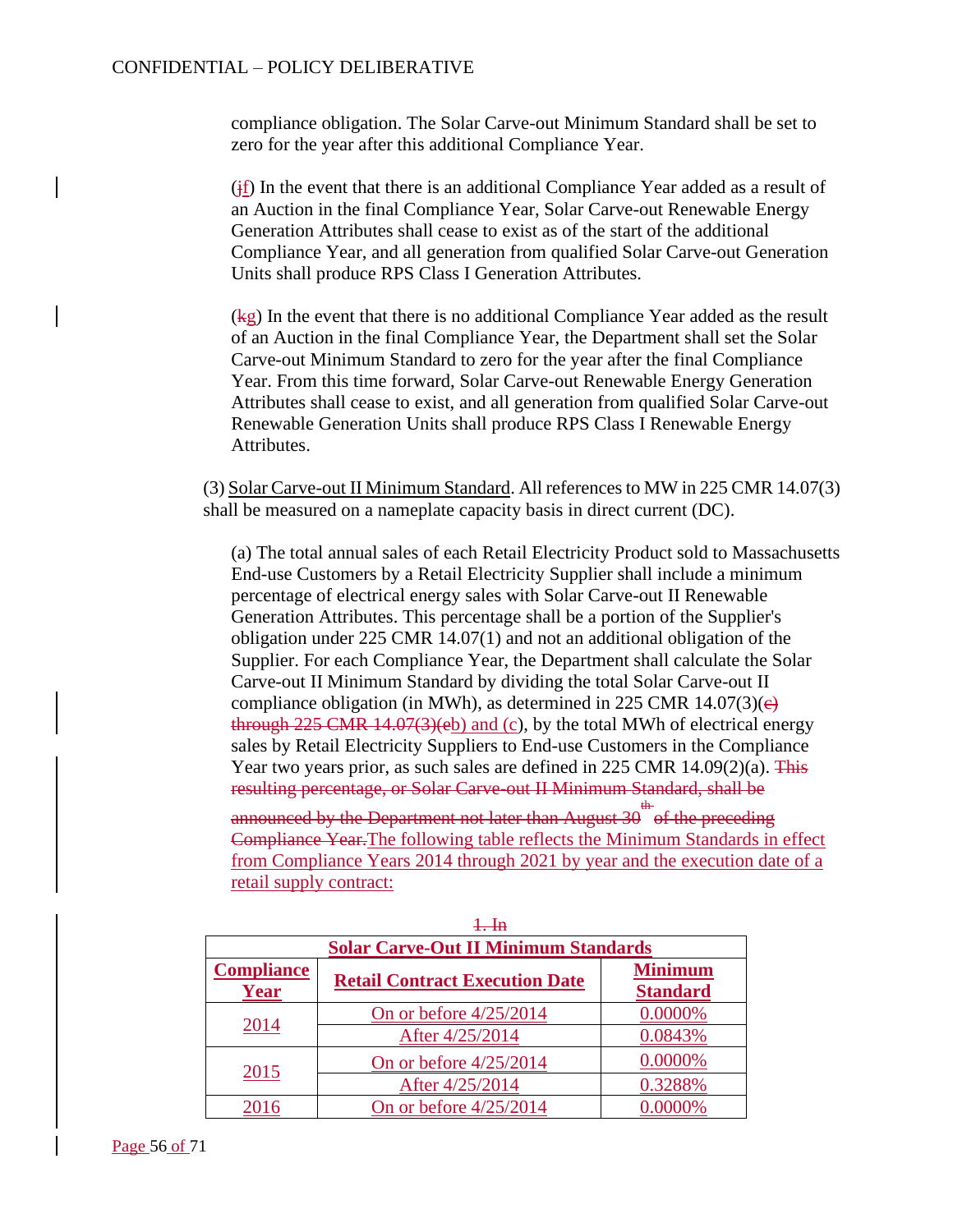|      | After 4/25/2014                                | 0.7851%        |
|------|------------------------------------------------|----------------|
|      | On or before $4/25/2014$                       | 0.0000%        |
| 2017 | After $4/25/2014$ and on or before<br>5/8/2016 | 2.0197%        |
|      | After 5/8/2016                                 | 2.8628%        |
|      | On or before $4/25/2014$                       | 0.0000%        |
| 2018 | After 4/25/2014 and on or before<br>5/8/2016   | 2.6823%        |
|      | After 5/8/2016                                 | 4.0683%        |
| 2019 | On or before $4/25/2014$                       | 0.0000%        |
|      | After 4/25/2014 and on or before<br>5/8/2016   | <u>2.3196%</u> |
|      | After 5/8/2016                                 | 3.9141%        |
|      | On or before $4/25/2014$                       | 0.0000%        |
| 2020 | After $4/25/2014$ and on or before<br>5/8/2016 | 2.2040%        |
|      | After 5/8/2016                                 | 3.8011%        |
| 2021 | After 4/25/2014 and on or before<br>5/8/2016   | 2.2672%        |
|      | After 5/8/2016                                 | 3.9284%        |

(b) For all Compliance Years subsequent to 2021 the event the Solar Carve-Out Program Capacity Cap and Solar Carve-Out II Program Capacity Cap collectively exceed 1600 MW, the Solar Carve-Out II Minimum Standard applied to Retail Electric Suppliers in the Compliance Year in which 1600 MW is exceeded Minimum Standard for the Solar Carve-out II shall be based on a Compliance Obligation calculated as if the combined Solar Carve-Out Program Capacity Cap and Solar Carve-Out II Program Capacity Cap was 1600 MW for that portion of electrical energy sales that were subject to a contract executed or extended prior to 30 days after April 8, 2016. 225 CMR 14.07(3)(a)1. applies only if the Retail Electric Supplier provides documentation, satisfactory to announced by the Department, identifying the terms of such contracts including but not limited to, the execution and expiration dates of the contract and the annual volume of electrical energy supplied.

2. In all subsequent years to the later than August  $31<sup>st</sup>$  of the preceding Compliance Year referenced in 225 CMR 14.07(3)(a)1, the Solar Carve-Out II Minimum Standard applied to Retail Electric Suppliers in the Compliance Year shall be based on a Compliance Obligation calculated as if the combined Solar Carve-Out Program Capacity Cap and Solar Carve-Out II Program Capacity Cap was 1600 MW for that portion of electrical energy sales that were subject to a contract executed or extended prior to 30 days after April 8, 2016. 225 CMR 14.07(3)(a)2. applies only if the Retail Electric Supplier provides documentation, satisfactory to the Department, identifying the terms of such contracts including but not limited to, the execution and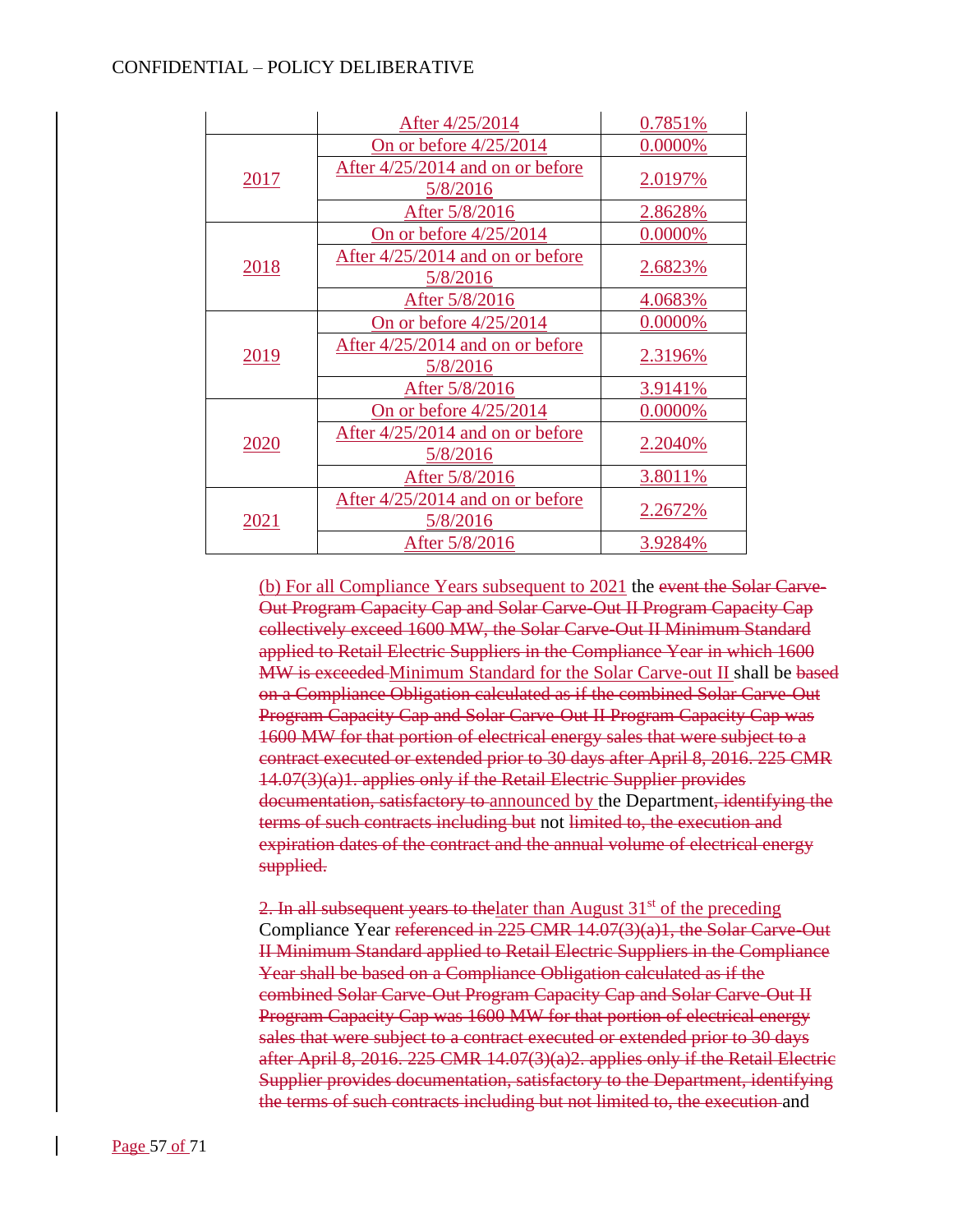expiration dates of the contract and the annual volume of electrical energy supplied.

(b) Notwithstanding 225 CMR 14.07(3)(a), in determining the Solar Carve-out II Minimum Standard applied to competitive Retail Electric Suppliers, the Department shall not include that portion of electrical energy sales that were subject to a contract executed or extended prior to April 25, 2014, provided the competitive Retail Electric Supplier provides the Department with satisfactory documentation of the terms of such contracts including, but not limited to, the execution and expiration dates of the contract and the annual volume of electrical energy supplied.

(c) For Compliance Year 2014, the total compliance obligation is 41,279 MWh calculated as the amount of Solar Carve-out II Renewable Attributes generated by 85 MW of capacity installed across market sectors differentiated by SREC Factors as provided in 225 CMR 14.05(9)(l) and (m) during the course of the compliance year with a capacity factor of 0.1321 (or 13.21%).

(d) For Compliance Year 2015, the total compliance obligation is 161,958 MWh calculated as the amount of Solar Carve-out II Renewable Attributes generated by 230 MW of capacity installed across market sectors differentiated by SREC Factors as provided in 225 CMR 14.05(9)(l) and (m) during the course of the first two compliance years with a capacity factor of 0.1321 (or 13.21%).

(e) For each subsequent Compliance Year (CY), the total compliance obligation shall be determined by the Department after calculating a compliance obligation as equal to the sum of the following quantities of generated and projected SREC IIs:

1. Installed SREC II Supply: For all Solar Carve-out II Renewable Generation Units installed at the time of the determination, the Department shall project the CYCompliance Year generation of SREC IIs based on assigned SREC Factors.

2. Qualified but not Installed SREC II Supply: For all Solar Carve-out II Renewable Generation Units that have received Statements of Qualification as Solar Carve-out II Renewable Generation Units from the Department, but whose Commercial Operation Dates have not yet been reached, the Department shall project the CYCompliance Year generation of SREC IIs based on assigned SREC Factors and expected Commercial Operation Dates.

3. Projected New Supply: The Department shall provide a projection of SREC II supply in CYCompliance Year from new installations that have not yet received Statements of Qualification based on prior growth trends by market sectors and all other available information.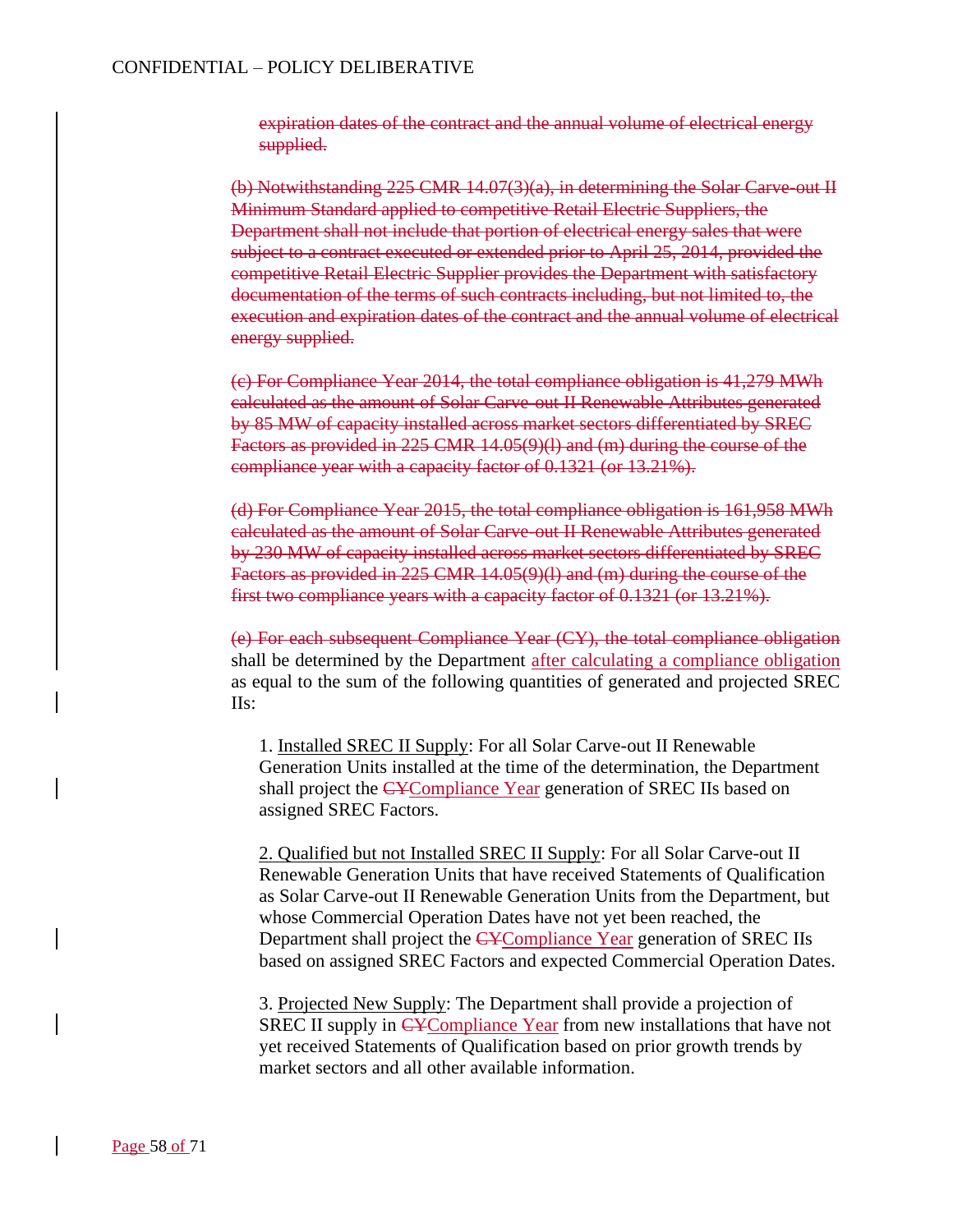4. Rollover Volume: The volume of SREC IIs generated in the CYCompliance Year two and three years prior to the CYCompliance Year for which the compliance obligation is being calculated that remain available for compliance, including each of the following:

a. re-minted auction-II account Generation Attributes as established in 225 CMR  $14.05(9)(e)$  and  $(g)$ ; and

b. banked Solar Carve-out II Renewable Generation Attributes as allowed in 225 CMR 14.08(2).

5. Third Round Auction Volume Doubling. In the case of a third round Solar Credit Clearinghouse Auction-II under 225 CMR 14.05(9)(g), the volume of SREC IIs deposited into the Solar Credit Clearinghouse Auction II Account in the CYCompliance Year two years prior to the CYCompliance Year for which the compliance obligation is being calculated, as prescribed by 225 CMR  $14.07(3)(\text{fd})$ .

(c) Compliance Exemptions for Retail Load Served under Existing Contracts. The following methodologies will be used to calculate the compliance obligations and resulting Minimum Standards that apply to electrical energy sales that were subject to contracts executed or extended prior to certain dates as prescribed in 225 CMR  $14.07(3)(c)1$ . through 2. These provisions apply only if the Retail Electric Supplier provides documentation, satisfactory to the Department, identifying the terms of such contracts including but not limited to, the execution and expiration dates of the contract and the annual volume of electrical energy supplied.

1. Minimum Standard for Retail Load Served under Contracts Executed on or Before April 25, 2014. There shall be no Solar Carve-out II Minimum Standard applied to Retail Electric Suppliers for that portion of electrical energy sales that were subject to a contract executed or extended prior to April 25, 2014.

2. (fMinimum Standard for Retail Load Served under Contracts Executed After April 25, 2014 and on or Before May 8, 2016. The Solar Carve-out II Minimum Standard applied to Retail Electric Suppliers for that portion of electrical energy sales that were subject to a contract executed or extended after April 25, 2014 and on or before May 8, 2016 shall be calculated based on a compliance obligation calculated per 225 CMR 14.07(3)(b) as if the combined Solar Carve-out Program Capacity Cap and Solar Carve-out II Program Capacity Cap were 1,600 MW.

(d) In the instance the Solar Credit Clearinghouse Auction-II under 225 CMR  $14.05(9)(g)$  does not clear, prior to conducting an auction under 225 CMR 14.05(9)(h), the Department shall recalculate the Solar Carve-out II Minimum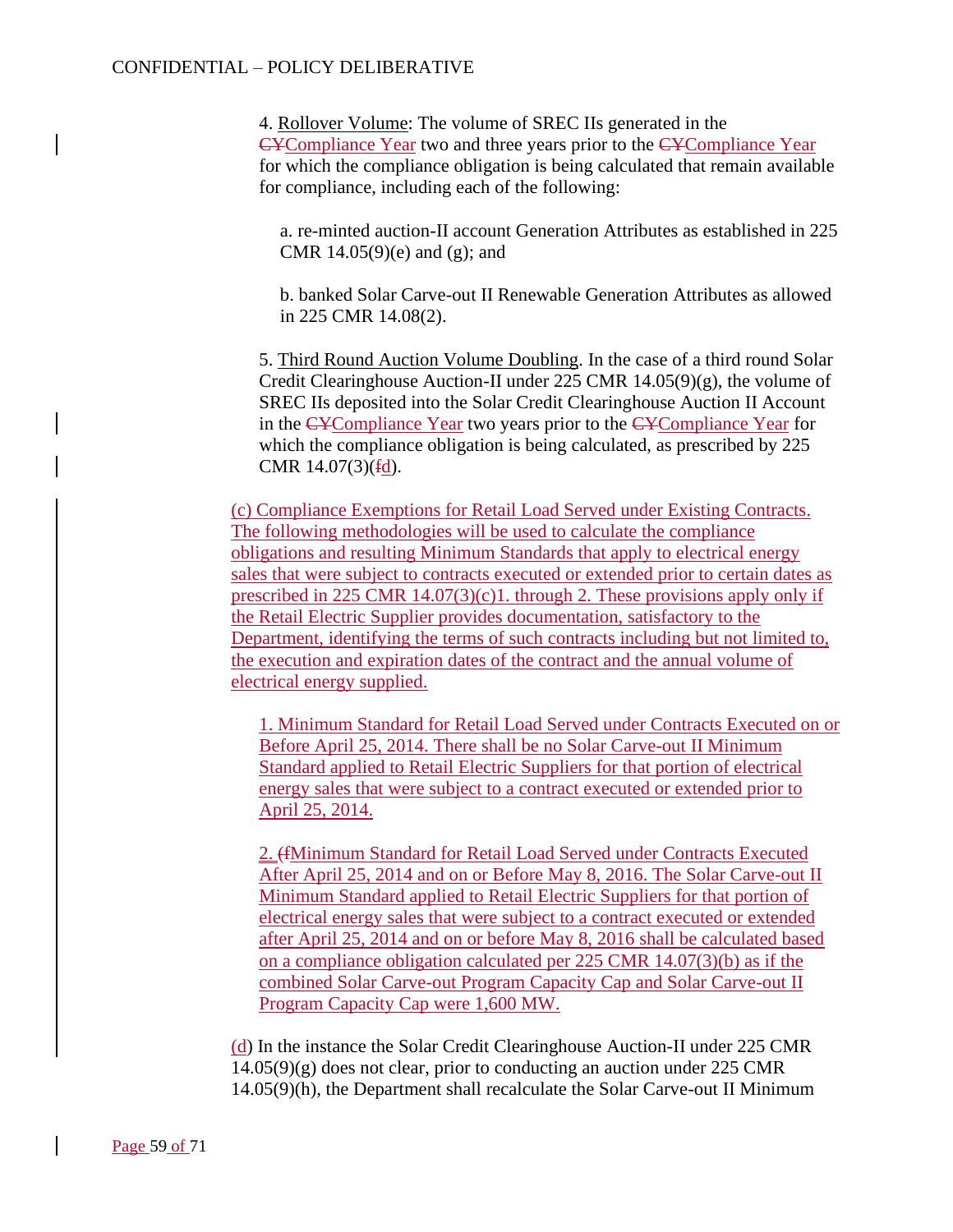Standard for the Compliance Year two years following the Compliance Year in which the SREC IIs deposited into the Solar Credit Clearinghouse Auction-II Account were generated. This recalculation shall add to the previously calculated total compliance obligation under  $225$  CMR  $14.07(3b)(e)1$ . through 4. the number of SREC IIs deposited into the Solar Credit Clearinghouse Auction-II Account.

(ge) The Department shall publish on its website a Guideline that provides clear and precise methodologies by which it will calculate each of the quantities in 225 CMR 14.07(3)(eb), and the Compliance Obligationcompliance obligation. The Department shall maintain within this Guideline up-to-date publicly available data that serve as input into these calculations.

(4) Post-2020 Standards for RPS Class I Minimum Standard. After 2020, the RPS Class I Minimum Standard shall increase by 1% per Compliance Year unless modified by law.

(f) Compliance Year 2027 shall be the final Compliance Year of the Solar Carveout II program. In the event that a Solar Credit Clearinghouse Auction-II is held for Compliance Year 2026 or 2027 and creates SREC IIs that can be used for Compliance Years after 2027, the Department shall extend the final Compliance Year by one additional Compliance Year to 2028 or 2029, respectively. The compliance obligation for any additional Compliance Year will be equal to the number of Solar Carve-out II Renewable Energy Generation Attributes deposited into the Solar Credit Clearinghouse Auction-II account plus the number of remaining SREC IIs and banked SREC IIs that have not been used for meeting any prior compliance obligation. The Solar Carve-out II Minimum Standard shall be set to zero for the year after this additional Compliance Year, unless a second additional Compliance Year is required.

(g) In the event that there is an additional Compliance Year added as a result of an auction in the final Compliance Year, Solar Carve-out II Renewable Energy Generation Attributes shall cease to exist as of the start of the additional Compliance Year, and all generation from qualified Solar Carve-out II Generation Units shall produce RPS Class I Generation Attributes only.

(h) In the event that there is no additional Compliance Year added as the result of an auction in the final two Compliance Years, the Department shall set the Solar Carve-out II Minimum Standard to zero for the year after the final Compliance Year. From this time forward, Solar Carve-out II Renewable Energy Generation Attributes shall cease to exist, and all generation from qualified Solar Carve-out II Renewable Generation Units shall produce RPS Class I Renewable Energy Attributes only.

14.08: Compliance Procedures for Retail Electricity Suppliers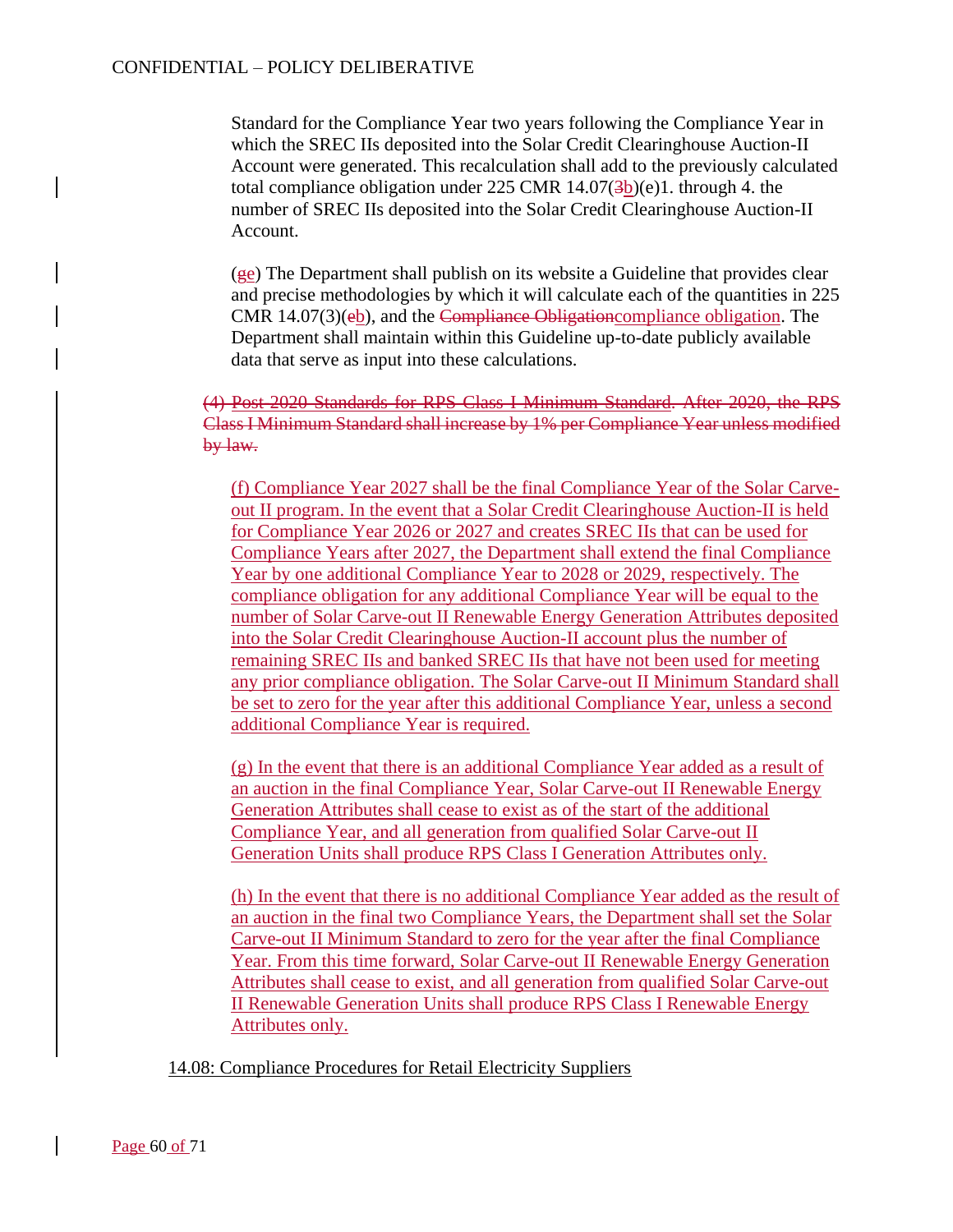(1) Standard Compliance. Each Retail Electricity Supplier shall be deemed to be in compliance with 225 CMR 14.00 if the information provided in the Compliance Filing submitted pursuant to 225 CMR 14.09 is true and accurate and demonstrates compliance with 225 CMR 14.07. A Retail Electricity Supplier shall demonstrate to the satisfaction of the Department that RPS Class I Renewable Generation Attributes, Solar Carve-out Renewable Generation Attributes, or Solar Carve-out II Renewable Generation Attributes used for compliance have not otherwise been, nor will be, sold, retired, claimed, used or represented as part of electrical energy output or sales, or used to satisfy obligations in jurisdictions other than Massachusetts.

(2) Banked Compliance. A Retail Electricity Supplier may use RPS Class I Renewable Generation Attributes, Solar Carve-out Renewable Generation Attributes, or Solar Carve-out II Renewable Generation Attributes produced in one Compliance Year for compliance in either or both of the two subsequent Compliance Years, subject to the limitations in 225 CMR 14.08(2) and provided that the Retail Electricity Supplier is in compliance with 225 CMR 14.00 for all previous Compliance Years. In addition, the Retail Electricity Supplier shall demonstrate to the satisfaction of the Department that such Attributes:

(a) were in excess of the RPS Class I Renewable Generation Attributes, Solar Carve-out Renewable Generation Attributes, or Solar Carve-out II Renewable Generation Attributes needed for compliance in the Compliance Year in which they were generated, and that such excess Attributes have not previously been used for compliance with 225 CMR 14.00;

(b) do not exceed 30% of the RPS Class I Renewable Generation Attributes or do not exceed 10% of the Solar Carve-out Renewable Generation Attributes or Solar Carve-out II Renewable Generation Attributes needed by the Retail Electricity Supplier for compliance with the RPS Class I Minimum Standard, the Solar Carve-out Minimum Standard, or the Solar Carve-out II Minimum Standard, respectively, in the year they were generated, subject to 225 CMR  $14.09(2)(d);$ 

(c) were produced during the Compliance Year in which they are claimed as excess by the generation of electrical energy sold to End-use Customers in the ISO-NE Control Area, by the generation of electrical energy on End-use Customers' sides of retail meters in the ISO-NE Control Area, or by the generation of electrical energy from Off-grid Generation Units in Massachusetts; and

(d) have not otherwise been, nor will be, sold, retired, claimed or represented as part of electrical energy output or sales, or used to satisfy obligations in jurisdictions other than Massachusetts.

(3) Alternative Compliance. A Retail Electricity Supplier may discharge its obligations under 225 CMR 14.07, in whole or in part, for any Compliance Year by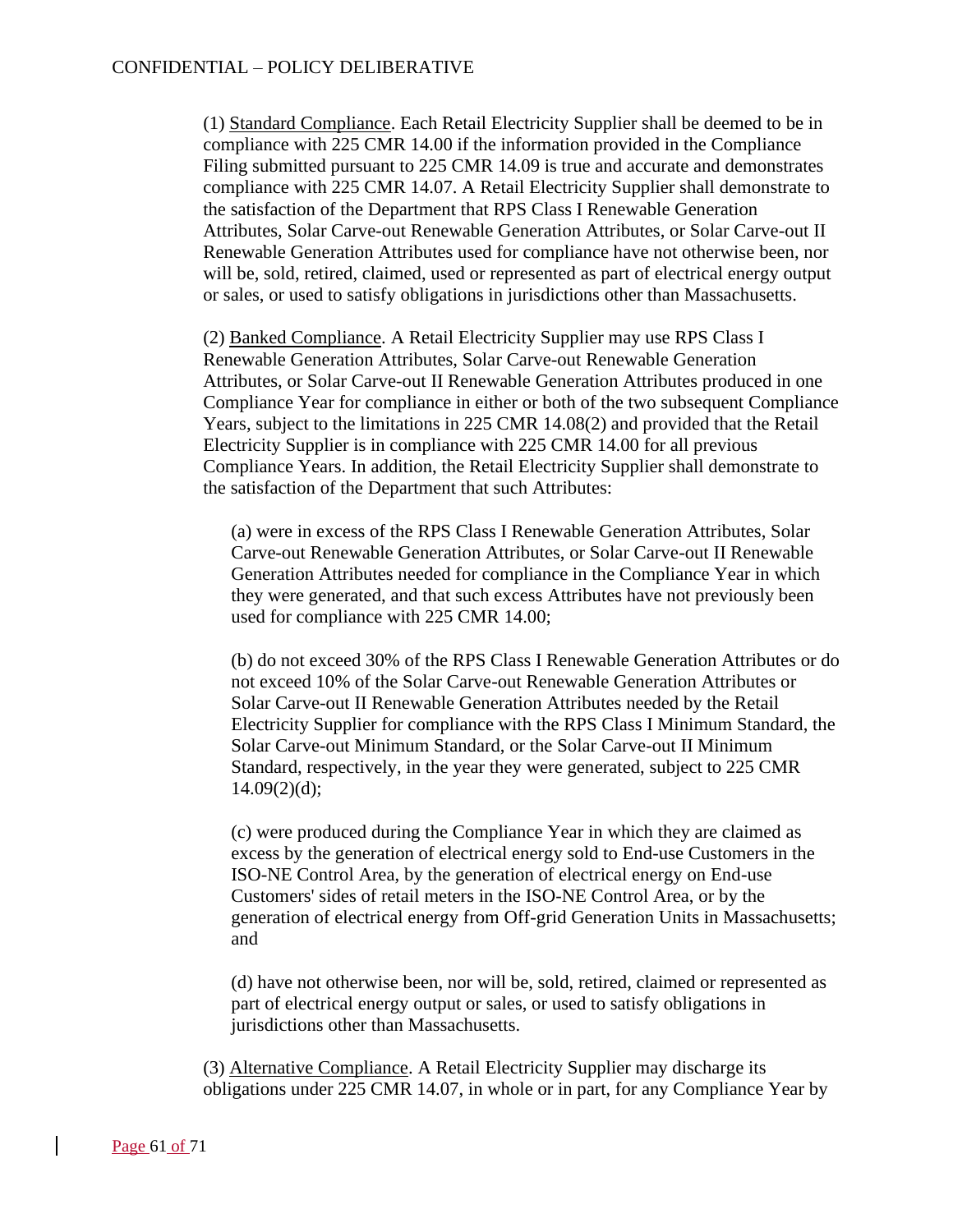making an Alternative Compliance Payment (ACP) to the MassCEC. Such funds shall be held in an account separate from other accounts of the MassCEC.

(a) RPS Class I Procedures. A Retail Electricity Supplier shall receive Alternative Compliance Credits from the Department, subject to the following:

1. The quantity of Alternative Compliance Credits, specified in MWhs, that can be applied to its obligations under 225 CMR 14.07(1) shall be determined by calculating the ratio of the total of ACPs paid for the Compliance Year to the ACP Rate for that Compliance Year.

2. The ACP Rate for the RPS Class I Minimum Standard shall be \$50 per MWh for Compliance Year 2003. For each subsequent Compliance Year, the Department shall publish the ACP Rate by January 31 of the Compliance Year. The ACP Rate shall be equal to the previous year's ACP Rate adjusted up or down according to the previous year's Consumer Price Index-, but shall be \$60 per MWh in Compliance Year beginning in 2021, \$50 per MWh in Compliance Year 2022, and \$40 per MWh, beginning in Compliance Year 2023. The following table reflects the ACP Rates in effect from 2003 through 2020:

| g,                     |                         |  |
|------------------------|-------------------------|--|
| <b>Compliance Year</b> | <b>ACP Rate per MWh</b> |  |
| 2003                   | \$50.00                 |  |
| 2004                   | \$51.41                 |  |
| 2005                   | \$53.19                 |  |
| 2006                   | \$55.13                 |  |
| 2007                   | \$57.12                 |  |
| 2008                   | \$58.58                 |  |
| 2009                   | \$60.92                 |  |
| 2010                   | \$60.93                 |  |
| <u>2011</u>            | \$62.13                 |  |
| 2012                   | \$64.02                 |  |
| 2013                   | \$65.27                 |  |
| 2014                   | \$66.16                 |  |
| 2015                   | \$67.07                 |  |
| 2016                   | \$66.99                 |  |
| 2017                   | \$67.70                 |  |
| 2018                   | \$68.95                 |  |
| 2019                   | \$70.44                 |  |
| <u> 2020</u>           | \$71.57                 |  |

 $\overline{2}$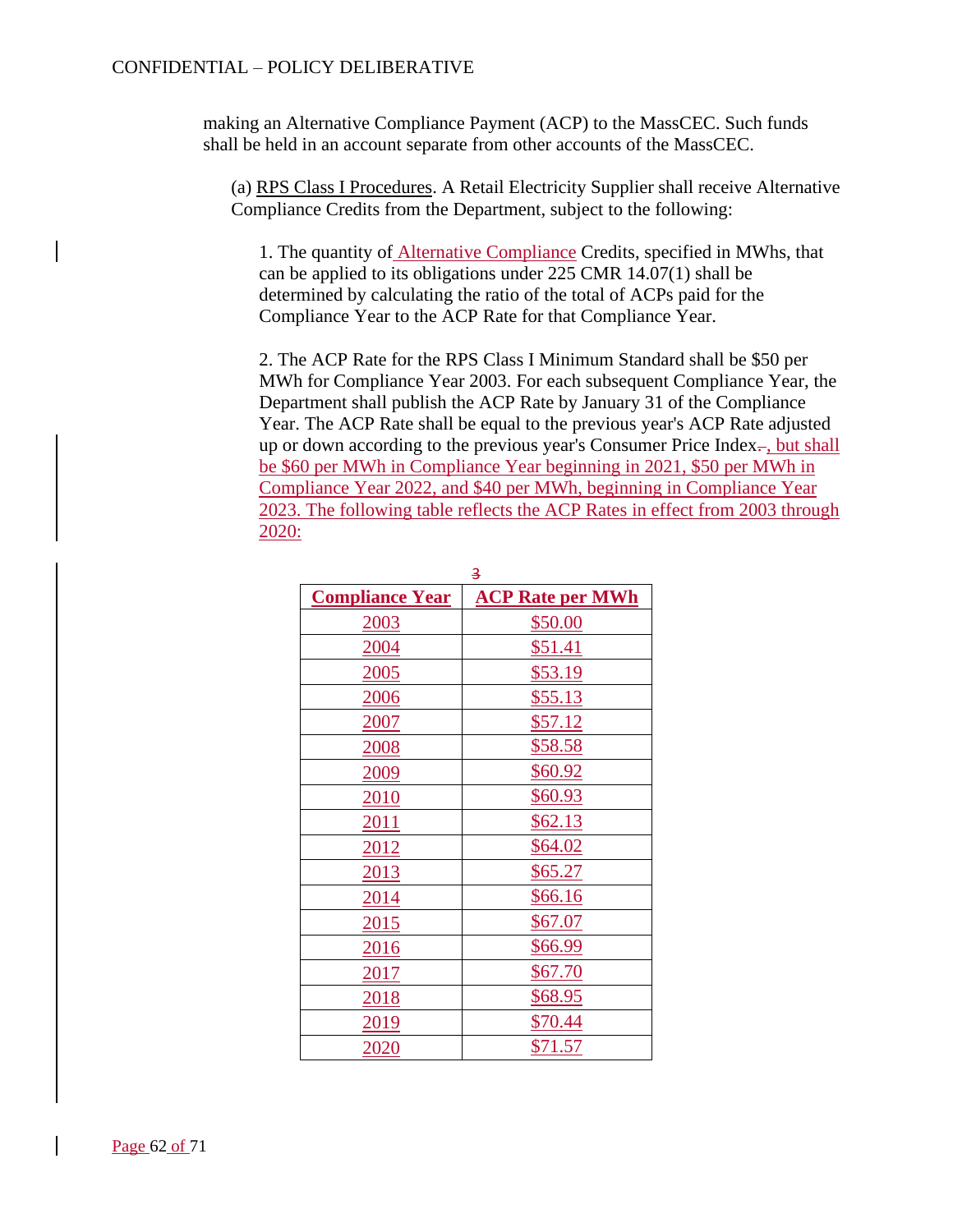4. The Retail Electricity Supplier shall include with its Annual Compliance Filing copies of any ACP receipt(s) for ACPs made to the MassCEC for the Compliance Year.

(b) Solar Carve-out Renewable Generation Procedures. A Retail Electricity Supplier shall receive Solar Carvesolar carve-out Alternative Compliance Credits from the Department, subject to the following:

1. The quantity of solar carve-out Alternative Compliance Credits, specified in MWhs, that can be applied to its obligations under 225 CMR 14.07(2) shall be determined by calculating the ratio of the total of Solar Carvesolar carve-out ACPs paid for the Compliance Year to the Solar Carvesolar carve-out ACP Rate for that Compliance Year.

2. The ACP Rate for the Solar Carve-out Minimum Standard shall be set annually according to the following schedule:

| <b>Compliance Year</b> | <b>ACP Rate per MWh</b>    |
|------------------------|----------------------------|
| 2010                   | \$600                      |
| 2011                   | \$550                      |
| 2012                   | \$550                      |
| 2013                   | \$550                      |
| 2014                   | \$523                      |
| 2015                   | \$496                      |
| 2016                   | \$472                      |
| 2017                   | \$448                      |
| 2018                   | \$426                      |
| 2019                   | \$404                      |
| 2020                   | \$384                      |
| 2021                   | \$365                      |
| 2022                   | \$347                      |
| 2023                   | \$330                      |
| 2024 and after(if      | added no later than        |
| necessary)             | January 31, 2014 (and      |
|                        | annually thereafter) \$330 |
| 2025 (if necessary)    | \$330                      |

3. The ACP Rate for that portion of a Retail Electricity Supplier's Solar Renewable Energy Credit obligations that were contractually committed or renewed prior to January 1, 2010, shall be equal to the RPS Class I ACP Rate as calculated for the applicable Compliance Year under 225 CMR  $14.08(3)(a)$ <sup>2</sup>. This provision does not apply to obligations that were contractually committed or renewed on or after January 1, 2010.

4.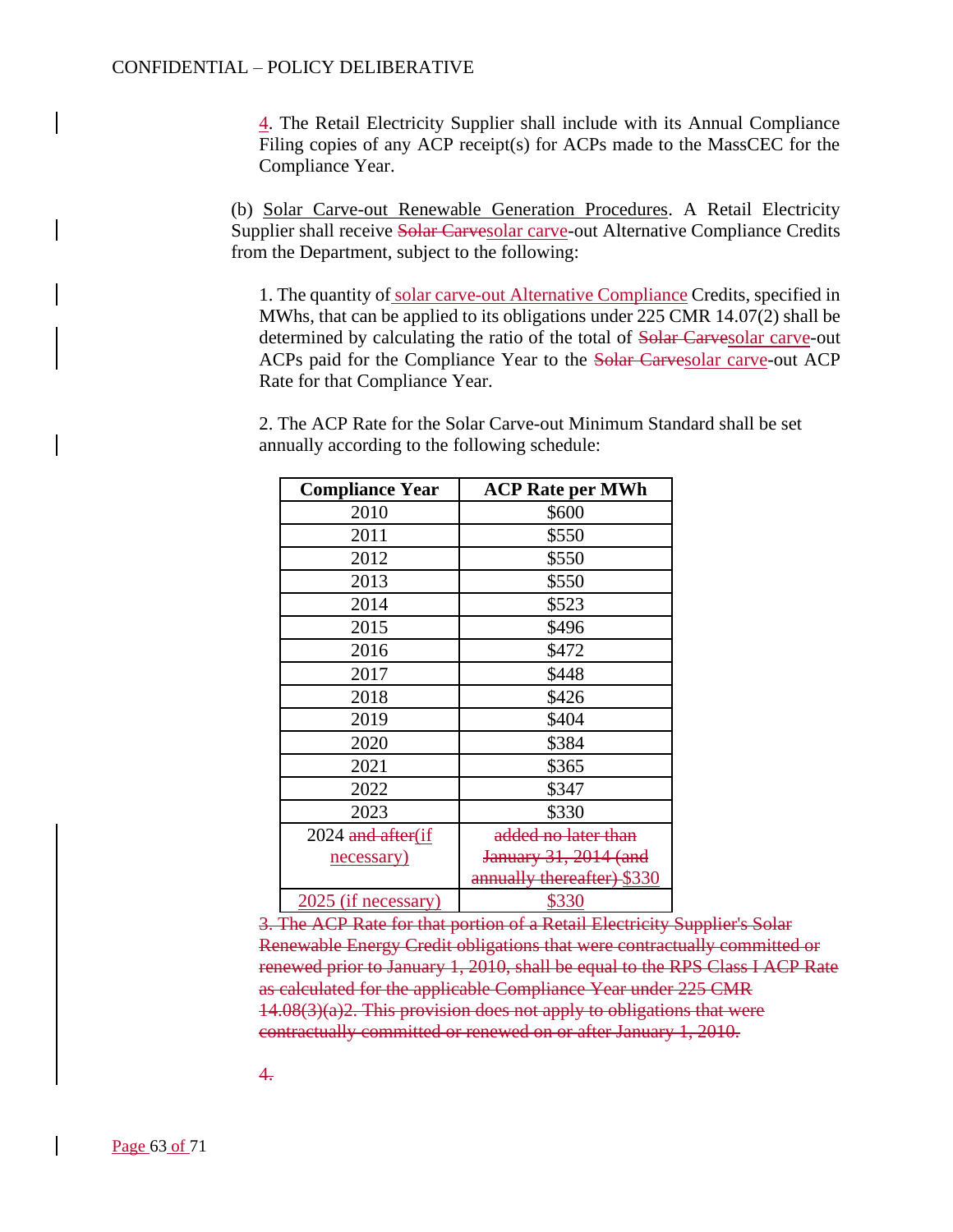3. The Retail Electricity Supplier shall include with its Annual Compliance Filing copies of any ACP receipt(s) for Solar Carvesolar carve-out ACPs made to the MassCEC for the Compliance Year.

(c) Solar Carve-out II Renewable Generation Procedures. A Retail Electricity Supplier shall receive Solar Carvesolar carve-out II Alternative Compliance Credits from the Department, subject to the following:

1. The quantity of solar carve-out II Alternative Compliance Credits, specified in MWhs, that can be applied to its obligations under 225 CMR 14.07(3) shall be determined by calculating the ratio of the total of Solar Carvesolar carveout II ACPs paid for the Compliance Year to the Solar Carvesolar carve-out II ACP Rate for that Compliance Year.

2. The ACP Rate for the Solar Carve-out II Minimum Standard shall be set annually according to the following schedule:

| <b>Compliance Year</b> | <b>ACP Rate per MWh</b>   |
|------------------------|---------------------------|
| 2014                   | \$375                     |
| 2015                   | \$375                     |
| 2016                   | \$350                     |
| 2017                   | \$350                     |
| 2018                   | \$350                     |
| 2019                   | \$333                     |
| 2020                   | \$316                     |
| 2021                   | \$300                     |
| 2022                   | \$285                     |
| 2023                   | \$271                     |
| 2024                   | \$257                     |
|                        | To be added no later than |
| 2025-and after         | January 31, 2015 and      |
|                        | annually thereafter \$244 |
| 2026                   | <u>\$232</u>              |
| 2027                   | \$220                     |
| 2028 (if necessary)    | \$209                     |
| 29 (if necessary)      | \$199                     |

(d) Use of Funds. The Department shall oversee the use of ACP funds by the MassCEC, so as to:

1. further the commercial development of RPS Class I Renewable Generation Units, Solar Carve-out Renewable Generation Units, and Solar Carve-out II Renewable Generation Units...; or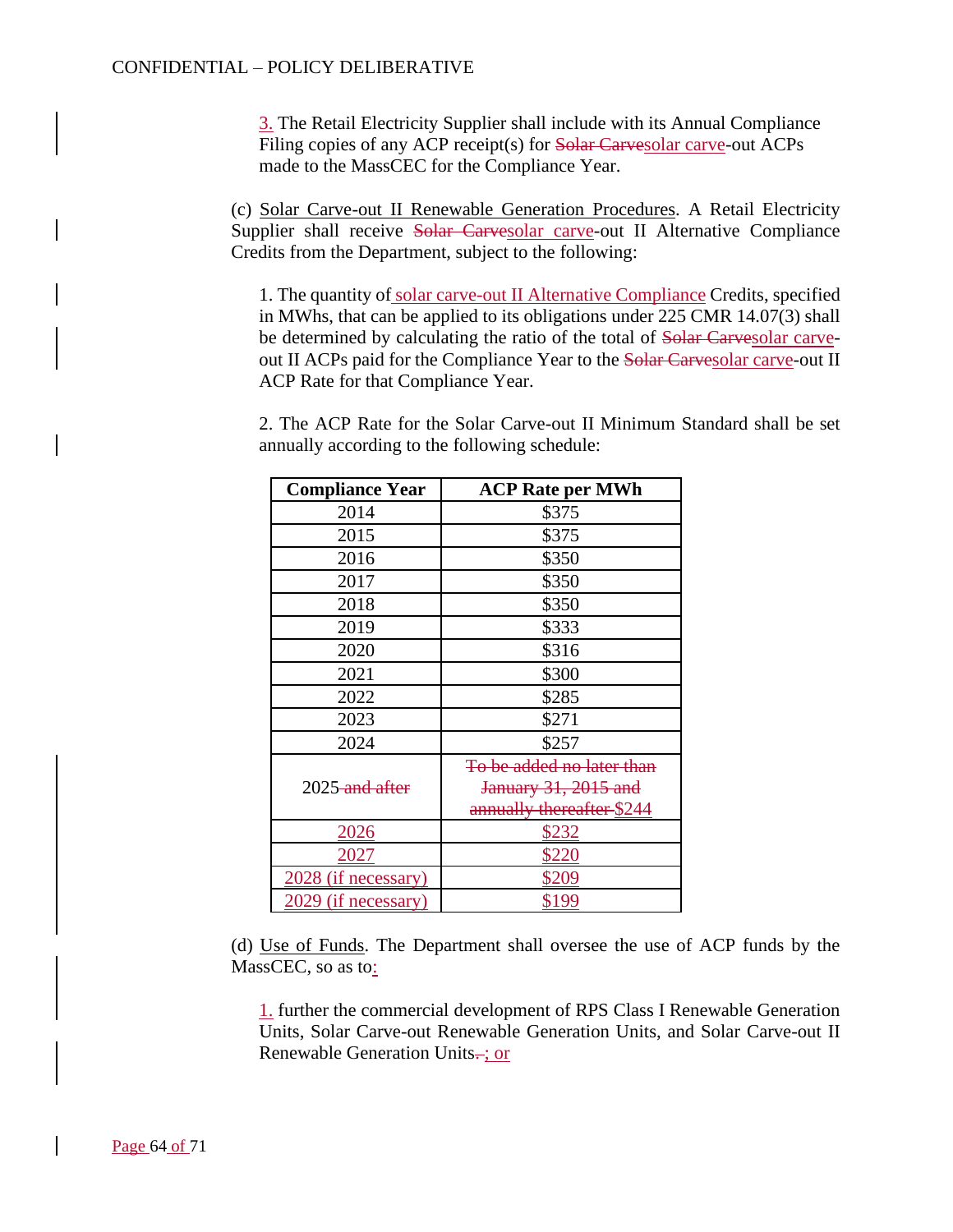2. promote projects or activities that reduce greenhouse gas emissions or ratepayer costs through electric load reduction, peak demand reduction, or strategic electrification.

(4) Financial Security Requirements for Retail Electricity Suppliers. A Retail Electricity Supplier that is not a Distribution Company must provide annually by January  $31<sup>st</sup>$  evidence of financial security that:

(a) is in the form of a surety bond or other financial instrument showing evidence of liquid funds, such as a certificate of deposit, an irrevocable letter of credit, a line of credit, a loan or a guarantee;

(b) is the greater of:

1. \$100,000;

2. 20% of the Retail Electricity Supplier's estimated gross receipts for its first full year of operation; or

3. 20% of the Retail Electricity Supplier's actual gross receipts for the preceding year of operation, not including revenue from the provision of basic service, for any year after the first year of operation;

(c) does not exceed \$1,000,000;

(d) names the Department as beneficiary, obligee, or guaranteed party, as applicable and specifies that a notice of default issued under 225 CMR 14.12(5) or 225 CMR 15.12(5) shall be sufficient grounds to withdraw or obtain funds from the surety;

(e) has an expiration date not less than one year; and

(f) shall be adjusted annually, if based upon actual or estimated gross receipts, under 225 CMR 14.08(4)(b)1. or 2.

### 14.09: Annual Compliance Filings for Retail Electricity Suppliers

(1) Date of Annual Compliance Filing. For each Compliance Year, the Retail Electricity Supplier annually shall file an annual Compliance Filing with the Department no later than the first day of July, or the first Business Day thereafter, of the subsequent Compliance Year.

(2) Contents of Annual Compliance Filing. For each Retail Electricity Product, the Filing shall document compliance with the provisions of 225 CMR 14.07 and 14.08 to the satisfaction of the Department and shall include, but not be limited to, the following: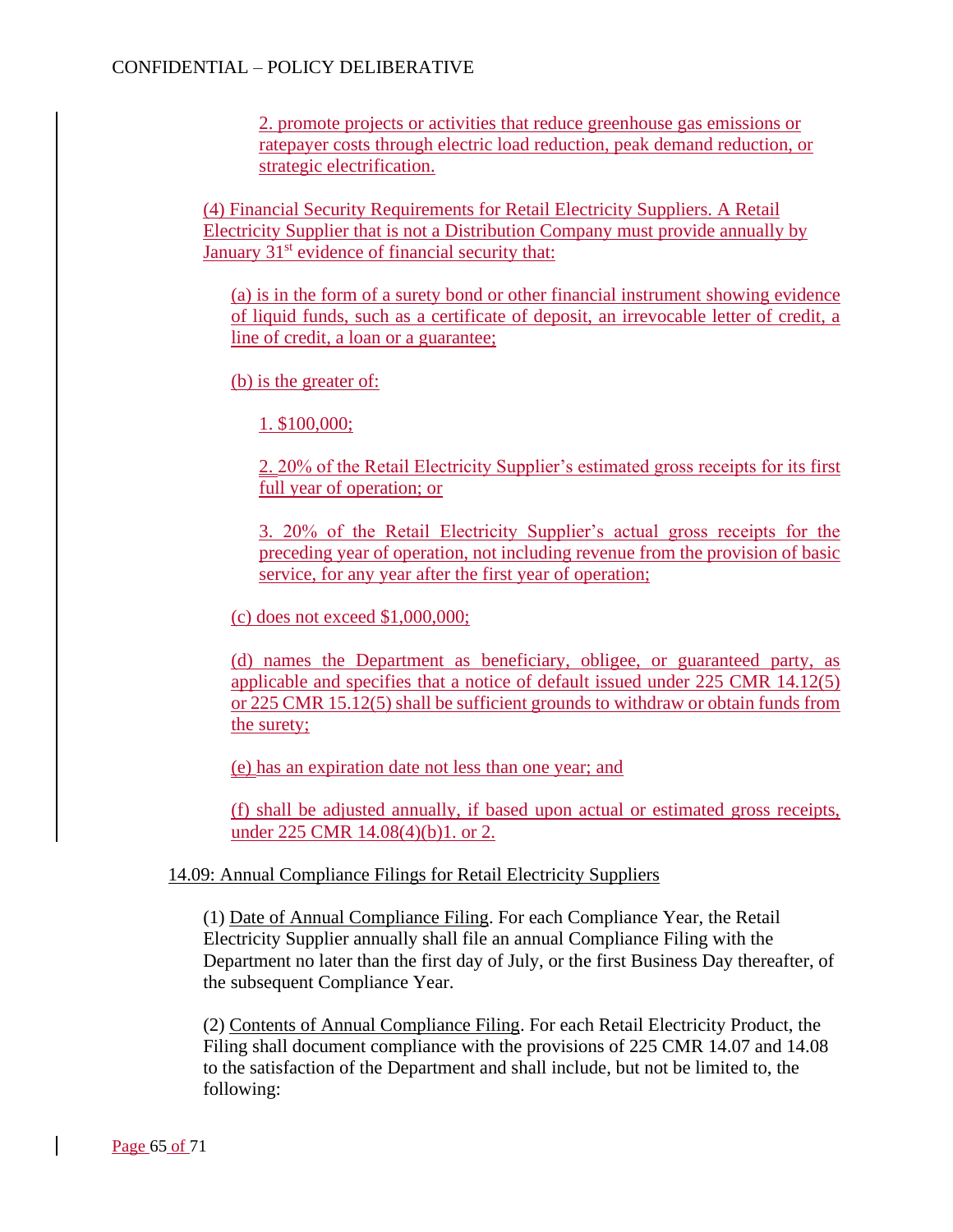(a) Total Electrical Energy Sales to End-use Customers. Documentation of the total MWhs of electrical energy allocated by the Retail Electricity Supplier to End-use Customers in the Compliance Year. Such allocation is defined as the total quantity of the Supplier's Certificates Obligation that the Supplier correctly allocated or should have allocated to all of the Supplier's Massachusetts retail subaccounts in the NEPOOL GIS, in compliance with all relevant provisions of Part 4 of the NEPOOL GIS Operating Rules, or any successor rules, as specified in the Guideline on the Determination of Sales to End-use Customers.

(b) Electrical Energy Sales to End-use Customers by Product. Documentation of the total MWhs of each Retail Electricity Product allocated to End-use Customers in the Compliance Year, verified by an independent third party satisfactory to the Department, consistent with the Guidelines. Such allocation is defined as the quantity of the Supplier's Certificates Obligation that the Supplier correctly allocated or should have allocated to each of the Supplier's Massachusetts retail subaccounts at the NEPOOL GIS, in compliance with all relevant provisions of Part 4 of the NEPOOL GIS Operating Rules, or any successor rules, as specified in the Guideline on the Determination of Sales to End-use Customers. The Department shall keep product information confidential to the extent permitted by law.

(c) Attributes Allocated from the Compliance Year. Documentation of the total MWhs of each Retail Electricity Product allocated to End-use Customers that were derived from RPS Class I Renewable Generation, Solar Carve-out Renewable Generation, and Solar Carve-out II Renewable Generation during the Compliance Year, and which may include electrical energy generated on End-use Customers' sides of retail meters in the ISO-NE Control Area or by Off-grid Generation Units in Massachusetts in the Compliance Year, as follows:

1. For electrical energy transactions included in the ISO-NE Settlement Market System, the Compliance Filings shall include documentation from the NEPOOL GIS administrator of the Retail Electricity Supplier's ownership of GIS Certificates representing RPS Class I Renewable Generation, Solar Carve-out Renewable Generation, and Solar Carve-out II Renewable Generation during the Compliance Year.

2. For electrical energy transactions not included in the ISO-NE Settlement Market System, but for which the Retail Electricity Supplier has secured GIS Certificates from the NEPOOL GIS, the Compliance Filings shall include documentation from the NEPOOL GIS of the Retail Electricity Supplier's ownership of GIS Certificates representing RPS Class I Renewable Generation, Solar Carve-out Renewable Generation, and Solar Carve-out II Renewable Generation during the Compliance Year.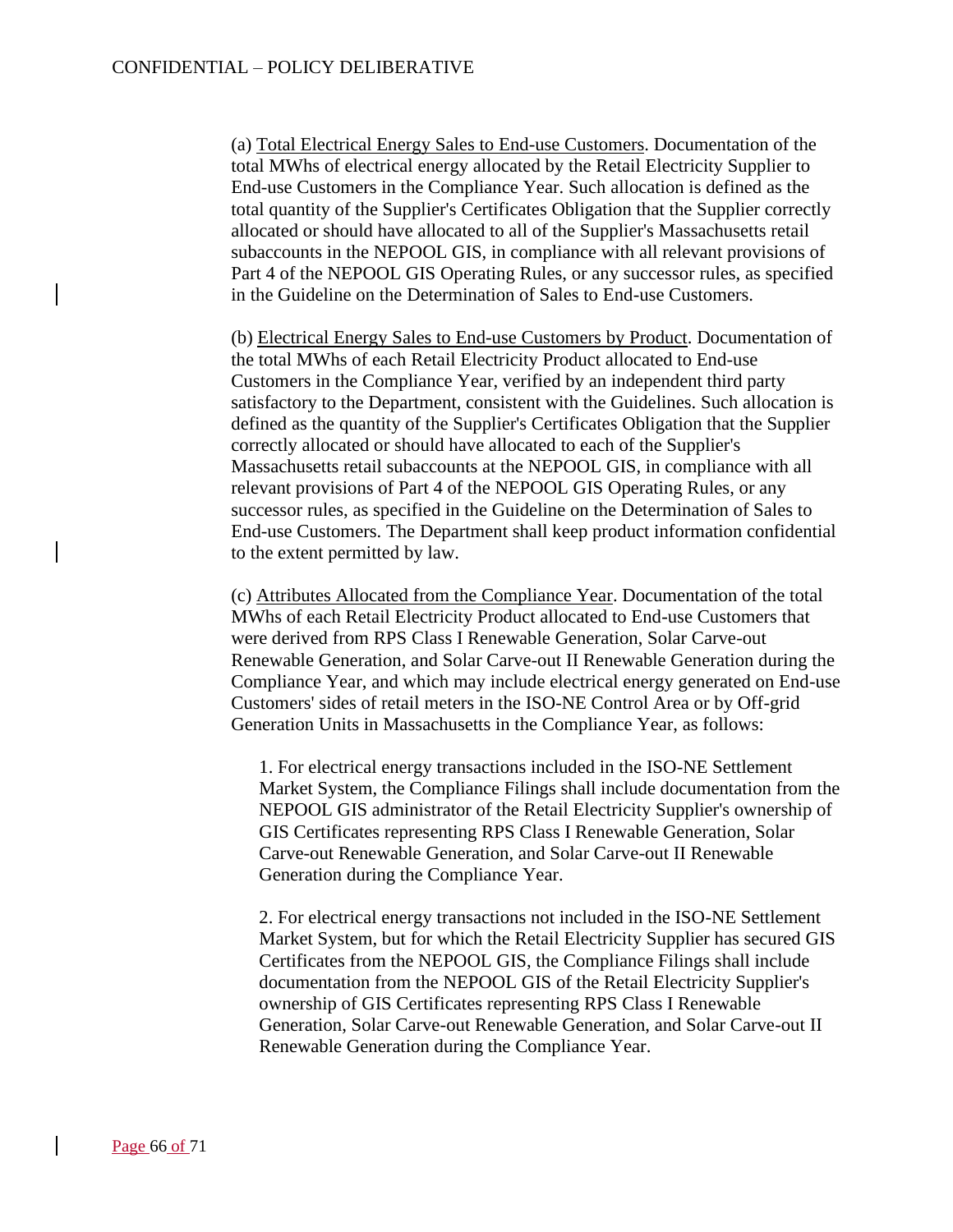(d) Attributes Allocated from Banked Compliance. Allocation by Retail Electricity Product of any quantity of RPS Class I Renewable Generation Attributes banked from one or both of the two previous years pursuant to 225 CMR 14.08(2) that are used to demonstrate compliance with the RPS Class I Minimum Standard in the current Compliance Year, and allocation by Retail Electricity Product of any quantity of Solar Carve-out Renewable Generation Attributes banked from one or both of the two previous years pursuant to 225 CMR 14.08(2) that are used to demonstrate compliance with the Solar Carve-out Minimum Standard or the RPS Class I Minimum Standard in the current Compliance Year, and allocation by Retail Electricity Product of any quantity of Solar Carve-out II Renewable Generation Attributes banked from one or both of the two previous years pursuant to 225 CMR 14.08(2) that are used to demonstrate compliance with the Solar Carve-out II Minimum Standard or the RPS Class I Minimum Standard in the current Compliance Year;

(e) Alternative Compliance Credits. Allocation by Retail Electricity Product of any Alternative Compliance Credits claimed pursuant to 225 CMR 14.08(3)(a), along with a copy of any Alternative Compliance Payment receipt(s), and allocation by Retail Electricity Product of any Solar Carvesolar carve-Out Alternative Compliance Credits claimed pursuant to 225 CMR 14.08(3)(b), along with a copy of any Solar Carvesolar carve-out Alternative Compliance Payment receipt(s), and allocation by Retail Electricity Product of any Solar Carve-out II Alternative Compliance Credits claimed pursuant to 225 CMR 14.08(3)(c), along with a copy of any Solar Carve-Out II Alternative Compliance Payment receipt(s); and

(f) Attributes Banked for Future Compliance. Identification of any quantity of Attributes from RPS Class I Renewable Generation, Solar Carve-out Renewable Generation, or Solar Carve-out II Renewable Generation, that the Retail Electricity Supplier anticipates claiming for purposes of Banked Compliance in subsequent years under the Banked Compliance provisions of 225 CMR 14.08(2).

(g) Contracts Subject to Lower ACP Rate under 225 CMR 14.08(3)(b)(3). Identification of any contract for a specific term of years that was executed before January 1, 2010, and its terms, including but not limited to, the execution and expiration dates of the contract and the annual volume of electrical energy supplied. Contracts eligible for the Lower ACP Rate shall include only those contracts that were executed by a retail End-use Customer.

### 14.10: Reporting Requirements

(1) Certification. Any person required by 225 CMR 14.00 to submit documentation to the Department shall provide:

(a) the person's name, title and business address;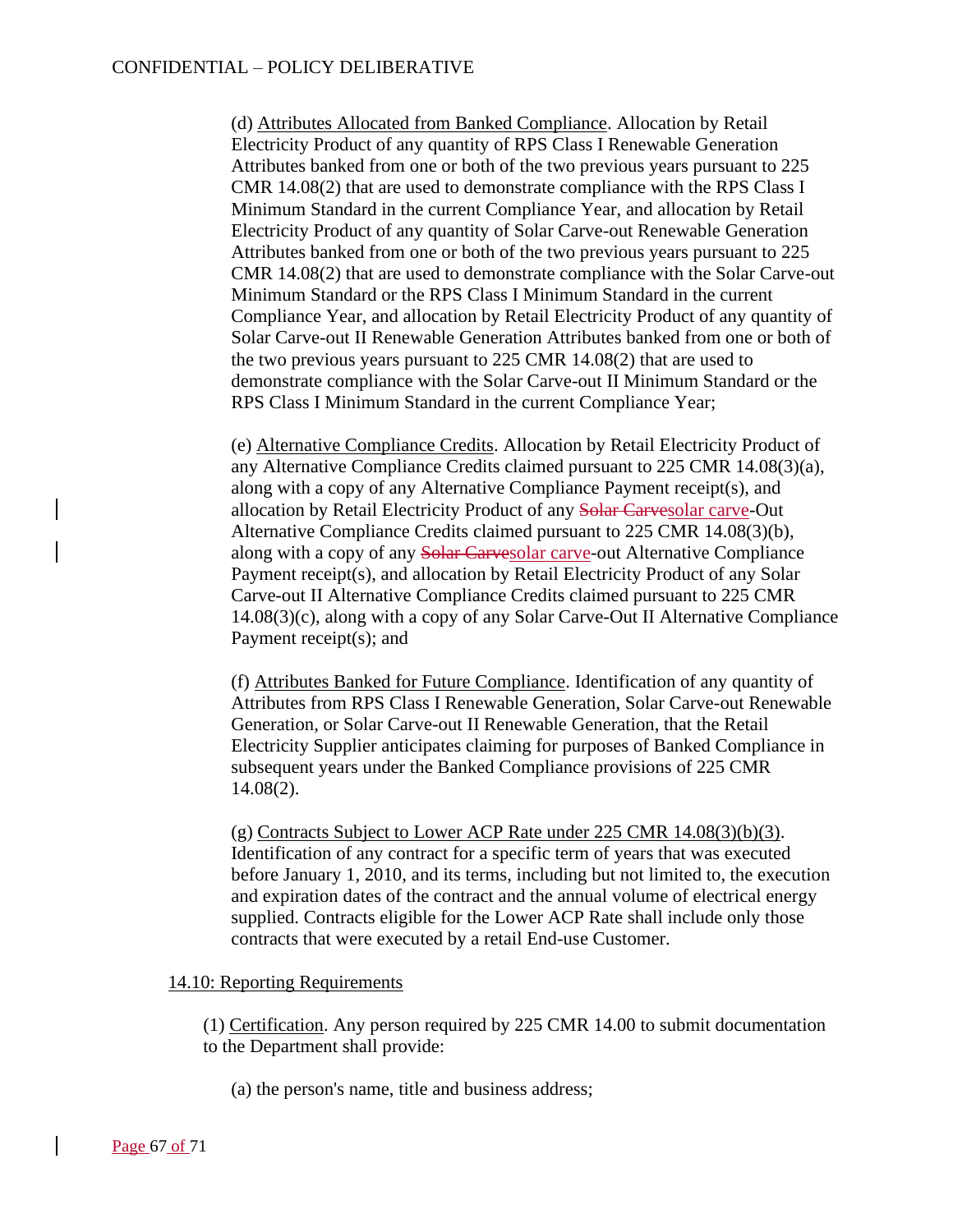(b) the person's authority to certify and submit the documentation to the Department; and

(c) the following certification: "I hereby certify, under the pains and penalties of perjury, that I have personally examined and am familiar with the information submitted herein and based upon my inquiry of those individuals immediately responsible for obtaining the information, I believe that the information is true, accurate, and complete. I am aware that there are significant penalties, both civil and criminal, for submitting false information, including possible fines and imprisonment."

(2) Annual Renewable Energy Resource Report. The Department shall produce and make available to the public an annual report that summarizes information submitted to the Department by Retail Electrice Electricity Suppliers in the Annual Compliance Filings submitted to the Department pursuant to 225 CMR 14.09(2). Such report shall include non-confidential data that provides the following:

(a) the extent to which the Retail Electric Suppliers complied with the RPS Class I Minimum Standard, the Solar Carve-out Minimum Standard, and Solar Carveout II Minimum Standard, both separately and combined; and

(b) the extent to which the Retail Electric Suppliers used Standard Compliance, Banked Compliance, and Alternative Compliance in meeting the Minimum Standards; and

(c) the names, locations, and types of RPS Class I Renewable Energy Generation Units, Solar Carve-out Renewable Energy Units, and Solar Carve-out II Renewable Generation from which the Retail Electric Suppliers, as an aggregate, obtained the Renewable Energy Attributes used in meeting the Minimum Standards..

(3) Identification of Renewable Generation Units, RPS Class I Generation Units, Solar Carve-out Renewable Generation Units, and Solar Carve-out II Renewable Generation Units. The Department shall inform the NEPOOL GIS administrator which Generation Units should be designated as Renewable Generation Units, RPS Class I Generation Units, Solar Carve-out Renewable Generation Units, and Solar Carve-out II Renewable Generation Units pursuant to 225 CMR 14.00.

### 14.11: Inspection

(1) Document Inspection. The Department may audit the accuracy of all information submitted pursuant to 225 CMR 14.00. The Department may request and obtain from any Owner, Operator or Authorized Agent of an RPS Class I Renewable Generation Unit or a Solar Carve-out Renewable Generation Unit or a Solar Carveout II Renewable Generation Unit, including Aggregations, supplier of Eligible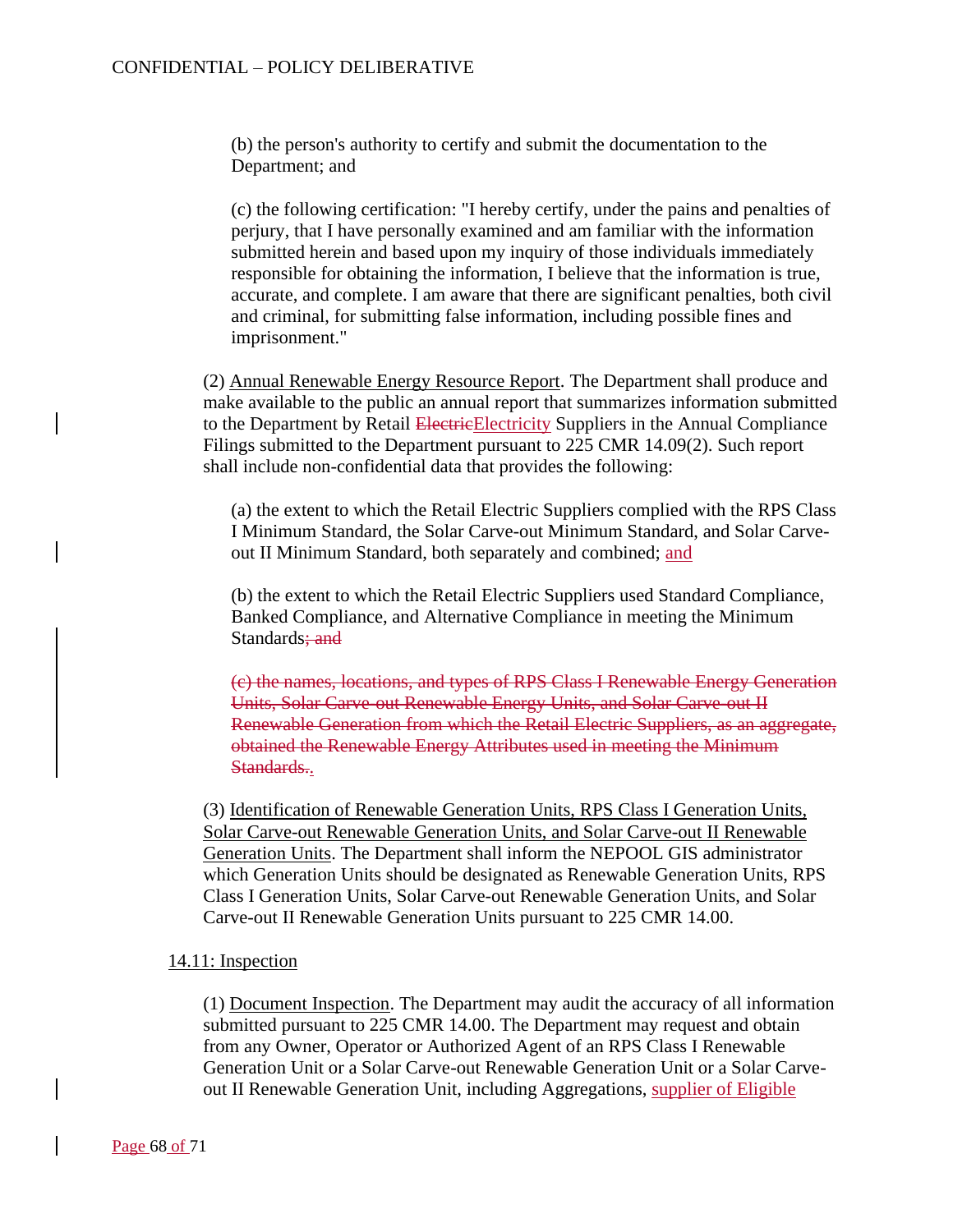Biomass Fuel, and from any Retail Electricity Supplier information that the Department determines necessary to monitor compliance with and enforcement of 225 CMR 14.00.

(2) Audit and Site Inspection. Upon reasonable notice to a Retail Electricity Supplier, supplier of Eligible Biomass Fuel, or to an RPS Class I Renewable Generation Unit, Solar Carve-out Renewable Generation Unit, or Solar Carve-out II Renewable Generation Unit Owner, Operator or Authorized Agent, the Department may conduct audits, which may include inspection and copying of records and/or site visits to an RPS Class I Renewable Generation Unit, Solar Carve-out Renewable Generation Unit, Solar Carve-out II Renewable Generation Unit, supplier of Eligible Biomass Fuel, or a Retail Electricity Supplier's facilities, including, but not limited to, all files and documents that the Department determines are related to compliance with 225 CMR 14.00.

### 14.12: Non-compliance

Any Retail Electricity Supplier or Owner, Operator or Authorized Agent of a RPS Class I Renewable Generation Unit, Solar Carve-out Renewable Generation Unit, Solar Carveout II Renewable Generation Unit or Aggregation that fails to comply with the requirements of 225 CMR 14.00 shall be subject to the provisions in 225 CMR 14.12(1) through (4).

(1) Notice of Non-compliance. A failure to comply with the requirements of 225 CMR 14.00 shall be determined by the Department. A written Notice of Noncompliance shall be prepared and delivered by the Department to any Retail Electricity Supplier or Owner, Operator or Authorized Agent of an RPS Class I Renewable Generation Unit, Solar Carve-out Renewable Generation Unit, or Solar Carve-out II Renewable Generation Unit or Aggregation that fails to comply with the requirements of 225 CMR 14.00. The Notice of Non-compliance shall describe the Requirement(s) with which the Retail Electricity Supplier, Owner, Operator or Authorized Agent failed to comply and the time period of such non-compliance.

(2) Publication of Notice of Non-compliance. A Notice of Non-compliance may be published on the Department's website and in any other media deemed appropriate by the Department. Such publication may remain posted until the Retail Electricity Supplier or Owner, Operator or Authorized Agent returns to compliance as determined by the Department.

(3) Planning Requirement. A Retail Electricity Supplier that fails to meet the requirements of 225 CMR 14.07 during a Compliance Year shall submit a plan for achieving compliance for the subsequent three years. The plan shall be filed with the Department no later than the first day of September of the Compliance Year subsequent to the Compliance Year for which the Retail Electricity Supplier was out of compliance or such date as the Department may specify.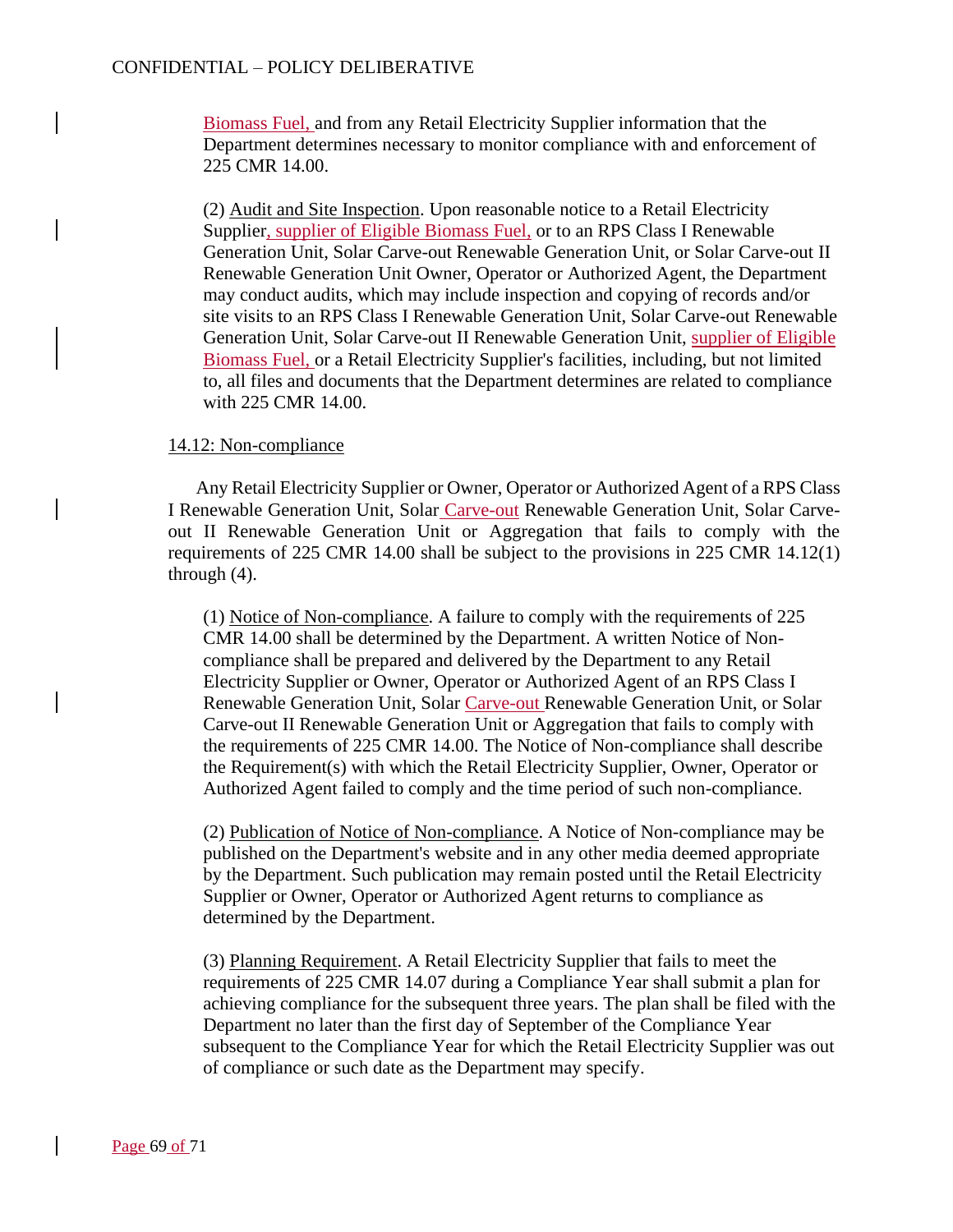(4) Suspension or Revocation of License. The Department shall refer its findings of noncompliance to the Massachusetts Department of Public Utilities. A Retail Electricity Supplier that fails to comply with 225 CMR 14.00 may be subject to the Massachusetts Department of Public Utilities Licensure Action under 220 CMR  $11.07(4)(c)1$ .

(5) Collection of Financial Security. In the event that a Retail Electricity Supplier fails to discharge its annual obligation by September  $1<sup>st</sup>$  under 225 CMR 14.07, 225 CMR 15.07, or 225 CMR 16.07 by the means described in 225 CMR 14.08(1) through (3), 225 CMR 15.08(1) through (4), or 225 CMR 16.08(1) through (3), the Department will notify the Retail Electricity Supplier that it must provide the Department with a payment using the financial security of which it provided evidence the prior January  $31<sup>st</sup>$ , pursuant to 225 CMR 14.08(4), unless a Retail Electricity Supplier has an approved alternative payment plan to discharge its annual obligations in full that has been approved by the Department prior to September 1<sup>st</sup>. The payment shall, within 30-days of notification by the Department, be deposited into the Alternative Compliance Payment fund established in 225 CMR 14.08(3) and shall be in an amount equal to the lesser of:

(a) the amount of Alternative Compliance Payments that the Retail Electricity Supplier must make in order to discharge its annual obligation under 225 CMR 14.07, 225 CMR 15.07, or 225 CMR 16.07 in full; or

(b) the full amount of the financial security.

(6) Partial Compliance. In the event that the collection of financial security under 225 CMR 14.12(5) results in the collection of an amount of Alternative Compliance Payments that is insufficient to discharge a Retail Electricity Supplier's full annual obligations under 225 CMR 14.07, 225 CMR 15.07, or 225 CMR 16.07, the Retail Electricity Supplier will remain in a state of non-compliance, and the Department will take the necessary actions to document and enforce this non-compliance, pursuant to 225 CMR 14.12(1) through (4), 225 CMR 15.12(1) through (4), and 225 CMR 16.12(1) through (4).

(7) The Department reserves all rights to take any and all appropriate actions to ensure the collection of all Alternative Compliance Payments owed to ensure annual compliance obligations are fully discharged by a Retail Electricity Supplier, including, but not limited to, filing a petition with the Department of Public Utilities requesting an investigation into a supplier that is deemed to be in non-compliance by the Department.

### 14.13: Severability

If any provision of 225 CMR 14.00 is declared invalid, such invalidity shall not affect other provisions or applications that can be given effect without the invalid provision or application.